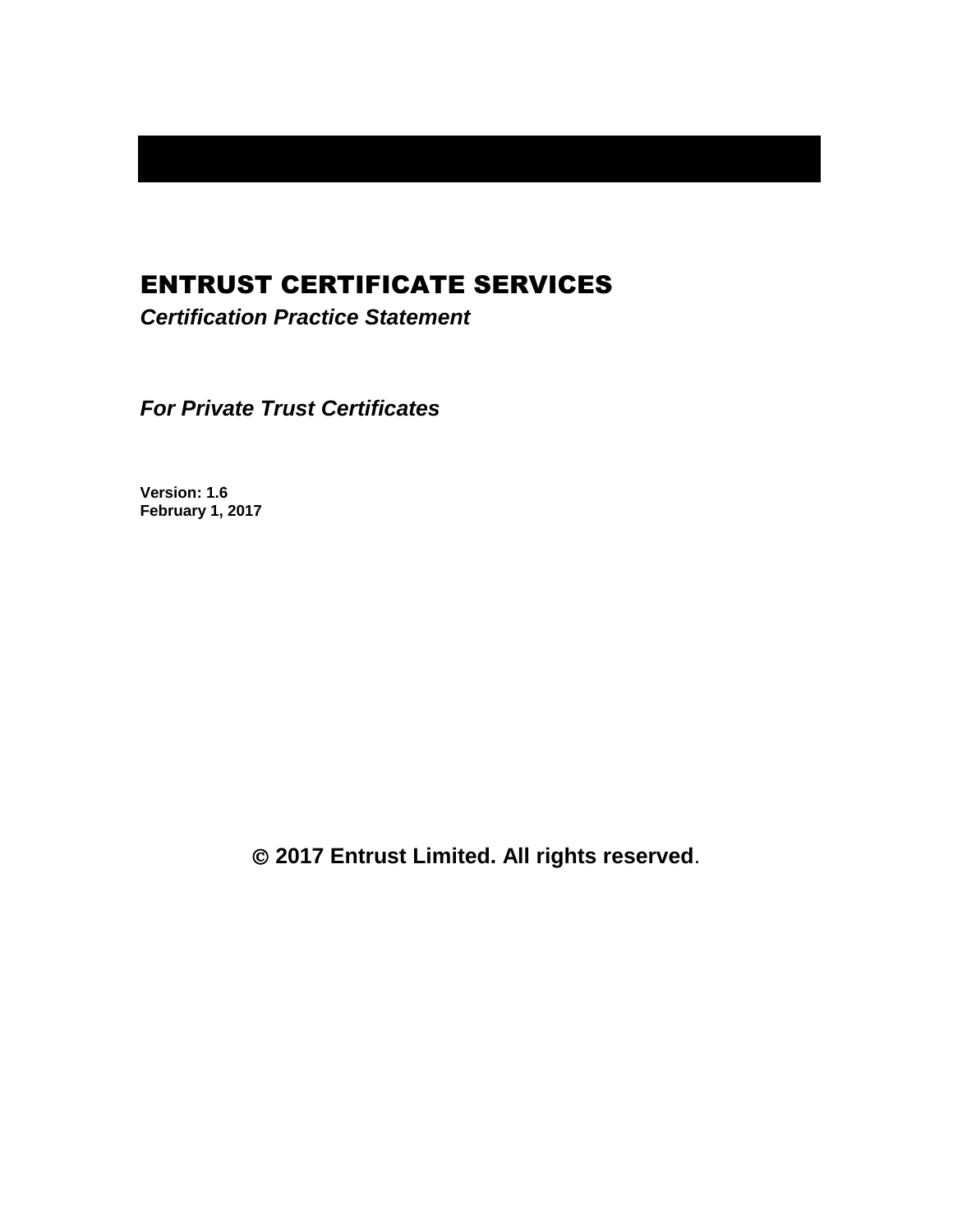# **Revision History**

| <b>Issue</b> | Date               | Changes in this Revision                          |
|--------------|--------------------|---------------------------------------------------|
| 1.0          | December 1, 2013   | Initial version.                                  |
| 1.1          | March 4, 2014      | Addition of mobile device certificates and change |
|              |                    | to Loss Limitations                               |
| 1.2          | February 17, 2015  | Correct CA public key distribution and add new    |
|              |                    | SHA-2 issuing CA                                  |
| 1.3          | February 12, 2016  | Update for Subscriber Obligations and HSM         |
|              |                    | criteria                                          |
| 1.4          | March 7, 2016      | Update to allow SHA-1 signed certificates and     |
|              |                    | update approved key sizes                         |
| 1.5          | September 19, 2016 | Update to remove restriction for SHA-1 signed     |
|              |                    | <b>SSL</b> certificates                           |
| 1.6          | February 1, 2017   | Changes to Definitions, Disclaimers, Loss         |
|              |                    | <b>Limitations and Conflict of Provisions</b>     |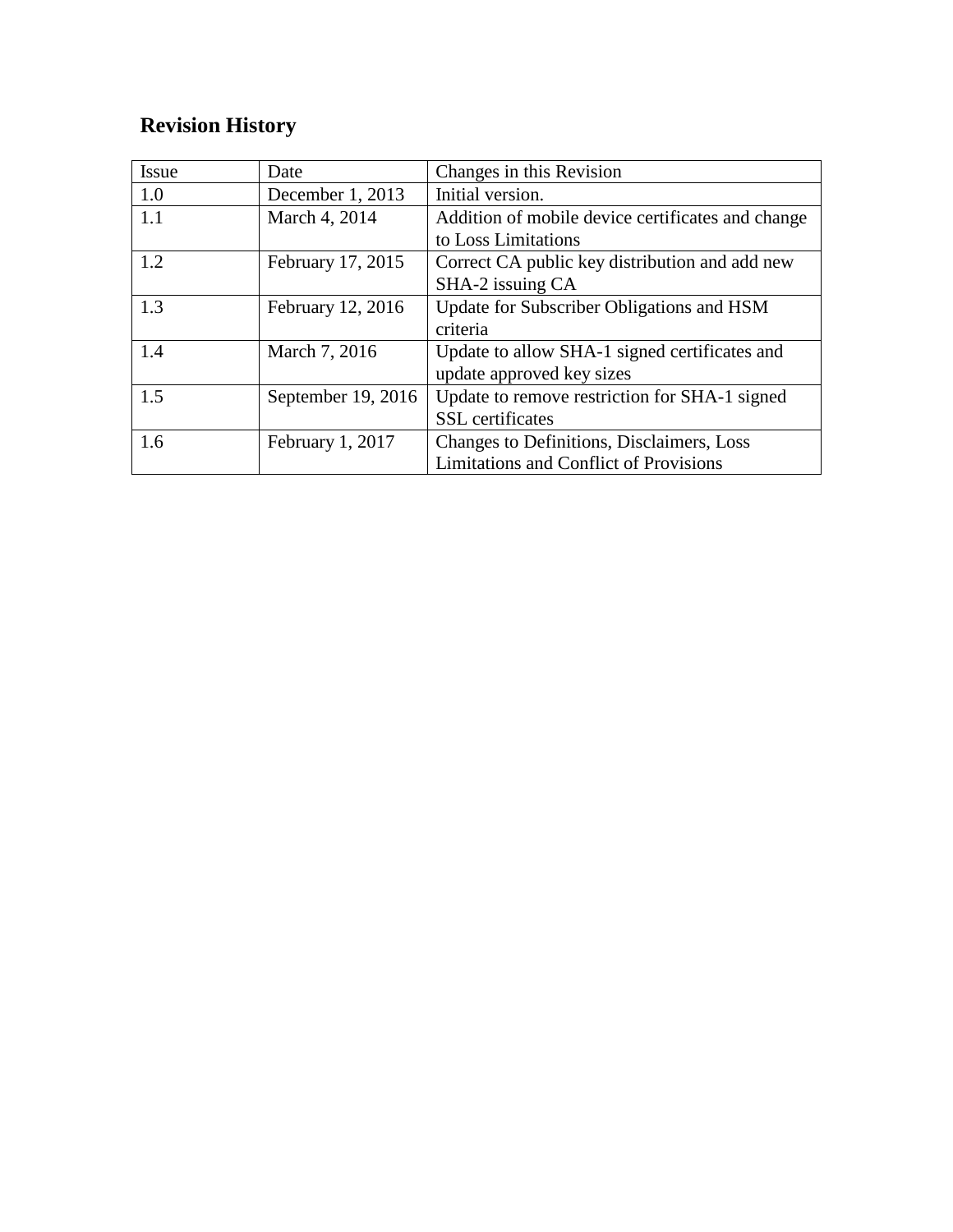# **TABLE OF CONTENTS**

|    | 1.1                                              |  |  |
|----|--------------------------------------------------|--|--|
|    | 1.2<br>1.2.1<br>1.2.2                            |  |  |
|    | 1.3<br>1.3.1<br>1.3.2<br>1.3.3<br>1.3.4          |  |  |
|    | 1.4                                              |  |  |
|    | 1.5<br>1.5.1<br>1.5.2                            |  |  |
| 2. |                                                  |  |  |
|    | 2.1<br>2.1.1<br>2.1.2<br>2.1.3<br>2.1.4<br>2.1.5 |  |  |
|    | $2.2\phantom{0}$<br>2.2.1<br>2.2.2               |  |  |
|    | 2.3<br>2.3.1<br>2.3.2<br>2.3.3                   |  |  |
|    | 2.4<br>2.4.1<br>2.4.2<br>2.4.3                   |  |  |
|    | 2.5<br>2.5.1<br>2.5.2<br>2.5.3<br>2.5.4<br>2.5.5 |  |  |
|    | 2.6<br>2.6.1<br>2.6.2<br>2.6.3<br>2.6.4          |  |  |
|    | 2.7                                              |  |  |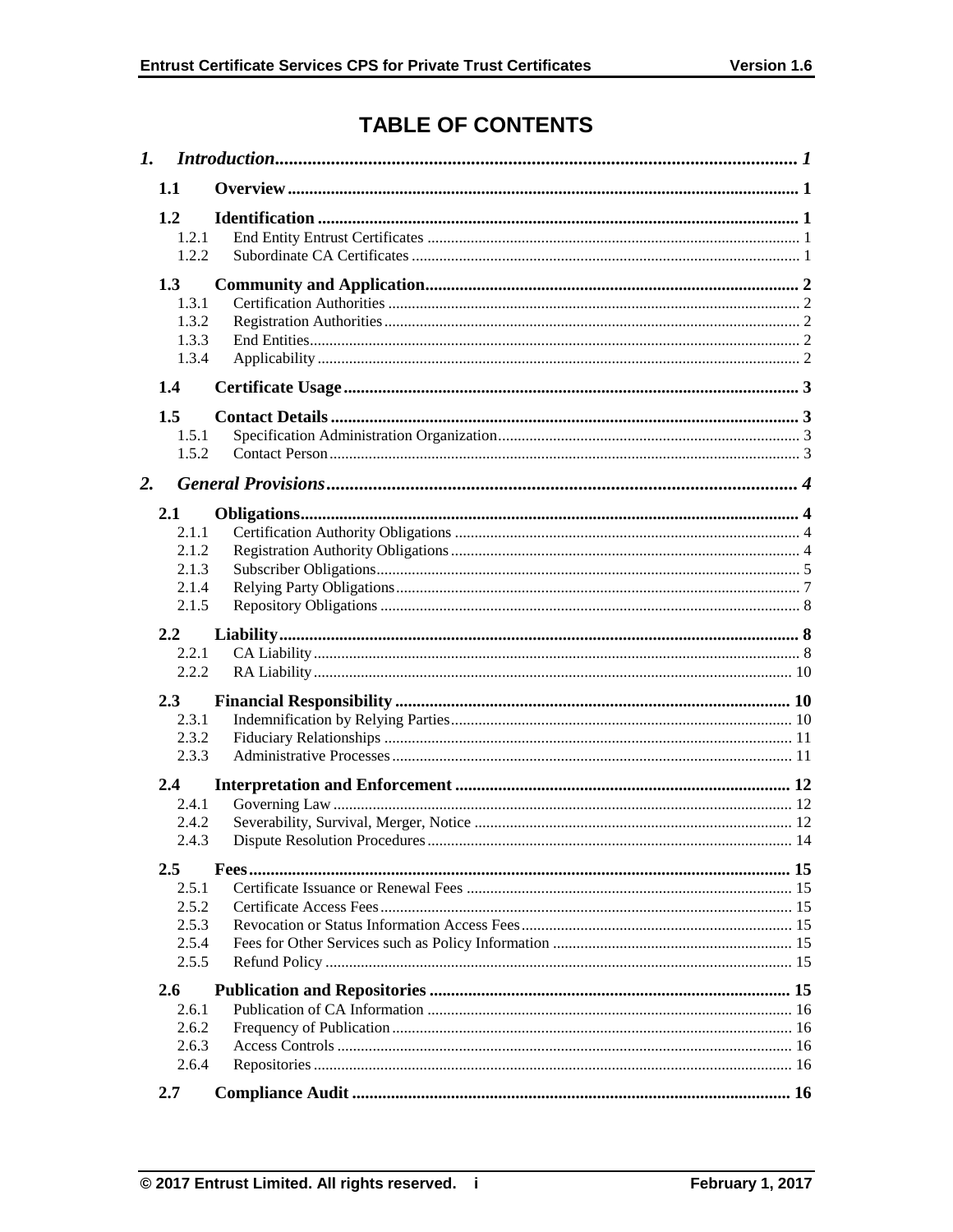|                      | 2.7.1          |  |
|----------------------|----------------|--|
|                      | 2.7.2          |  |
|                      | 2.7.3          |  |
|                      | 2.7.4          |  |
|                      | 2.7.5          |  |
|                      | 2.7.6          |  |
|                      | 2.8            |  |
|                      | 2.8.1          |  |
|                      | 2.8.2          |  |
|                      | 2.8.3          |  |
|                      | 2.8.4          |  |
|                      | 2.8.5          |  |
|                      | 2.8.6          |  |
|                      | 2.8.7          |  |
|                      | 2.9            |  |
| $\boldsymbol{\beta}$ |                |  |
|                      | 3.1            |  |
|                      | 3.1.1          |  |
|                      | 3.1.2          |  |
|                      | 3.1.3          |  |
|                      | 3.1.4          |  |
|                      | 3.1.5          |  |
|                      | 3.1.6          |  |
|                      | 3.1.7          |  |
|                      | 3.1.8          |  |
|                      |                |  |
|                      | 3.1.9          |  |
|                      | 3.1.10         |  |
|                      | 3.1.11         |  |
|                      | 3.2            |  |
|                      | 3.3            |  |
|                      | 3.4            |  |
|                      |                |  |
| 4                    |                |  |
|                      |                |  |
|                      | 4.2            |  |
|                      | 4.2.1          |  |
|                      | 4.2.2          |  |
|                      | 4.2.3          |  |
|                      | 4.2.4          |  |
|                      | 4.2.5          |  |
|                      | 4.2.6          |  |
|                      | 4.2.7          |  |
|                      | 4.3            |  |
|                      | 4.4            |  |
|                      | 4.4.1          |  |
|                      | 4.4.2          |  |
|                      | 4.4.3<br>4.4.4 |  |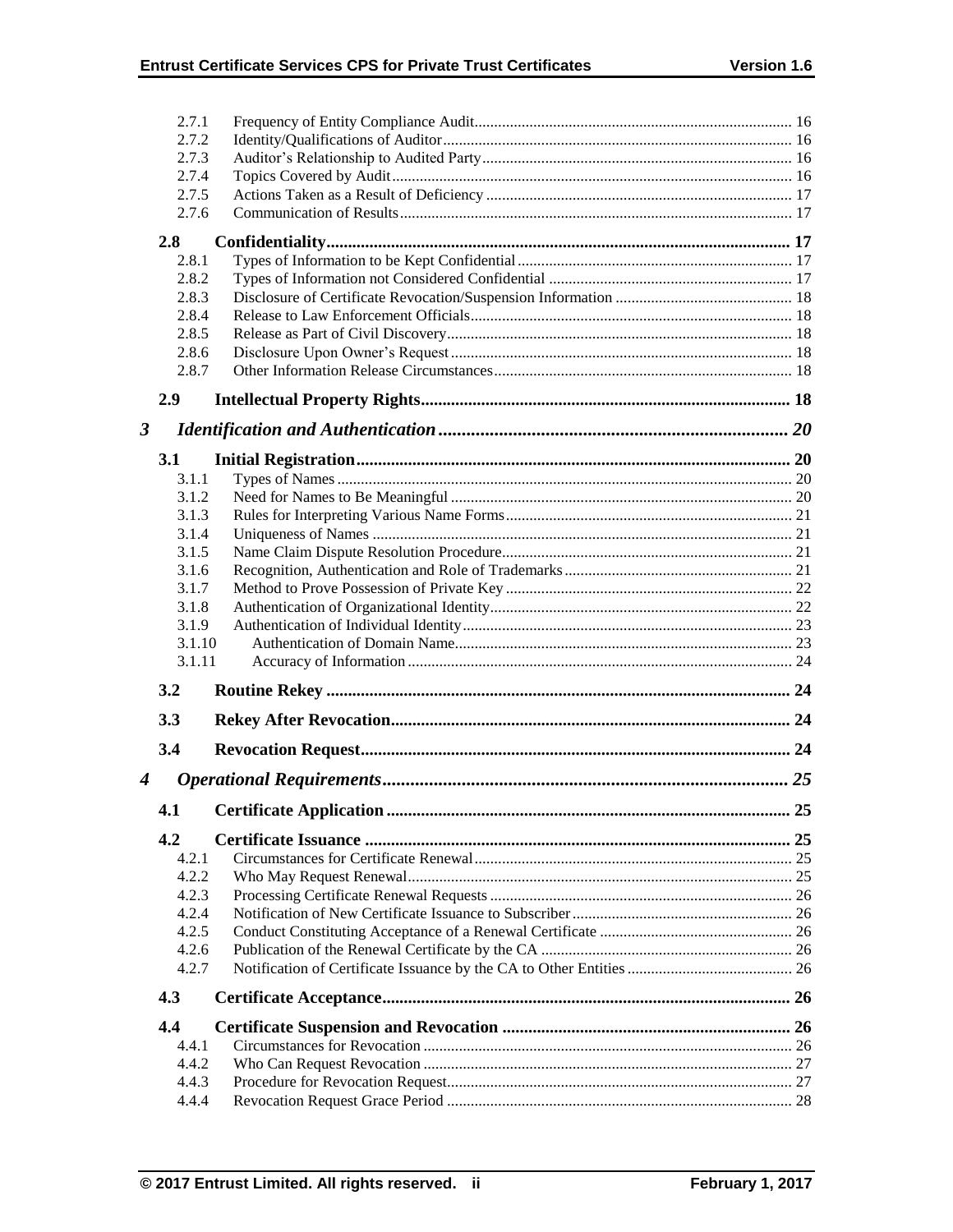|   | 4.4.5<br>4.4.6<br>4.4.7<br>4.4.8<br>4.4.9<br>4.4.10<br>4.4.11<br>4.4.12<br>4.4.13<br>4.4.14<br>4.4.15 |  |
|---|-------------------------------------------------------------------------------------------------------|--|
|   | 4.5                                                                                                   |  |
|   | 4.6                                                                                                   |  |
|   | 4.7                                                                                                   |  |
|   | 4.8                                                                                                   |  |
|   | 4.9                                                                                                   |  |
| 5 |                                                                                                       |  |
|   |                                                                                                       |  |
|   | 5.1<br>5.1.1                                                                                          |  |
|   | 5.1.2                                                                                                 |  |
|   | 5.1.3                                                                                                 |  |
|   | 5.1.4                                                                                                 |  |
|   | 5.1.5                                                                                                 |  |
|   | 5.1.6                                                                                                 |  |
|   | 5.1.7                                                                                                 |  |
|   |                                                                                                       |  |
|   | 5.2                                                                                                   |  |
|   | 5.3                                                                                                   |  |
| 6 |                                                                                                       |  |
|   | 6.1                                                                                                   |  |
|   | 6.1.1                                                                                                 |  |
|   | 6.1.2                                                                                                 |  |
|   | 6.1.3                                                                                                 |  |
|   | 6.1.4                                                                                                 |  |
|   | 6.1.5<br>6.1.6                                                                                        |  |
|   | 6.1.7                                                                                                 |  |
|   | 6.1.8                                                                                                 |  |
|   | 6.1.9                                                                                                 |  |
|   | 6.2                                                                                                   |  |
|   | 6.2.1                                                                                                 |  |
|   | 6.2.2                                                                                                 |  |
|   | 6.2.3                                                                                                 |  |
|   | 6.2.4                                                                                                 |  |
|   | 6.2.5                                                                                                 |  |
|   | 6.2.6<br>6.2.7                                                                                        |  |
|   |                                                                                                       |  |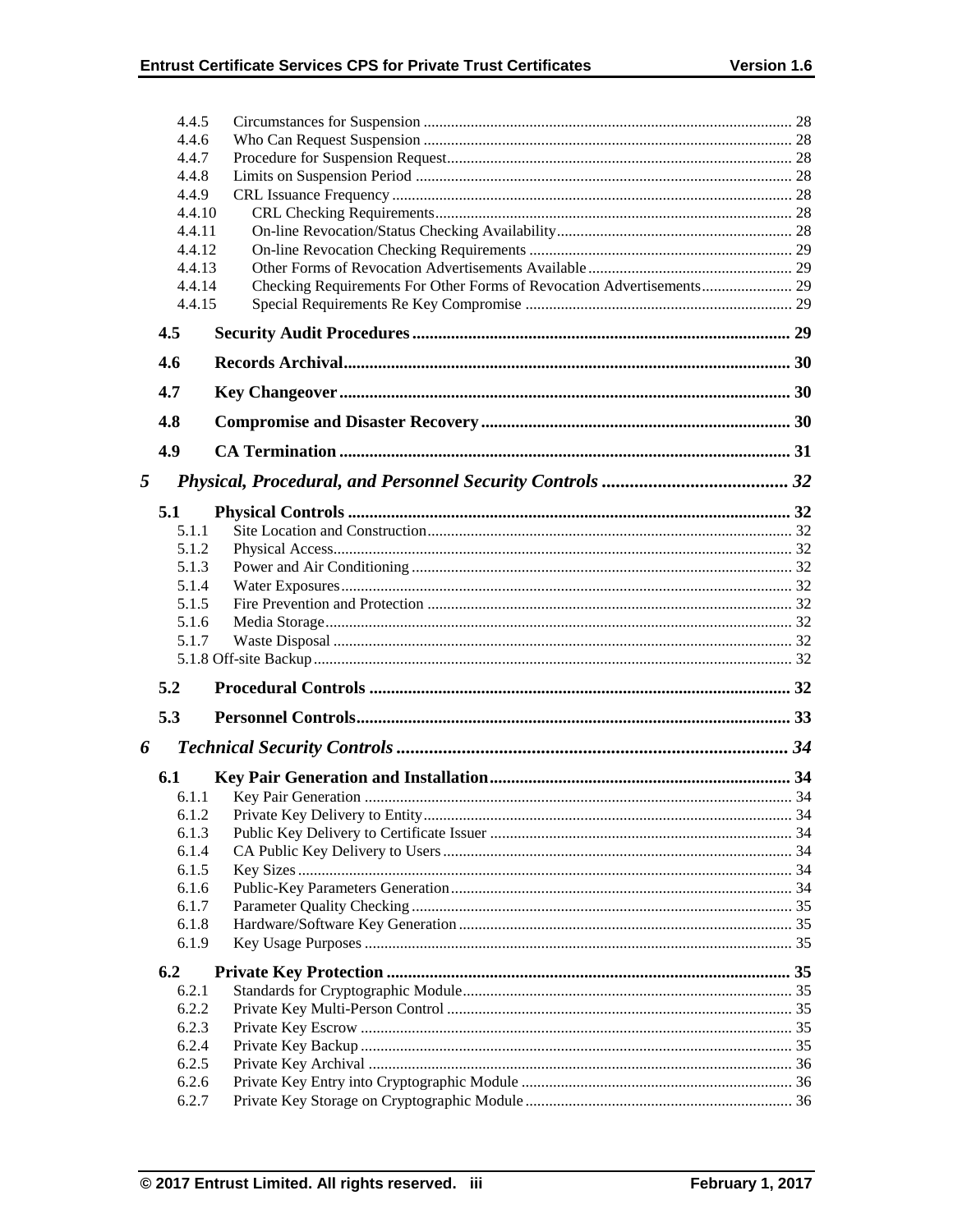|                | 6.2.8<br>6.2.9<br>6.2.10       |                                                                         |  |  |  |
|----------------|--------------------------------|-------------------------------------------------------------------------|--|--|--|
|                | 6.3                            |                                                                         |  |  |  |
|                | 6.4                            |                                                                         |  |  |  |
|                | 6.5                            |                                                                         |  |  |  |
|                | 6.6<br>6.6.1<br>6.6.2<br>6.6.3 |                                                                         |  |  |  |
|                | 6.7                            |                                                                         |  |  |  |
|                | 6.8                            |                                                                         |  |  |  |
| $\overline{7}$ |                                |                                                                         |  |  |  |
|                | 7.1                            |                                                                         |  |  |  |
|                | 7.2                            |                                                                         |  |  |  |
|                | 7.3                            |                                                                         |  |  |  |
| 8              |                                |                                                                         |  |  |  |
|                | 8.1                            |                                                                         |  |  |  |
|                | 8.2                            |                                                                         |  |  |  |
|                | 8.3                            |                                                                         |  |  |  |
| 9              |                                |                                                                         |  |  |  |
| <i>10</i>      |                                |                                                                         |  |  |  |
|                |                                |                                                                         |  |  |  |
|                |                                | Root Certificate: Entrust.net Secure Server Certification Authority  45 |  |  |  |
|                |                                |                                                                         |  |  |  |
|                |                                |                                                                         |  |  |  |
|                |                                |                                                                         |  |  |  |
|                |                                |                                                                         |  |  |  |
|                |                                |                                                                         |  |  |  |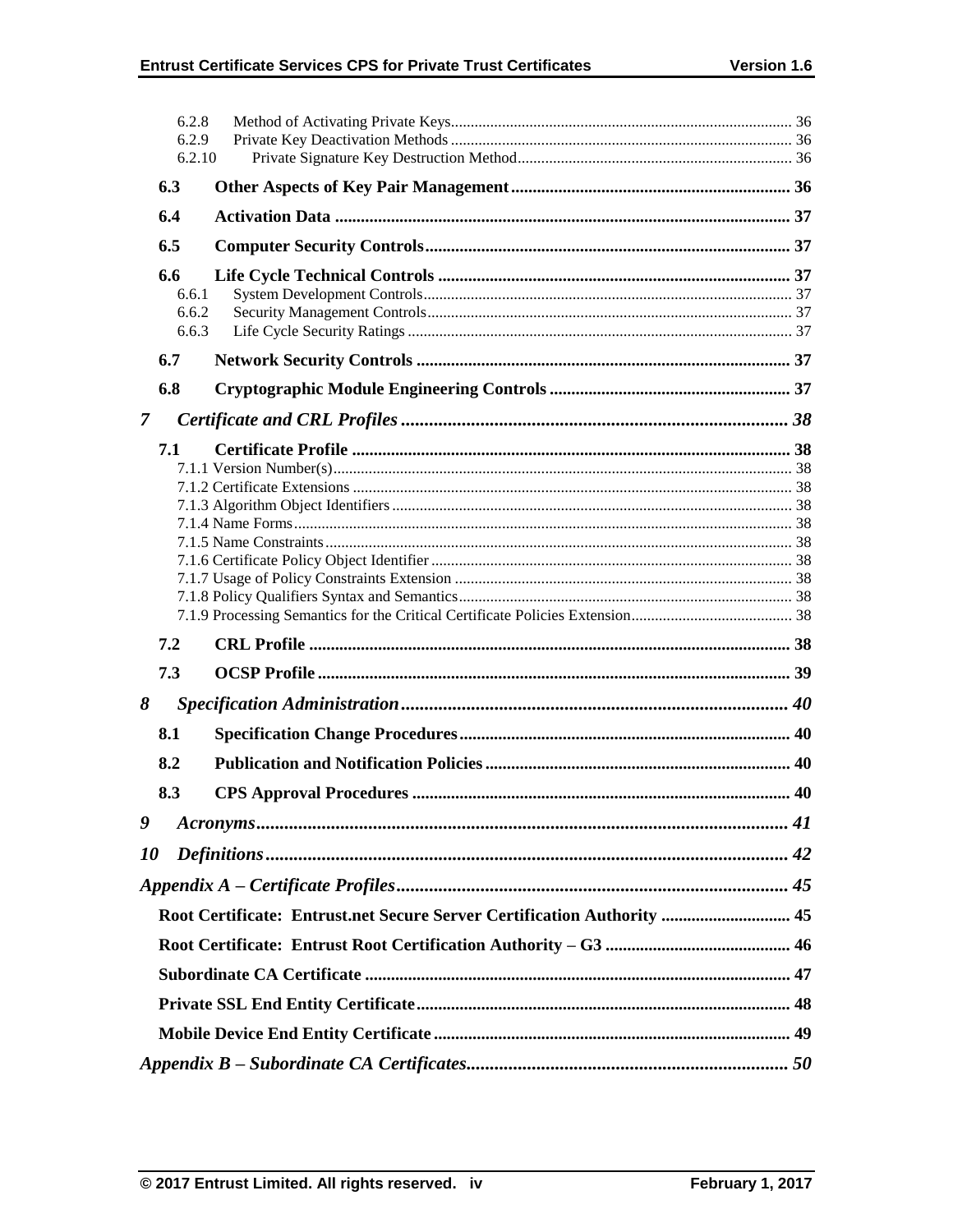## **1. Introduction**

Entrust Limited ("Entrust") uses Entrust's award winning Entrust Authority family of software products to provide standards-compliant digital certificates that enable more secure on-line communications.

The Entrust Certificate Services Certification Authorities issue Entrust Certificates, as defined in §10, which include the following Certificate Types:

- Private SSL Certificate(s) ("Entrust Private SSL Certificate(s)")
- Mobile Device Certificate(s) ("Entrust Mobile Device Certificate(s)")

## **1.1 Overview**

This Entrust CPS describes the practices and procedures of (i) the Entrust Certification Authorities, and (ii) Registration Authorities operating under the Entrust Certification Authorities. This Entrust CPS also describes the terms and conditions under which Entrust makes Certification Authority and Registration Authority services available in respect to Entrust Certificates. This Entrust CPS is applicable to all persons, entities, and organizations, including, without limitation, all Applicants, Subscribers, Relying Parties, Resellers, Co-marketers and any other persons, entities, or organizations that have a relationship with (i) Entrust in respect to Entrust Certificates and/or any services provided by Entrust in respect to Entrust Certificates, or (ii) any Registration Authorities operating under an Entrust Certification Authorities, or any Resellers or Co-marketers providing any services in respect to Entrust Certificates. This Entrust CPS is incorporated by reference into all Entrust Certificates issued by Entrust Certification Authorities. This Entrust CPS provides Applicants, Subscribers, Relying Parties, Resellers, Co-marketers and other persons, entities, and organizations with a statement of the practices and policies of the Entrust Certification Authorities and also of the Registration Authorities operating under the Entrust Certification Authorities. This Entrust CPS also provides a statement of the rights and obligations of Entrust, any third parties that are operating Registration Authorities under the Entrust Certification Authorities, Applicants, Subscribers, Relying Parties, Resellers, Co-marketers and any other persons, entities, or organizations that may use or rely on Entrust Certificates or have a relationship with an Entrust Certification Authority or a Registration Authority operating under an Entrust Certification Authority in respect to Entrust Certificates and/or any services in respect to Entrust Certificates.

#### **1.2 Identification**

This document is called the Entrust Certificate Services Certification Practice Statement for Private Trust Certificates.

#### **1.2.1 End Entity Entrust Certificates**

Each Certificate issued by the Entrust CA to a Subscriber contains an Object Identifier (OID) in the certificate's certificatePolicies extension that:

- 1. indicates which Entrust CA policy statement (i.e. this CPS) relates to that certificate, and which
- 2. asserts the Entrust CA's adherence to and compliance with this CPS.

The following OIDs have been registered for inclusion in Entrust Certificates:

| Entrust Private SSL Certificates:  | 2.16.840.1.114028.10.1.9.1 |
|------------------------------------|----------------------------|
| Entrust Mobile Device Certificates | 2.16.840.1.114028.10.1.9.4 |

## **1.2.2 Subordinate CA Certificates**

Each Certificate issue by the Entrust CA to a Subordinate CA contains a certificate policy OID. Details about Subordinate CA Certificates specified in Appendix B.

Subordinate CA Certificates issued to an Entrust CA will contain either the policy OID or an OID identifying the specific policy for that CA.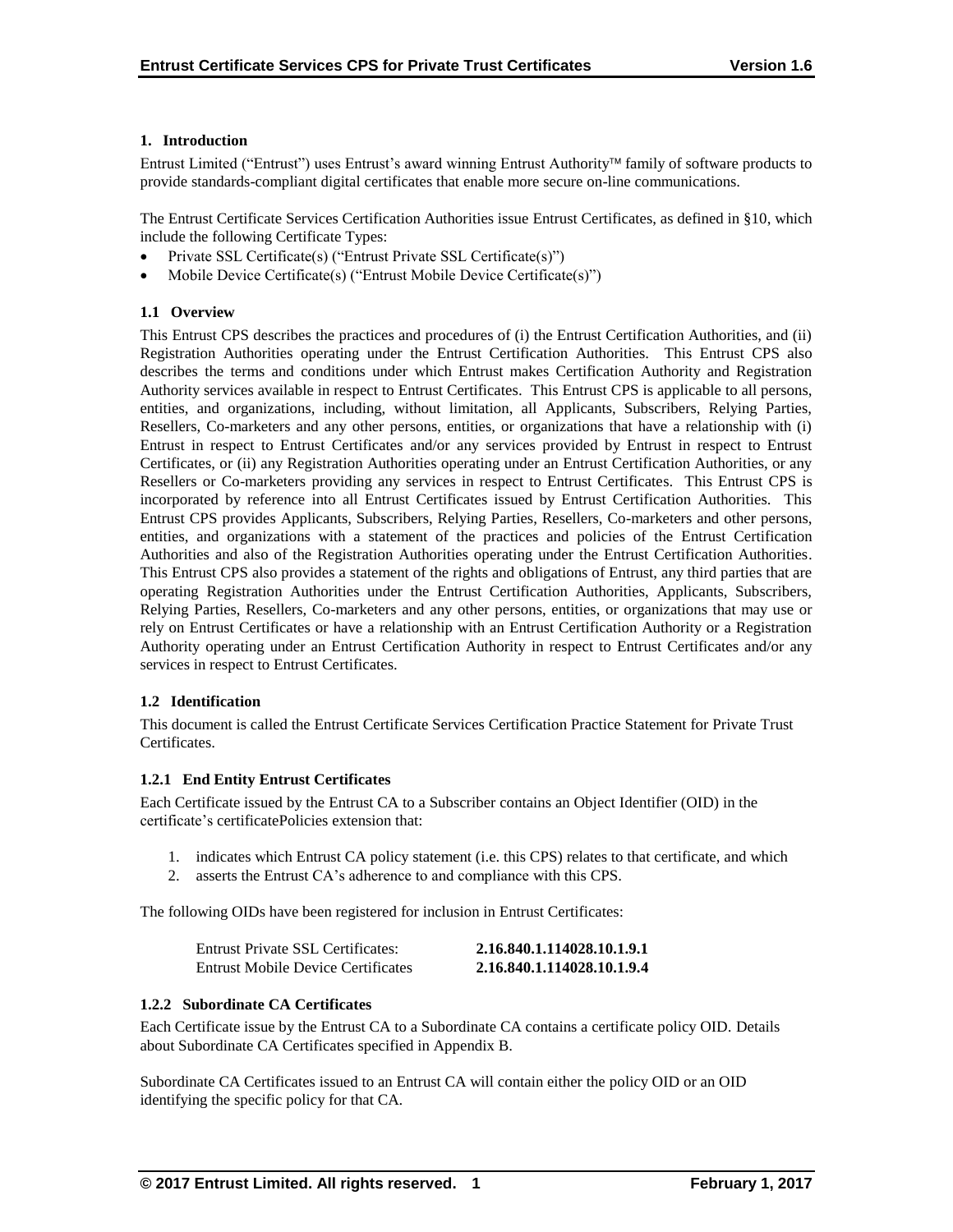Subordinate Certificates issued to a third party CA will contain a policy OID identifying the specific policy for that CA.

## **1.3 Community and Application**

## **1.3.1 Certification Authorities**

In the Entrust public-key infrastructure, Certification Authorities may accept Certificate Signing Requests (CSRs) and Public Keys from Applicants whose identity has been verified as provided herein by an Entrustoperated Registration Authority or by an independent third-party Registration Authority operating under an Entrust Certification Authority. If an Entrust Certificate Application is verified, the verifying Registration Authority will send a request to an Entrust Certification Authority for the issuance of an Entrust Certificate. The Entrust Certification Authority will create an Entrust Certificate containing the Public Key and identification information contained in the request sent by the Registration Authority to that Entrust Certification Authority. The Entrust Certificate created in response to the request will be digitally signed by the Entrust Certification Authority.

Only Certification Authorities authorized by Entrust are permitted to issue Entrust Certificates. In the event that more than one Certification Authority is authorized to issue Entrust Certificates, Entrust will post a list of authorized Certification Authorities in the Entrust Repository.

## **1.3.2 Registration Authorities**

In the Entrust public-key infrastructure, Registration Authorities under the Entrust Certification Authorities may accept Entrust Certificate Applications from Applicants and perform a limited verification of the information contained in such Entrust Certificate Applications. The information provided is verified according to the procedures established by the Entrust Policy Authority. A Registration Authority operating under an Entrust Certification Authority may send a request to such Entrust Certification Authority to issue an Entrust Certificate to the Applicant.

Only Registration Authorities authorized by Entrust are permitted to submit requests to an Entrust Certification Authority for the issuance of Entrust Certificates.

#### **1.3.3 End Entities**

End entities for the Entrust public-key infrastructure consist of:

- 1. **Applicants** An Applicant is a person, entity, or organization that has applied for, but has not yet been issued an Entrust Certificate.
- 2. **Subscribers**  A Subscriber is a person, entity, or organization that has been issued an Entrust Certificate.
- 3. **Relying Parties**  A Relying Party is a person, entity, or organization that relies on or uses an Entrust Certificate and/or any other information provided in an Entrust Repository to verify the identity and Public Key of a Subscriber and/or use such Public Key to send or receive encrypted communications to or from a Subscriber.

Additionally, Certificate Beneficiaries are express third party beneficiaries of this CPS and all agreements into which it is incorporated.

#### **1.3.4 Applicability**

This Entrust CPS is applicable to the following Certificate Types issued by Entrust Certification Authorities.

#### Entrust Private SSL Certificates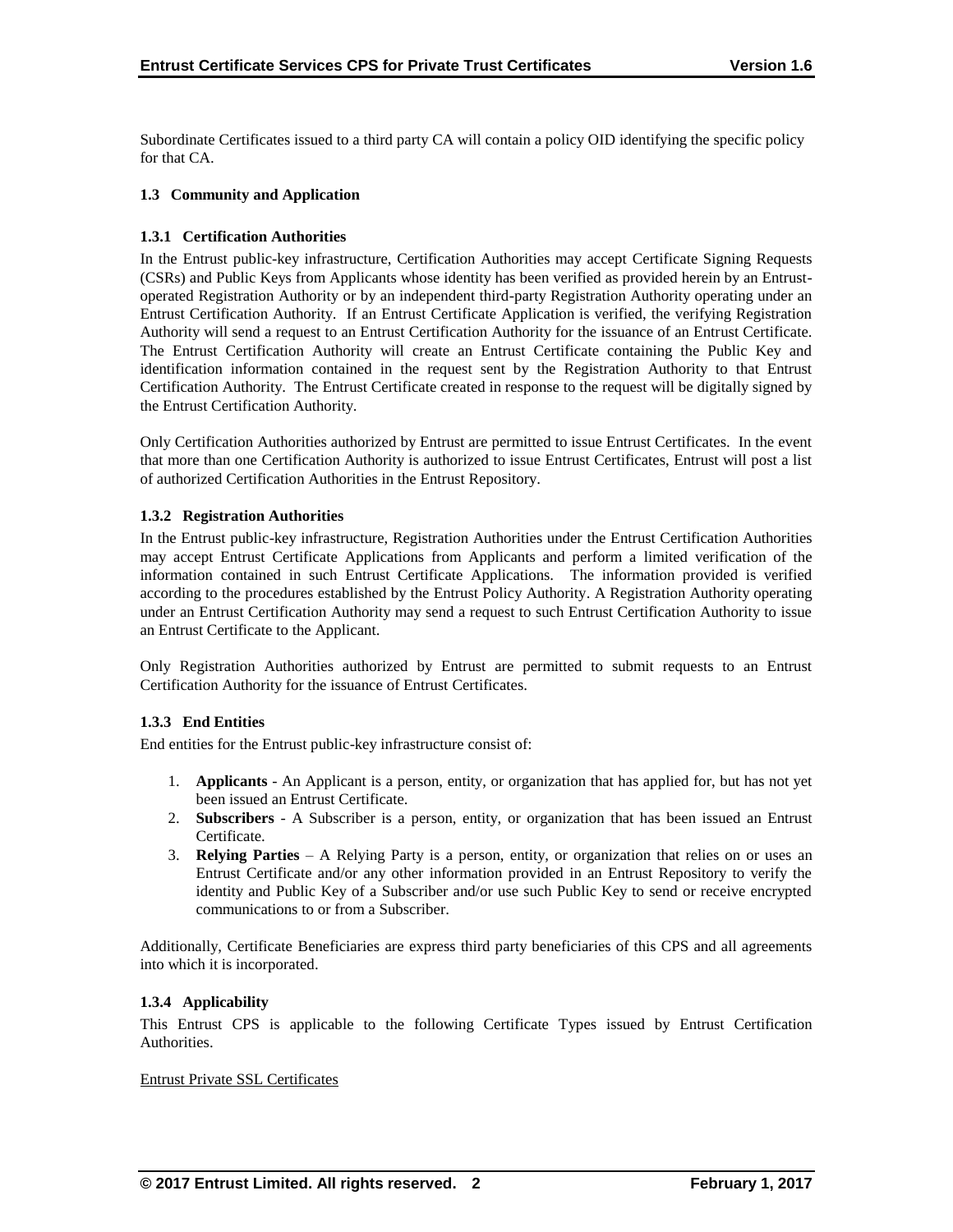Private SSL Certificates are intended for use in establishing web-based data communication conduits via TLS/SSL protocols. Entrust Private SSL Certificates conform to the requirements of the ITU-T X.509 v3 standard. The primary purpose of a Private SSL Certificate is to facilitate the exchange of encryption keys in order to enable the encrypted communication of information over the Internet between the user of an Internet browser and a secure server.

#### Entrust Mobile Device Certificates

Mobile Device Certificates are intended to allow the identification of mobile devices. Entrust Mobile Device Certificates conform to the requirements of the ITU-T X.509 v3 standard. The primary purpose of a Mobile Device Certificate is to provide a trusted identity to a service to obtain authorization to use that service.

#### **1.4 Certificate Usage**

Entrust private certificates are issued to organizations to allow servers, devices and individuals to identify themselves to entities and services of the organization for authorization.

## **1.5 Contact Details**

#### **1.5.1 Specification Administration Organization**

The Entrust CPS is administered by the Entrust Policy Authority; it is based on the policies established by Entrust Limited.

#### **1.5.2 Contact Person**

The contact information for questions about Entrust Certificates is:

Entrust Limited 1000 Innovation Drive Ottawa, Ontario Canada K2K 3E7 Attn: Entrust Certificate Services Tel: 1-866-267-9297 or 1-613-270-2680 Email: ecs.support@entrustdatacard.com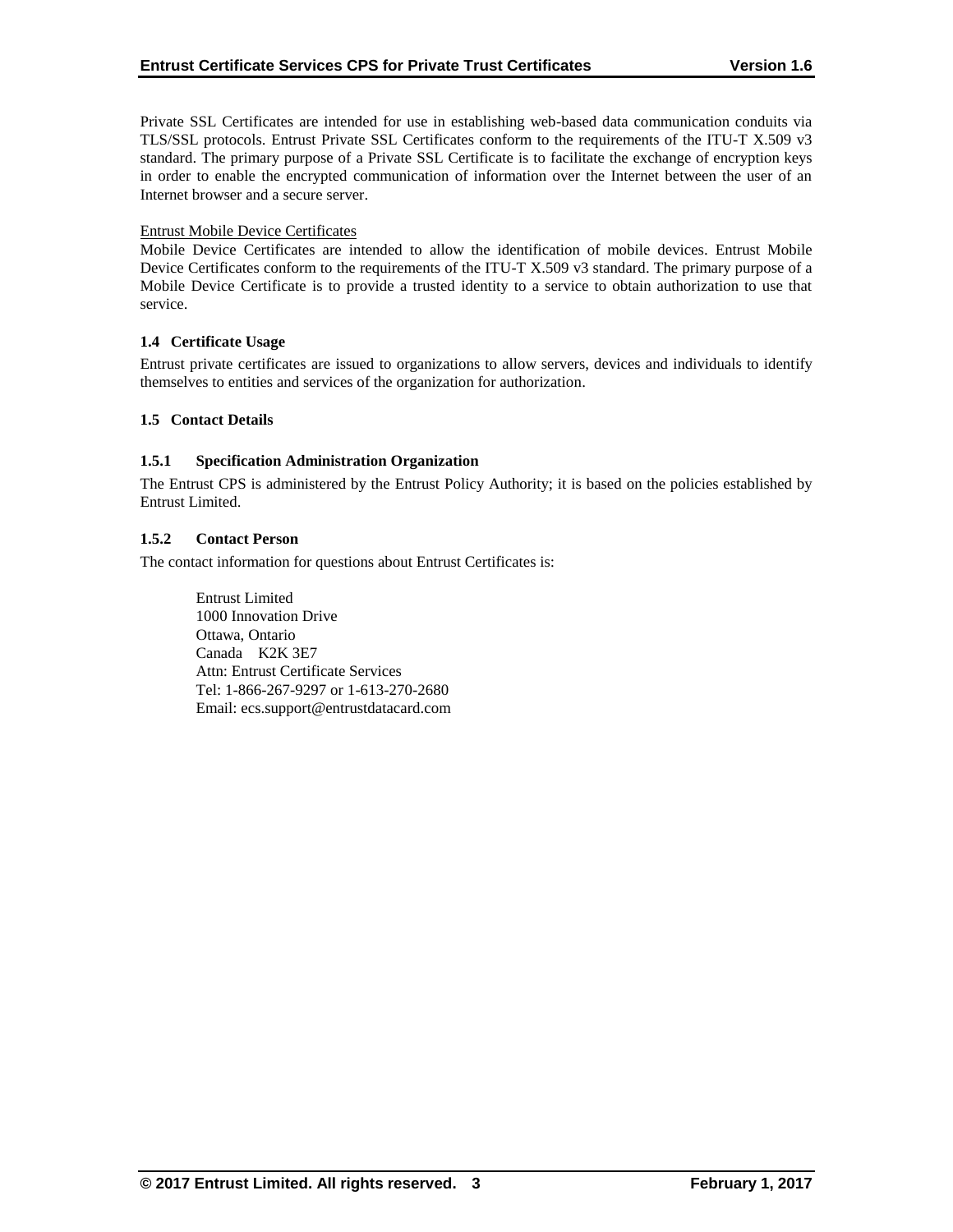## **2. General Provisions**

#### **2.1 Obligations**

#### **2.1.1 Certification Authority Obligations**

An Entrust Certification Authority shall:

- (i) provide Certification Authority services in accordance with the terms and conditions of the Entrust CPS;
- (ii) upon receipt of a request from a Registration Authority operating under such Entrust Authority, issue an Entrust Certificate in accordance with the terms and conditions of the Entrust CPS;
- (iii) make available Entrust Certificate revocation information by issuing Entrust Certificates and by issuing and making available Entrust Certificate CRLs in an Entrust Repository in accordance with the terms and conditions of the Entrust CPS;
- (iv) issue and publish Entrust Certificate CRLs on a regular schedule in accordance with the terms and conditions of the Entrust CPS; and
- (v) upon receipt of a revocation request from a Registration Authority operating under such Entrust Certification Authority, revoke the specified Entrust Certificate in accordance with the terms and conditions of the Entrust CPS.

In operating the Entrust Certification Authorities, Entrust may use one or more representatives or agents to perform its obligations under the Entrust CPS, any Subscription Agreements, or any Relying Party Agreements, provided that Entrust shall remain responsible for its performance.

## **2.1.2 Registration Authority Obligations**

A Registration Authority operating under an Entrust Certification Authority shall:

- (i) receive Entrust Certificate Applications in accordance with the terms and conditions of the Entrust CPS;
- (ii) perform, log and secure limited verification of information submitted by Applicants when applying for Entrust Certificates, and if such verification is successful, submit a request to an Entrust Certification Authority for the issuance of an Entrust Certificate, all in accordance with the terms and conditions of the Entrust CPS;
- (iii) receive and verify requests from Subscribers for the revocation of Entrust Certificates, and if the verification of a revocation request is successful, submit a request to an Entrust Certification Authority for the revocation of such Entrust Certificate, all in accordance with the terms and conditions of the Entrust CPS;
- (iv) notify Subscribers, in accordance with the terms and conditions of the Entrust CPS, that an Entrust Certificate has been issued to them; and
- (v) notify Subscribers, in accordance with the terms and conditions of the Entrust CPS, that an Entrust Certificate issued to them has been revoked or will soon expire.

Entrust may use one or more representatives or agents to perform its obligations in respect of an Entrustoperated Registration Authority under the Entrust CPS, any Subscription Agreements, or any Relying Party Agreements, provided that Entrust shall remain responsible for the performance of such representatives or agents under the Entrust CPS, any Subscription Agreements, or any Relying Party Agreements. Entrust may appoint independent third parties to act as Registration Authorities under an Entrust Certification Authority. Such independent third-party Registration Authorities shall be responsible for their performance under the Entrust CPS, any Subscription Agreements, or any Relying Party Agreements. Entrust shall not be responsible for the performance of such independent third-party Registration Authorities. Independent third-party Registration Authorities may use one or more representatives or agents to perform their obligations when acting as a Registration Authority under an Entrust Certification Authority. Independent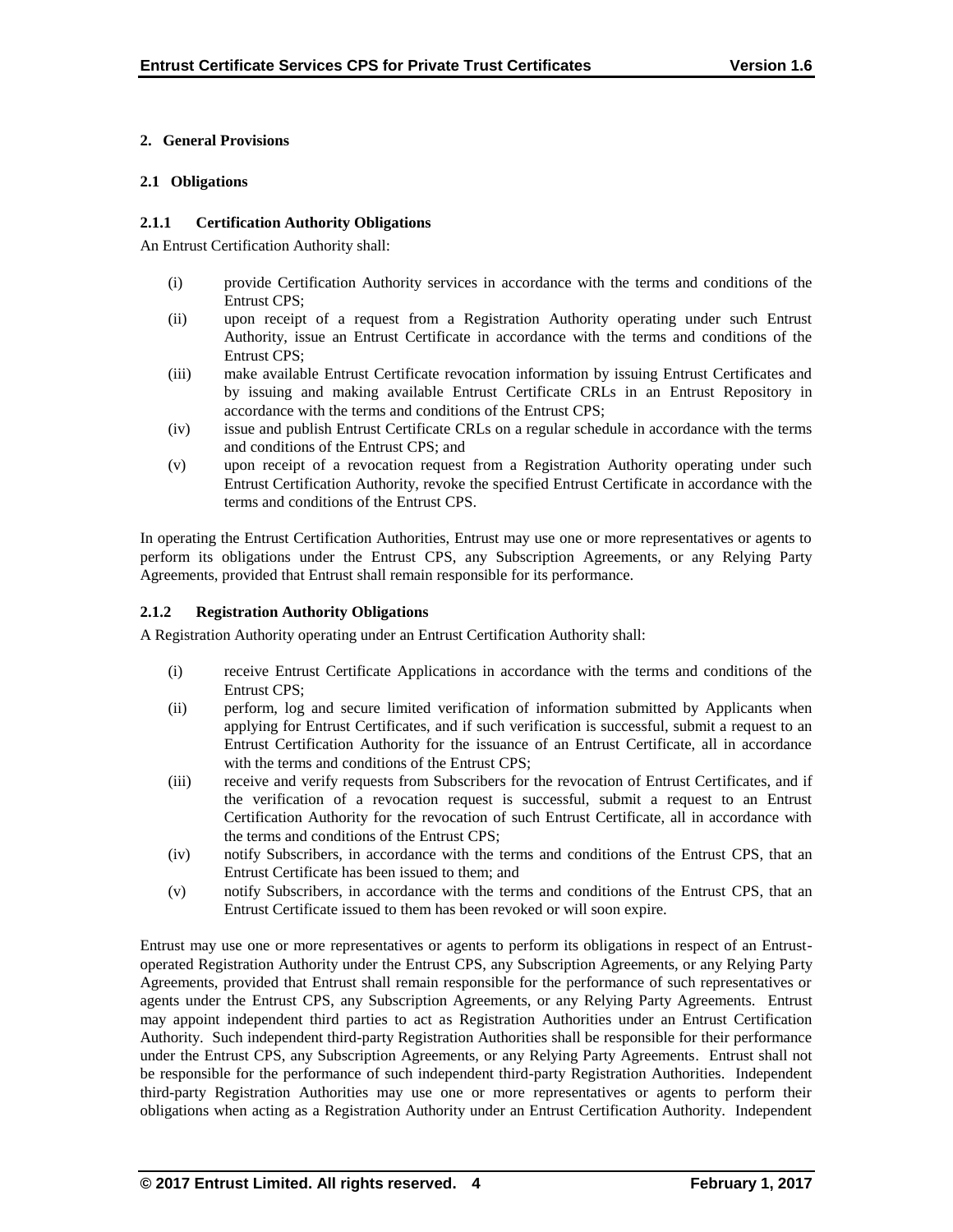third-party Registration Authorities shall remain responsible for the performance of such representatives or agents under the Entrust CPS, any Subscription Agreements, or any Relying Party Agreements. Entrust may appoint Resellers and Co-marketers for (i) Entrust Certificates, and (ii) services provided in respect to Entrust Certificates. Such Resellers and Co-marketers shall be responsible for their performance under the Entrust CPS, any Subscription Agreements, or any Relying Party Agreements. Entrust shall not be responsible for the performance of any such Resellers and Co-marketers. Resellers and Co-marketers may use one or more representatives or agents to perform their obligations under the Entrust CPS, any Subscription Agreements, or any Relying Party Agreements. Resellers and Co-marketers shall remain responsible for the performance of such representatives or agents under the Entrust CPS, any Subscription Agreements, or any Relying Party Agreements. Independent third-party Registration Authorities, Resellers, and Co-marketers shall be entitled to receive all of the benefit of all (i) disclaimers of representations, warranties, and conditions, (ii) limitations of liability, (iii) representations and warranties from Applicants, Subscribers, and Relying Parties, and (iv) indemnities from Applicants, Subscribers, and Relying Parties, set forth in this Entrust CPS, any Subscription Agreements, and any Relying Party Agreements.

#### **2.1.3 Subscriber Obligations**

Subscribers and Applicants shall:

- (i) understand and, if necessary, receive proper education in the use of Public-Key cryptography and Certificates including Entrust Certificates;
- (ii) provide, in any communications with Entrust or an independent third-party Registration Authority, correct information with no errors, misrepresentations, or omissions;
- (iii) provide verification information that Entrust may request, within the time period requested;
- (iv) generate a new, secure, and cryptographically sound Key Pair to be used in association with the Subscriber's Entrust Certificate or Applicant's Entrust Certificate Application, if not generated by an Entrust Certification Authority;
- (v) read and agree to all terms and conditions of the Entrust CPS and Subscription Agreement;
- (vi) refrain from modifying the contents of an Entrust Certificate;
- (vii) use Entrust Certificates exclusively for legal and authorized purposes in accordance with the terms and conditions of the Entrust CPS and applicable laws including, without limitation, laws relating to import, export, data protection and the right to include personal information in Entrust Certificates;
- (viii) only use an Entrust Certificate on behalf of the person, entity, or organization listed as the Subject in such Entrust Certificate;
- (ix) keep confidential and properly protect the Subscriber's or Applicant's Private Keys;
- (x) notify Entrust or, if Applicant submitted its Entrust Certificate Application to an independent thirdparty Registration Authority, such independent third-party Registration Authority, as soon as reasonably practicable of any change to any information included in the Applicant's Entrust Certificate Application or any change in any circumstances that would make the information in the Applicant's Entrust Certificate Application misleading or inaccurate;
- (xi) notify Entrust or, if Subscriber received its Entrust Certificate through an independent third-party Registration Authority, such independent third-party Registration Authority, as soon as reasonably practicable of any change to any information included in the Subscriber's Entrust Certificate or any change in any circumstances that would make the information in the Subscriber's Entrust Certificate misleading or inaccurate;
- (xii) immediately cease to use an Entrust Certificate if any information included in the Subscriber's Entrust Certificate or if a change in circumstances would make the information in the Subscriber's Entrust Certificate misleading or inaccurate;
- (xiii) notify Entrust or, if Subscriber received its Entrust Certificate from an independent third-party Registration Authority, such independent third-party Registration Authority, immediately of any suspected or actual Compromise of the Subscriber's or Applicant's Private Keys and request the revocation of such Entrust Certificate;
- (xiv) immediately cease to use the Subscriber's Entrust Certificate upon (a) expiration or revocation of such Entrust Certificate, or (b) any suspected or actual Compromise of the Private Key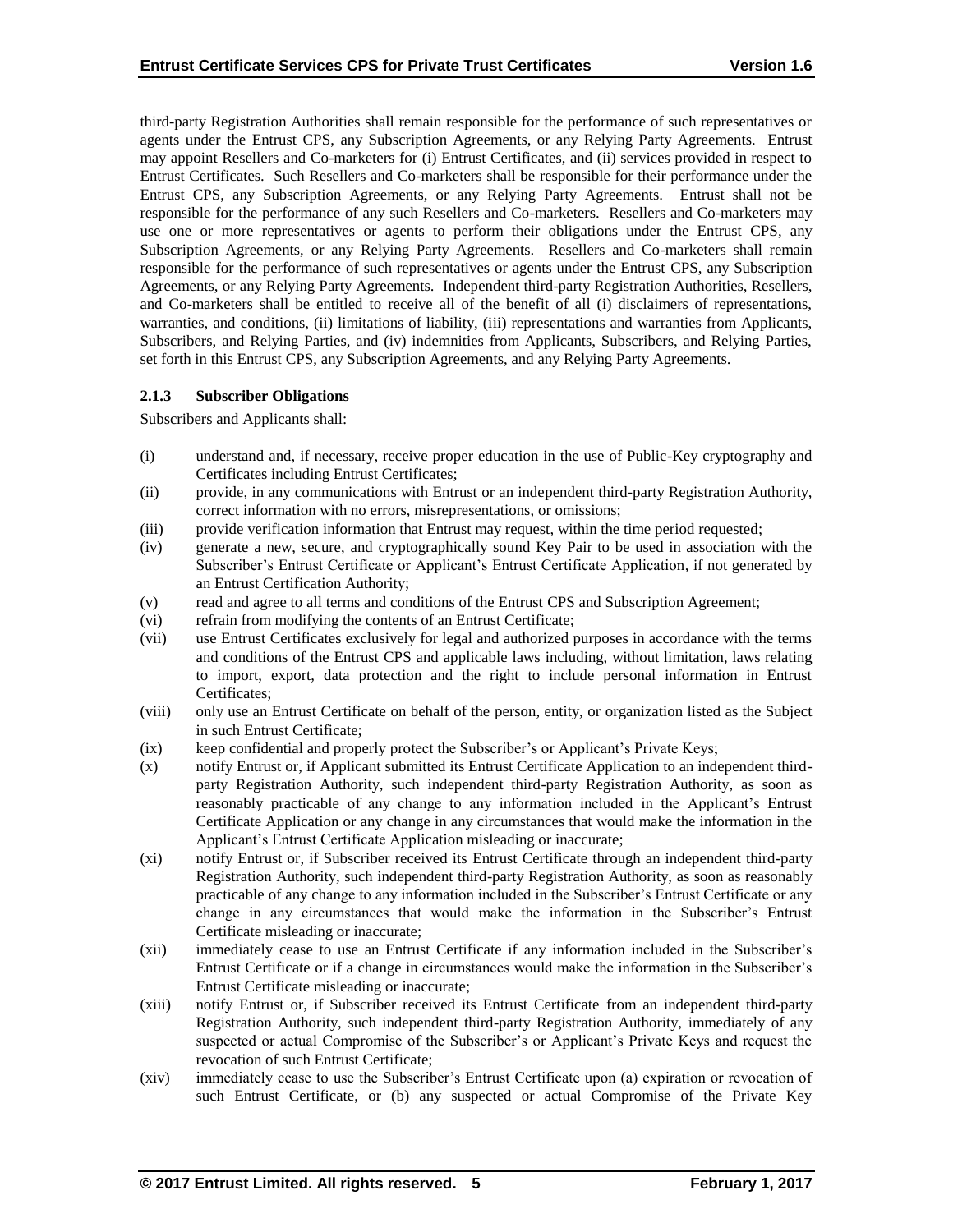corresponding to the Public Key in such Entrust Certificate, and remove such Entrust Certificate from the devices and/or software in which it has been installed, where applicable;

- (xv) refrain from using the Subscriber's Private Key corresponding to the Public Key in the Subscriber's Entrust Certificate to sign other Certificates; and
- (xvi) use the Subscriber's or Applicant's own judgment about whether it is appropriate, given the level of security and trust provided by an Entrust Certificate, to use an Entrust Certificate in any given circumstance.

Entrust Certificates and related information may be subject to export, import, and/or use restrictions. Subscribers shall comply with all laws and regulations applicable to a Subscriber's right to export, import, and/or use Entrust Certificates and/or related information, including, without limitation, all laws and regulations in respect to nuclear, chemical or biological weapons proliferation. Subscribers shall be responsible for procuring all required licenses and permissions for any export, import, and/or use of Entrust Certificates and/or related information. Certain cryptographic techniques, software, hardware, and firmware ("Technology") that may be used in processing or in conjunction with Entrust Certificates may be subject to export, import, and/or use restrictions. Subscribers shall comply with all laws and regulations applicable to a Subscriber's right to export, import, and/or use such Technology or related information. Subscribers shall be responsible for procuring all required licenses and permissions for any export, import, and/or use of such Technology or related information.

## **2.1.3.1 Subscriber and Applicant Representations and Warranties**

Subscribers and Applicants represent and warrant to Entrust and to all Certificate Beneficiaries, that:

- (i) all information provided, and all representations made, by Subscriber in relation to any Entrust Certificates are and will be complete, accurate, and truthful (and Subscriber shall promptly update such information and representations from time to time as necessary to maintain such completeness and accuracy);
- (ii) provision of verification information reasonably requested by Entrust or its delegate will not be unreasonably delayed;
- (iii) the Private Key corresponding to the Public Key submitted to Entrust in connection with an Entrust Certificate Application was created using sound cryptographic techniques, if not generated by an Entrust Certification Authority;
- (iv) all measures necessary have been taken to maintain sole control of, keep confidential, and properly protect the Private Key (and any associated access information or device – e.g., password or token) at all times;
- (v) any information provided to Entrust or to any independent third-party Registration Authorities in connection with an Entrust Certificate Application does not infringe, misappropriate, dilute, unfairly compete with, or otherwise violate the intellectual property, or other rights of any person, entity, or organization in any jurisdiction;
- (vi) the Entrust Certificate(s) will not be installed or used until it has reviewed and verified the accuracy of the data in each Certificate;
- (vii) Subscriber will immediately respond to Entrust's instructions concerning (1) compromise of the Private Key associated with any Entrust Certificate and (2) misuse or suspected misuse of an Entrust Certificate;
- (viii) all use of the Entrust Certificate and its associated Private Key shall cease immediately, and the Subscriber shall promptly notify Entrust and request the revocation of the Entrust Certificate, if (1) any information included in the Entrust Certificate changes, is or becomes incorrect or inaccurate, or if any change in any circumstances would make the information in the Entrust Certificate Application or Entrust Certificate incorrect, misleading or inaccurate; or (2) there is any actual or suspected misuse or compromise of the Private Key (or key activation data) associated with the Public Key in the Entrust Certificate;
- (ix) all use of the (1) Entrust Certificate and (2) Private Key associated with the Public Key in such Entrust Certificate shall cease upon expiration or revocation of such Entrust Certificate and such Entrust Certificate shall be removed from the devices and/or software in which it has been installed;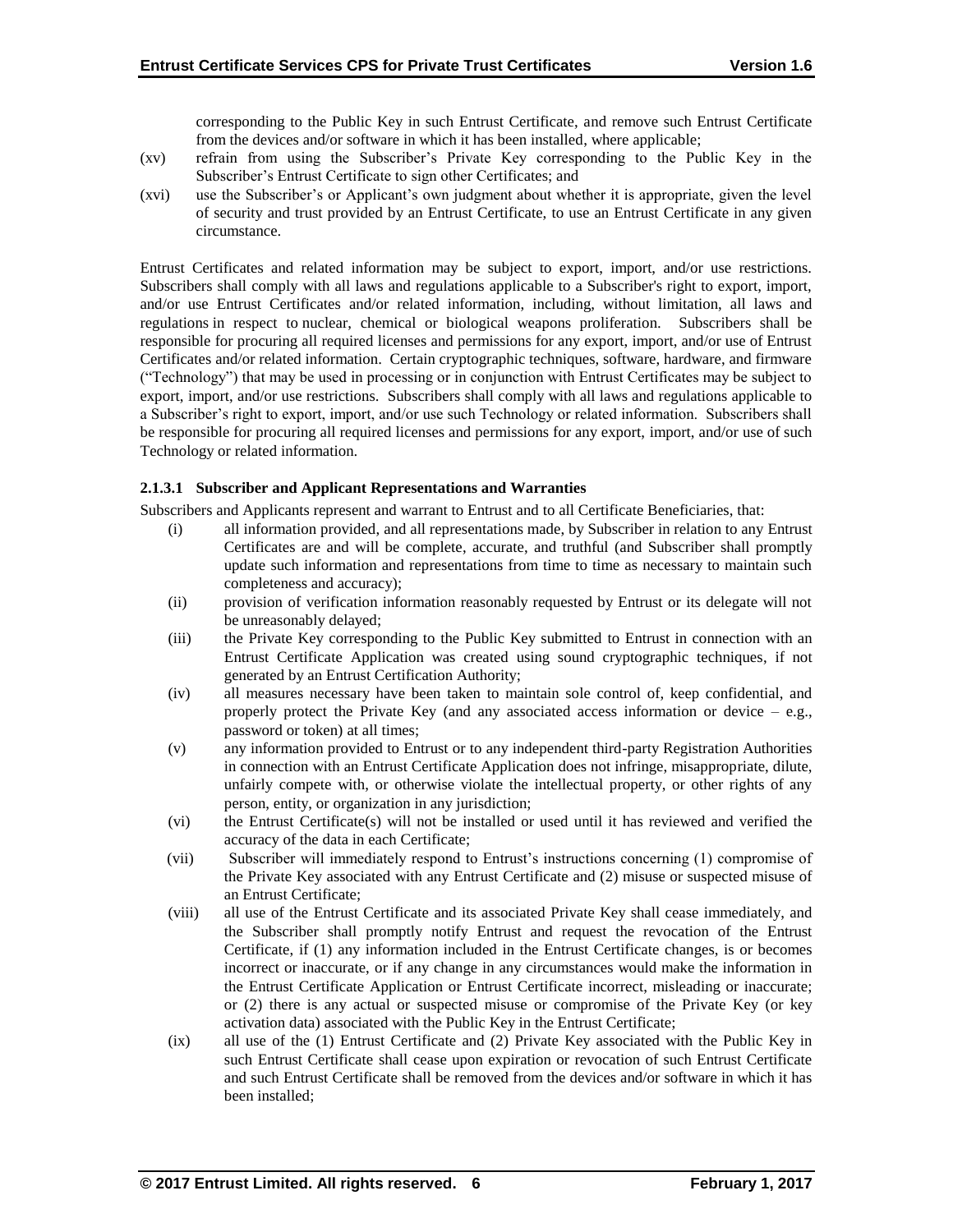- (x) the Entrust Certificates will not be used for any hazardous or unlawful (including tortious) activities; and
- (xi) the subject named in the Entrust Certificate corresponds to the Subscriber, and that it legally exists as a valid entity in the jurisdiction of incorporation specified in the Entrust Certificates;

## Entrust Private SSL Certificates

Subscribers and Applicants represent and warrant to Entrust and to all Certificate Beneficiaries, that:

(xii) the Entrust Certificate shall be installed only on the server accessible at the domain name listed in the Entrust Certificate, and will only be used in compliance with all applicable laws, solely for authorized company business, and solely in accordance with the Subscription Agreement and the CPS.

## **2.1.3.2 Subscriber Notice Requirements**

No stipulation.

## **2.1.4 Relying Party Obligations**

Relying Parties shall:

- (i) understand and, if necessary, receive proper education in the use of Public-Key cryptography and Certificates including Entrust Certificates;
- (ii) read and agree to all terms and conditions of the Entrust CPS and the Relying Party Agreement;
- (iii) verify Entrust Certificates, including use of CRLs, in accordance with the certification path validation procedure specified in ITU-T Rec. X.509:2005 | ISO/IEC 9594-8 (2005), taking into account any critical extensions and approved technical corrigenda as appropriate; and
- (iv) make their own judgment and rely on an Entrust Certificate only if such reliance is reasonable in the circumstances, including determining whether such reliance is reasonable given the nature of the security and trust provided by an Entrust Certificate and the value of any transaction that may involve the use of an Entrust Certificate.
- (v) trust and make use of an Entrust Certificate only if the Entrust Certificate has not expired or been revoked and if a proper chain of trust can be established to a trustworthy root.

Entrust Certificates and related information may be subject to export, import, and/or use restrictions. Relying Parties shall comply with all laws and regulations applicable to a Relying Party's right to use Entrust Certificates and/or related information, including, without limitation, all laws and regulations in respect to nuclear, chemical or biological weapons proliferation. Relying Parties shall be responsible for procuring all required licenses and permissions for any export, import, and/or use of Entrust Certificates and/or related information. Certain cryptographic techniques, software, hardware, and firmware ("Technology") that may be used in processing or in conjunction with Entrust Certificates may be subject to export, import, and/or use restrictions. Relying Parties shall comply with all laws and regulations applicable to a Relying Party's right to export, import, and/or use such Technology or related information. Relying Parties shall be responsible for procuring all required licenses and permissions for any export, import, and/or use of such Technology or related information.

# **2.1.4.1 Relying Party Representations and Warranties**

Relying Parties represent and warrant to Entrust that:

- (i) the Relying Party shall properly validate an Entrust Certificate before making a determination about whether to rely on such Entrust Certificate, including confirmation that the Entrust Certificate has not expired or been revoked and that a proper chain of trust can be established to a trustworthy root;
- (ii) the Relying Party shall not rely on an Entrust Certificate that cannot be validated back to a trustworthy root;
- (iii) the Relying Party shall exercise its own judgment in determining whether it is reasonable under the circumstances to rely on an Entrust Certificate, including determining whether such reliance is reasonable given the nature of the security and trust provided by an Entrust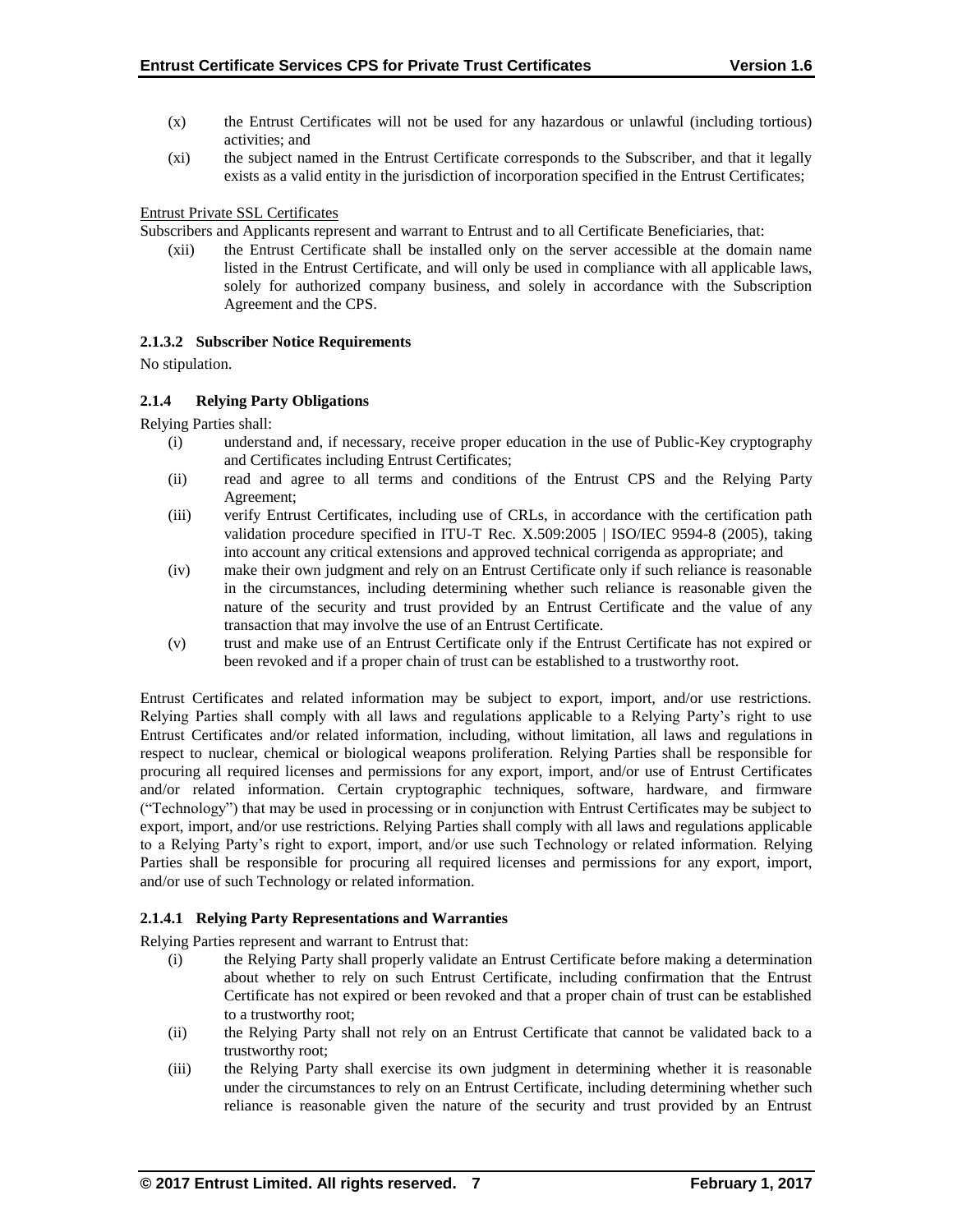Certificate and the value of any transaction that may involve the use of an Entrust Certificate; and

- (iv) the Relying Party shall not use an Entrust Certificate for any hazardous or unlawful (including tortious) activities.
- (v) the Relying Party shall not rely on a revoked or expired Entrust Certificate.

# **2.1.5 Repository Obligations**

An Entrust Repository shall:

- (i) make available, in accordance with the terms and conditions of the Entrust CPS, Entrust Certificate revocation information published by an Entrust Certification Authority; and
- (ii) make available a copy of the Entrust CPS and other information related to the products and services provided by Entrust Certification Authorities and any Registration Authorities operating under the Entrust Certification Authorities.

## **2.2 Liability**

**THE MAXIMUM CUMULATIVE LIABILITY OF THE ENTRUST GROUP TO ANY APPLICANTS, SUBSCRIBERS, RELYING PARTIES OR ANY OTHER PERSONS, ENTITIES, OR ORGANIZATIONS FOR ANY LOSSES, COSTS, EXPENSES, LIABILITIES, DAMAGES, CLAIMS, OR SETTLEMENT AMOUNTS ARISING OUT OF OR RELATING TO USE OF AN ENTRUST CERTIFICATE OR ANY SERVICES PROVIDED IN RESPECT TO ANY ENTRUST CERTIFICATES IS LIMITED BY THIS ENTRUST CPS. THIS ENTRUST CPS ALSO CONTAINS LIMITED WARRANTIES, LIMITATIONS ON LIABILITY, AND DISCLAIMERS OF REPRESENTATIONS, WARRANTIES AND CONDITIONS.**

## **2.2.1 CA Liability**

## **2.2.1.1 Warranties and Limitations on Warranties**

Entrust makes the following limited warranties with respect to the operation of Entrust Certification Authorities:

- (i) Entrust Certification Authorities shall provide Repository services consistent with the practices and procedures set forth in this Entrust CPS;
- (ii) Entrust Certification Authorities shall perform Entrust Certificate issuance consistent with the procedures set forth in this Entrust CPS; and
- (iii) Entrust Certification Authorities shall provide revocation services consistent with the procedures set forth in this Entrust CPS.

Notwithstanding the foregoing, in no event does the Entrust Group make any representations, or provide any warranties, or conditions to any Applicants, Subscribers, Relying Parties, or any other persons, entities, or organizations with respect to (i) the techniques used in the generation and storage of the Private Key corresponding to the Public Key in an Entrust Certificate, including, whether such Private Key has been Compromised or was generated using sound cryptographic techniques, (ii) the reliability of any cryptographic techniques or methods used in conducting any act, transaction, or process involving or utilizing an Entrust Certificate, (iii) any software whatsoever, or (iv) non-repudiation of any Entrust Certificate or any transaction facilitated through the use of an Entrust Certificate, since such determination is a matter of applicable law.

Applicants, Subscribers, and Relying Parties acknowledge and agree that operations in relation to Entrust Certificates and Entrust Certificate Applications are dependent on the transmission of information over communication infrastructures such as, without limitation, the Internet, telephone and telecommunications lines and networks, servers, firewalls, proxies, routers, switches, and bridges ("Telecommunication Equipment") and that this Telecommunication Equipment is not under the control of Entrust. The Entrust Group shall not be liable for any error, failure, delay, interruption, defect, or corruption in relation to an Entrust Certificate, an Entrust Certificate CRL, Entrust OCSP message, or an Entrust Certificate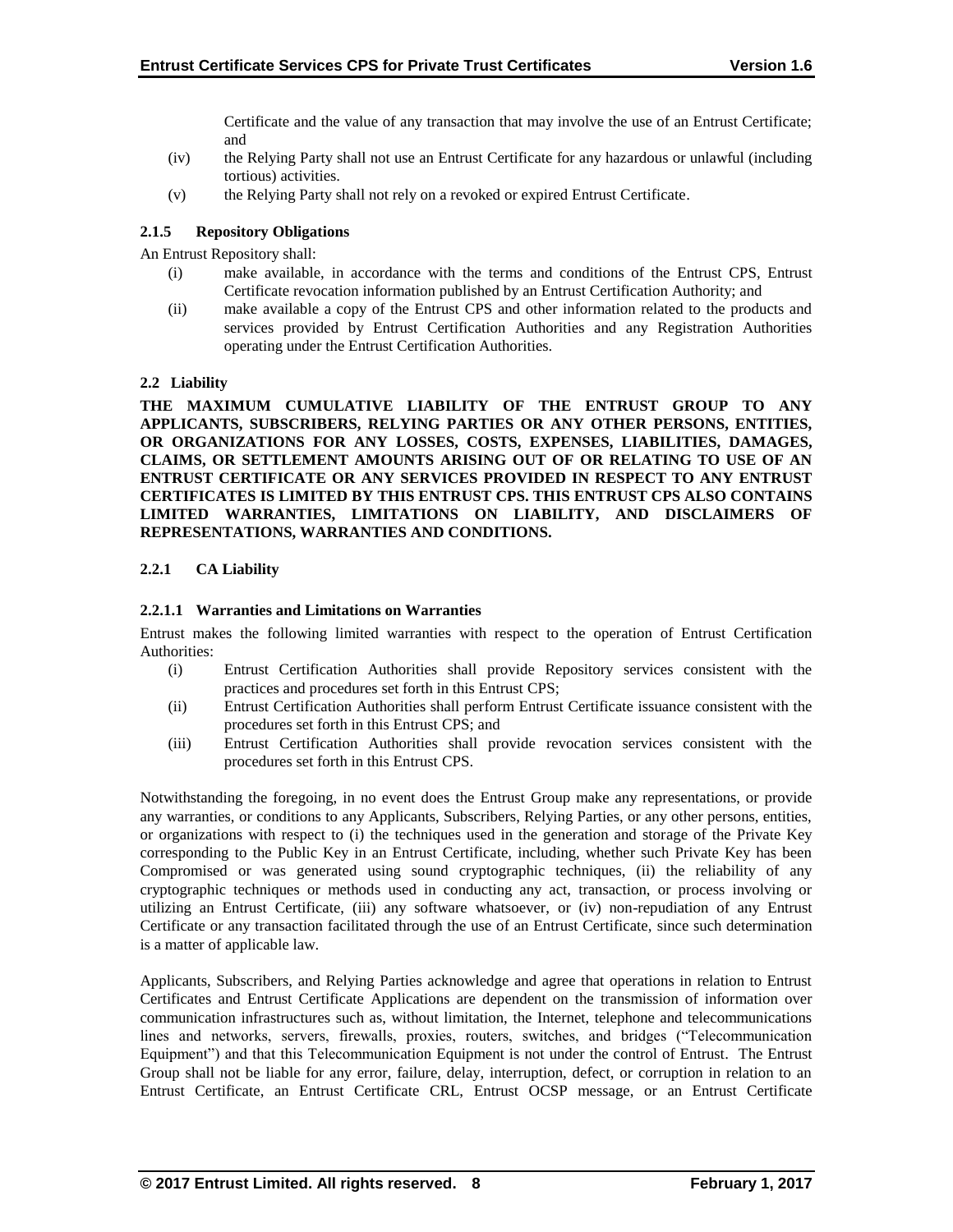Application to the extent that such error, failure, delay, interruption, defect, or corruption is caused by such Telecommunication Equipment.

#### **2.2.1.2 Disclaimers**

**EXCEPT AS SPECIFICALLY PROVIDED IN SECTION 2.2.1.1, THE ENTRUST GROUP DOES NOT MAKE ANY REPRESENTATIONS OR GIVE ANY WARRANTIES OR CONDITIONS, WHETHER EXPRESS, IMPLIED, STATUTORY, BY USAGE OF TRADE, OR OTHERWISE, AND THE ENTRUST GROUP SPECIFICALLY DISCLAIMS ANY AND ALL REPRESENTATIONS, WARRANTIES, AND CONDITIONS OF MERCHANTABILITY, NON-INFRINGEMENT, TITLE, SATISFACTORY QUALITY, AND/OR FITNESS FOR A PARTICULAR PURPOSE.**

#### **2.2.1.3 Loss Limitations**

**THE ENTRUST GROUP'S ENTIRE LIABILITY UNDER THE ENTRUST CPS IS SET FORTH IN THE APPLICABLE SUBSCRIPTION AGREEMENT(S) AND/OR RELYING PARTY AGREEMENT(S). THE ENTRUST GROUP'S ENTIRE LIABILITY TO ANY OTHER PARTY IS SET OUT IN THE AGREEMENT(S) BETWEEN ENTRUST AND SUCH OTHER PARTY. TO THE EXTENT ENTRUST HAS ISSUED THE ENTRUST CERTIFICATE IN COMPLIANCE WITH THE ENTRUST CPS, THE ENTRUST GROUP SHALL HAVE NO LIABILITY TO THE SUBSCRIBER, RELYING PARTY OR ANY OTHER PARTY FOR ANY CLAIMS, DAMAGES OR LOSSES SUFFERED AS THE RESULT OF THE USE OF OR RELIANCE ON SUCH ENTRUST CERTIFICATE.**

**FOR GREATER CERTAINTY, ENTRUST GROUP'S ENTIRE LIABILITY UNDER THIS ENTRUST CPS TO: (I) AN APPLICANT OR SUBSCRIBER IS SET OUT IN THE SUBSCRIPTION AGREEMENT BETWEEN ENTRUST (OR AN AFFILIATE OF ENTRUST) AND SUCH SUBSCRIBER; AND (II) A RELYING PARTY IS SET OUT IN THE RELYING PARTY AGREEMENT POSTED IN THE REPOSITORY ON THE DATE THE RELYING PARTY RELIES ON SUCH ENTRUST CERTIFICATE.**

#### **2.2.1.4 Other Exclusions**

Without limitation, the Entrust Group shall not be liable to any Applicants, Subscribers, Relying Parties or any other person, entity, or organization for any losses, costs, expenses, liabilities, damages, claims, or settlement amounts arising out of or relating to use of an Entrust Certificate or any services provided in respect to an Entrust Certificate if:

- (i) the Entrust Certificate was issued as a result of errors, misrepresentations, or other acts or omissions of a Subscriber or of any other person, entity, or organization;
- (ii) the Entrust Certificate has expired or has been revoked;
- (iii) the Entrust Certificate has been modified or otherwise altered;
- (iv) the Subscriber failed to stop using an Entrust Certificate after the information contain in such Entrust Certificate changed or after circumstances changed so that the information contained in such Entrust Certificate became misleading or inaccurate;
- (v) a Subscriber breached the Entrust CPS or the Subscriber's Subscription Agreement, or a Relying Party breached the Entrust CPS or the Relying Party's Relying Party Agreement;
- (vi) the Private Key associated with the Entrust Certificate has been Compromised; or
- (vii) the Entrust Certificate is used other than as permitted by the Entrust CPS or is used in contravention of applicable law.

In no event shall the Entrust Group be liable to any Applicant, Subscriber, or any other person, entity, or organization for any losses, costs, liabilities, expenses, damages, claims, or settlement amounts arising out of or relating to the refusal by Entrust to issue or request the issuance of an Entrust Certificate. In no event shall the Entrust Group be liable to any Applicant, Subscriber, or any other person, entity, or organization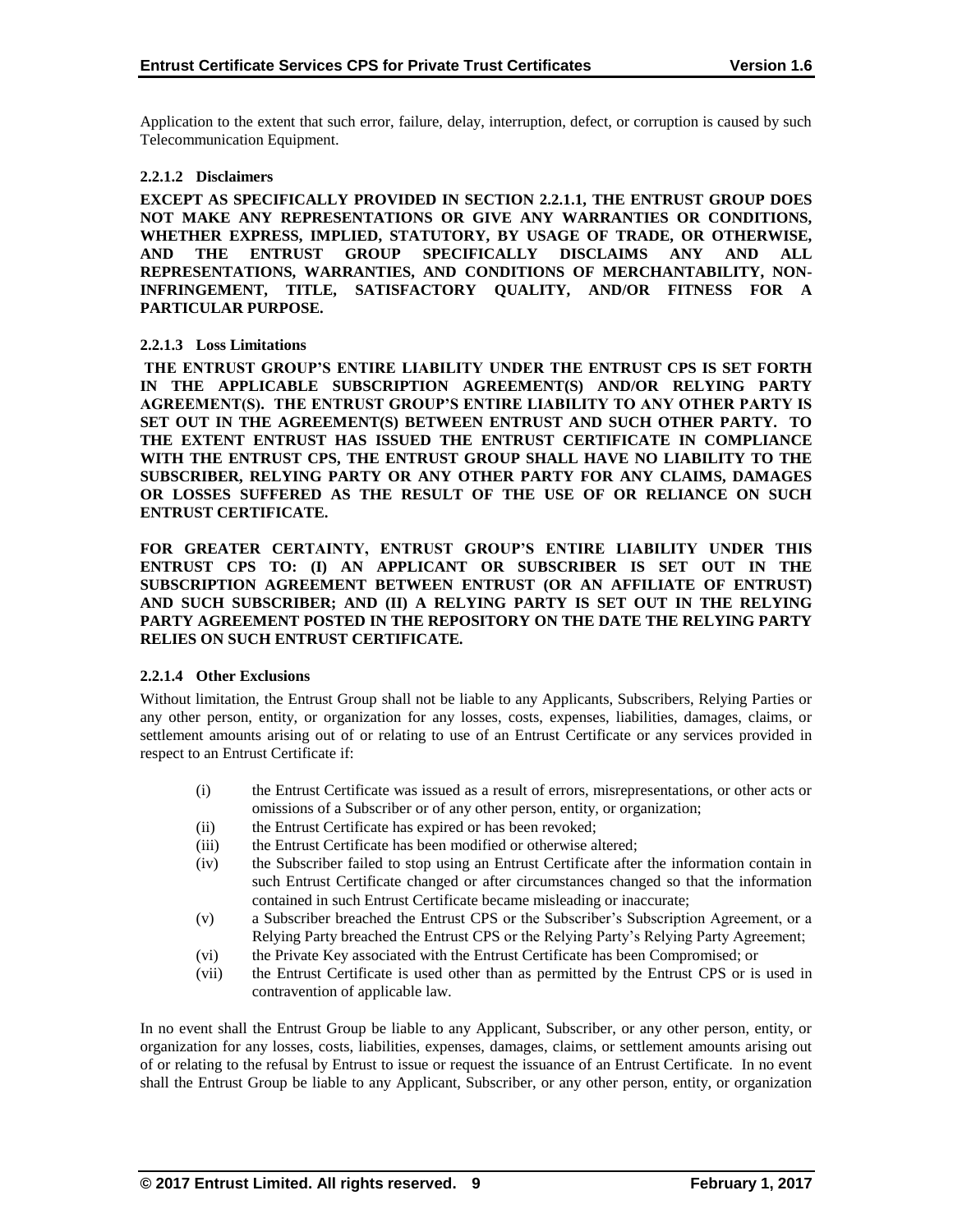for any losses, costs, liabilities, expenses, damages, claims, or settlement amounts arising out of or relating to any delay by the Entrust Group, in issuing or in requesting the issuance of an Entrust Certificate.

In no event shall the Entrust Group be liable to any Subscriber, Relying Party, or any other person, entity, or organization for any losses, costs, expenses, liabilities, damages, claims, or settlement amounts arising out of or relating to any proceeding or allegation that an Entrust Certificate or any information contained in an Entrust Certificate infringes, misappropriates, dilutes, unfairly competes with, or otherwise violates any patent, trademark, copyright, trade secret, or any other intellectual property right or other right of any person, entity, or organization in any jurisdiction.

## **2.2.1.5 Hazardous Activities**

Entrust Certificates and the services provided by Entrust in respect to Entrust Certificates are not designed, manufactured, or intended for use in or in conjunction with hazardous activities or uses requiring fail-safe performance, including the operation of nuclear facilities, aircraft navigation or communications systems, air traffic control, medical devices or direct life support machines. The Entrust Group specifically disclaims any and all representations, warranties, and conditions with respect to such uses, whether express, implied, statutory, by usage of trade, or otherwise.

# **2.2.2 RA Liability**

The same liability provisions that apply in §2.2.1 with respect to Entrust Certification Authorities shall apply with respect to Entrust-operated Registration Authorities and independent third-party Registration Authorities operating under Entrust Certification Authorities.

## **2.3 Financial Responsibility**

Subscribers and Relying Parties shall be responsible for the financial consequences to such Subscribers, Relying Parties, and to any other persons, entities, or organizations for any transactions in which such Subscribers or Relying Parties participate and which use Entrust Certificates or any services provided in respect to Entrust Certificates. Entrust makes no representations and gives no warranties or conditions regarding the financial efficacy of any transaction completed utilizing an Entrust Certificate or any services provided in respect to Entrust Certificates and the Entrust Group shall have no liability except as explicitly set forth herein in respect to the use of or reliance on an Entrust Certificate or any services provided in respect to Entrust Certificates.

# **2.3.1 Indemnification by Relying Parties**

RELYING PARTIES SHALL INDEMNIFY AND HOLD ENTRUST AND ALL INDEPENDENT THIRD-PARTY REGISTRATION AUTHORITIES OPERATING UNDER AN ENTRUST CERTIFICATION AUTHORITY, AND ALL RESELLERS, CO-MARKETERS, AND ALL SUBCONTRACTORS, DISTRIBUTORS, AGENTS, SUPPLIERS, EMPLOYEES, AND DIRECTORS OF ANY OF THE FOREGOING (COLLECTIVELY, THE "INDEMNIFIED PARTIES") HARMLESS FROM AND AGAINST ANY AND ALL LIABILITIES, LOSSES, COSTS, EXPENSES, DAMAGES, CLAIMS, AND SETTLEMENT AMOUNTS (INCLUDING REASONABLE ATTORNEY'S FEES, COURT COSTS, AND EXPERT'S FEES) ARISING OUT OF OR RELATING TO ANY USE OR RELIANCE BY A RELYING PARTY ON ANY ENTRUST CERTIFICATE OR ANY SERVICE PROVIDED IN RESPECT TO ENTRUST CERTIFICATES, INCLUDING (I) LACK OF PROPER VALIDATION OF AN ENTRUST CERTIFICATE BY A RELYING PARTY, (II) RELIANCE BY THE RELYING PARTY ON AN EXPIRED OR REVOKED ENTRUST CERTIFICATE, (III) USE OF AN ENTRUST CERTIFICATE OTHER THAN AS PERMITTED BY THE ENTRUST CPS, THE SUBSCRIPTION AGREEMENT, ANY RELYING PARTY AGREEMENT, AND APPLICABLE LAW, (IV) FAILURE BY A RELYING PARTY TO EXERCISE REASONABLE JUDGMENT IN THE CIRCUMSTANCES IN RELYING ON AN ENTRUST CERTIFICATE, OR (V) ANY CLAIM OR ALLEGATION THAT THE RELIANCE BY A RELYING PARTY ON AN ENTRUST CERTIFICATE OR THE INFORMATION CONTAINED IN AN ENTRUST CERTIFICATE INFRINGES, MISAPPROPRIATES, DILUTES, UNFAIRLY COMPETES WITH, OR OTHERWISE VIOLATES THE RIGHTS INCLUDING INTELLECTUAL PROPERTY RIGHTS OR ANY OTHER RIGHTS OF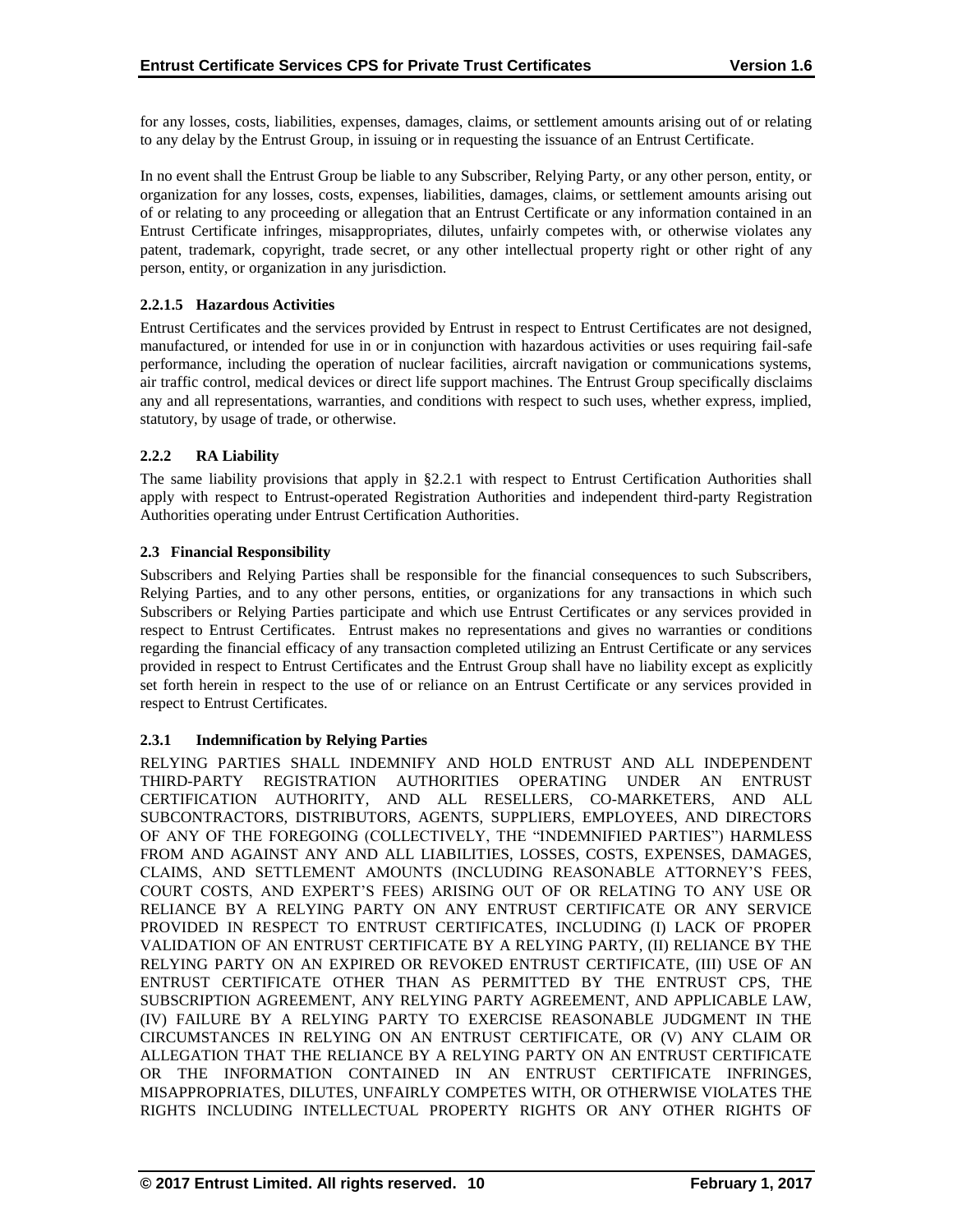ANYONE IN ANY JURISDICTION. NOTWITHSTANDING THE FOREGOING, RELYING PARTIES SHALL NOT BE OBLIGATED TO PROVIDE ANY INDEMNIFICATION TO AN INDEMNIFIED PARTY IN RESPECT TO ANY LIABILITIES, LOSSES, COSTS, EXPENSES, DAMAGES, CLAIMS, AND SETTLEMENT AMOUNTS (INCLUDING REASONABLE ATTORNEY'S FEES, COURT COSTS AND EXPERT'S FEES) TO THE EXTENT THAT SUCH LIABILITIES, LOSSES, COSTS, EXPENSES, DAMAGES, CLAIMS, AND SETTLEMENT AMOUNTS (INCLUDING REASONABLE ATTORNEY'S FEES, COURT COSTS, AND EXPERT'S FEES) ARISE OUT OF OR RELATE TO ANY WILLFUL MISCONDUCT BY SUCH INDEMNIFIED PARTY.

# **2.3.1.1 Indemnification by Subscribers**

SUBSCRIBERS SHALL INDEMNIFY AND HOLD ENTRUST AND ALL INDEPENDENT THIRD-PARTY REGISTRATION AUTHORITIES OPERATING UNDER AN ENTRUST CERTIFICATION AUTHORITY, AND ALL RESELLERS, CO-MARKETERS, AND ALL SUBCONTRACTORS, DISTRIBUTORS, AGENTS, SUPPLIERS, EMPLOYEES, OR DIRECTORS OF ANY OF THE FOREGOING (COLLECTIVELY, THE "INDEMNIFIED PARTIES") HARMLESS FROM AND AGAINST ANY AND ALL LIABILITIES, LOSSES, COSTS, EXPENSES, DAMAGES, CLAIMS, AND SETTLEMENT AMOUNTS (INCLUDING REASONABLE ATTORNEY'S FEES, COURT COSTS, AND EXPERT'S FEES) ARISING OUT OF OR RELATING TO ANY RELIANCE BY A RELYING PARTY ON ANY ENTRUST CERTIFICATE OR ANY SERVICE PROVIDED IN RESPECT TO ENTRUST CERTIFICATES, INCLUDING ANY (I) ERROR, MISREPRESENTATION OR OMISSION MADE BY A SUBSCRIBER IN USING OR APPLYING FOR AN ENTRUST CERTIFICATE, (II) MODIFICATION MADE BY A SUBSCRIBER TO THE INFORMATION CONTAINED IN AN ENTRUST CERTIFICATE, (III) USE OF AN ENTRUST CERTIFICATE OTHER THAN AS PERMITTED BY THE ENTRUST CPS, THE SUBSCRIPTION AGREEMENT, ANY RELYING PARTY AGREEMENT, AND APPLICABLE LAW, (IV) FAILURE BY A SUBSCRIBER TO TAKE THE NECESSARY PRECAUTIONS TO PREVENT LOSS, DISCLOSURE, COMPROMISE OR UNAUTHORIZED USE OF THE PRIVATE KEY CORRESPONDING TO THE PUBLIC KEY IN SUCH SUBSCRIBER'S ENTRUST CERTIFICATE, OR (V) ALLEGATION THAT THE USE OF A SUBSCRIBER'S ENTRUST CERTIFICATE OR THE INFORMATION CONTAINED IN A SUBSCRIBER'S ENTRUST CERTIFICATE INFRINGES, MISAPPROPRIATES, DILUTES, UNFAIRLY COMPETES WITH, OR OTHERWISE VIOLATES THE RIGHTS INCLUDING INTELLECTUAL PROPERTY RIGHTS OR ANY OTHER RIGHTS OF ANYONE IN ANY JURISDICTION. NOTWITHSTANDING THE FOREGOING, A SUBSCRIBER SHALL NOT BE OBLIGATED TO PROVIDE ANY INDEMNIFICATION TO AN INDEMNIFIED PARTY IN RESPECT TO ANY LIABILITIES, LOSSES, COSTS, EXPENSES, DAMAGES, CLAIMS, AND SETTLEMENT AMOUNTS (INCLUDING REASONABLE ATTORNEY'S FEES, COURT COSTS AND EXPERTS FEES) TO THE EXTENT THAT SUCH LIABILITIES, LOSSES, COSTS, EXPENSES, DAMAGES, CLAIMS, AND SETTLEMENT AMOUNTS (INCLUDING REASONABLE ATTORNEY'S FEES, COURT COSTS, AND EXPERT'S FEES) ARISE OUT OF OR RELATE TO ANY WILLFUL MISCONDUCT BY SUCH INDEMNIFIED PARTY.

# **2.3.2 Fiduciary Relationships**

Nothing contained in this Entrust CPS, or in any Subscription Agreement, or any Relying Party Agreement shall be deemed to constitute the Entrust Group as the fiduciary, partner, agent, trustee, or legal representative of any Applicant, Subscriber, Relying Party or any other person, entity, or organization or to create any fiduciary relationship between the Entrust Group and any Subscriber, Applicant, Relying Party or any other person, entity, or organization, for any purpose whatsoever. Nothing in the Entrust CPS, or in any Subscription Agreement or any Relying Party Agreement shall confer on any Subscriber, Applicant, Relying Party, or any other third party, any authority to act for, bind, or create or assume any obligation or responsibility, or make any representation on behalf of the Entrust Group.

# **2.3.3 Administrative Processes**

No Stipulation.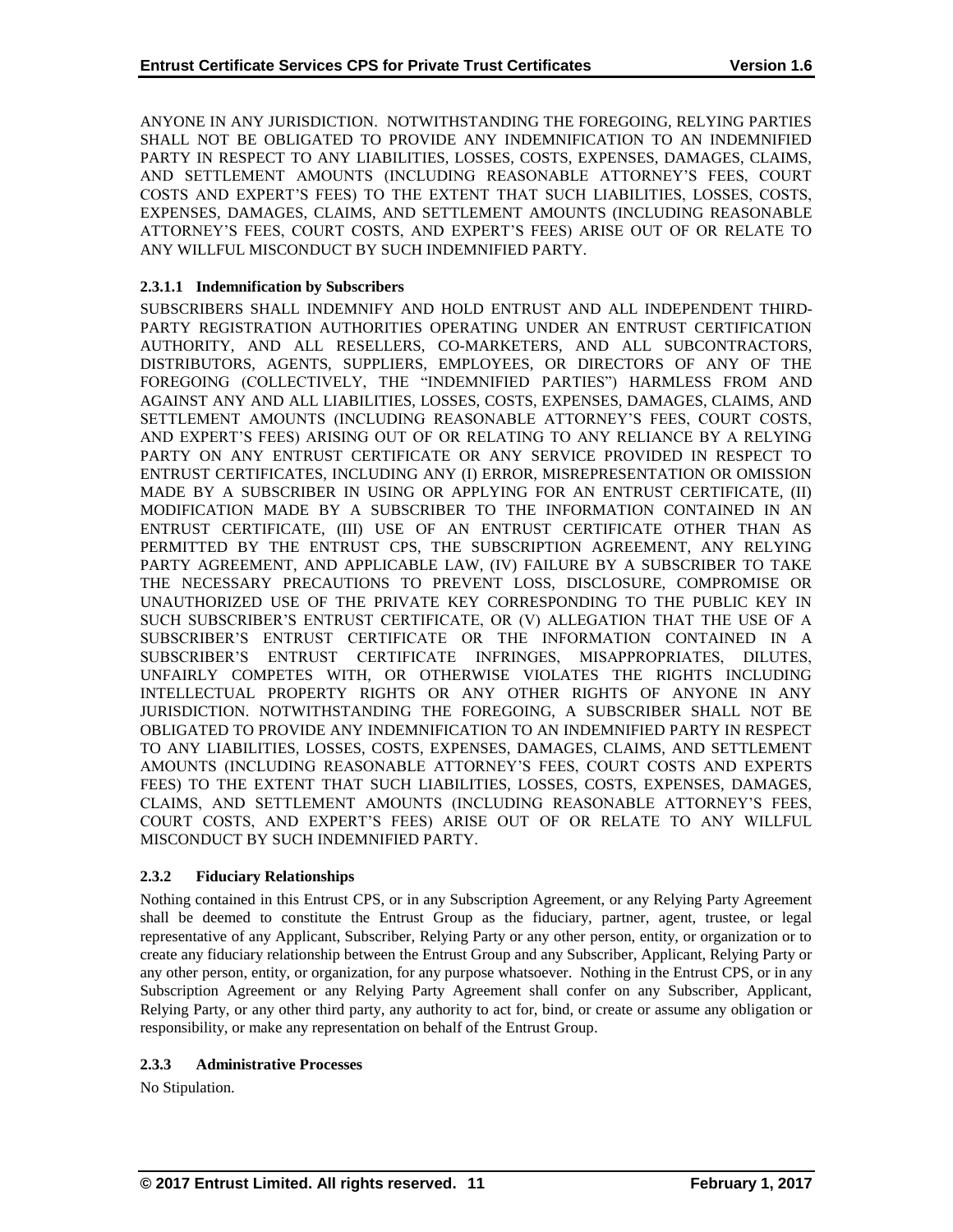## **2.4 Interpretation and Enforcement**

## **2.4.1 Governing Law**

Unless otherwise set out in in a Subscription Agreement or Relying Party Agreement, the laws of the Province of Ontario, Canada, excluding its conflict of laws rules, shall govern the construction, validity, interpretation, enforceability and performance of the Entrust CPS, all Subscription Agreements and all Relying Party Agreements. The application of the United Nations Convention on Contracts for the International Sale of Goods to the Entrust CPS, any Subscription Agreements, and any Relying Party Agreements is expressly excluded. Any dispute arising out of or in respect to the Entrust CPS, any Subscription Agreement, any Relying Party Agreement, or in respect to any Entrust Certificates or any services provided in respect to any Entrust Certificates that is not resolved by alternative dispute resolution, shall be brought in the provincial or federal courts sitting in Ottawa, Ontario, and each person, entity, or organization hereby agrees that such courts shall have personal and exclusive jurisdiction over such disputes. In the event that any matter is brought in a provincial or federal court, Applicants, Subscribers, and Relying Parties waive any right that such Applicants, Subscribers, and Relying Parties may have to a jury trial.

## **2.4.1.1 Force Majeure**

The Entrust Group shall not be in default hereunder or liable for any losses, costs, expenses, liabilities, damages, claims, or settlement amounts arising out of or related to delays in performance or from failure to perform or comply with the terms of the Entrust CPS, any Subscription Agreement, or any Relying Party Agreement due to any causes beyond its reasonable control, which causes include acts of God or the public enemy, riots and insurrections, war, accidents, fire, strikes and other labor difficulties (whether or not Entrust is in a position to concede to such demands), embargoes, judicial action, failure or default of any superior certification authority, lack of or inability to obtain export permits or approvals, necessary labor, materials, energy, utilities, components or machinery, acts of civil or military authorities.

#### **2.4.1.2 Interpretation**

All references in this Entrust CPS to "Sections" refer to the sections of this Entrust CPS. As used in this Entrust CPS, neutral pronouns and any variations thereof shall be deemed to include the feminine and masculine and all terms used in the singular shall be deemed to include the plural, and vice versa, as the context may require. The words "hereof", "herein", and "hereunder" and other words of similar import refer to this Entrust CPS as a whole, as the same may from time to time be amended or supplemented, and not to any subdivision contained in this Entrust CPS. The word "including" when used herein is not intended to be exclusive and means "including, without limitation."

#### **2.4.2 Severability, Survival, Merger, Notice**

#### **2.4.2.1 Severability**

Whenever possible, each provision of the Entrust CPS, any Subscription Agreements, and any Relying Party Agreements shall be interpreted in such a manner as to be effective and valid under applicable law. If the application of any provision of the Entrust CPS, any Subscription Agreements, or any Relying Party Agreements or any portion thereof to any particular facts or circumstances shall be held to be invalid or unenforceable by an arbitrator or court of competent jurisdiction, then (i) the validity and enforceability of such provision as applied to any other particular facts or circumstances and the validity of other provisions of the Entrust CPS, any Subscription Agreements, or any Relying Party Agreements shall not in any way be affected or impaired thereby, and (ii) such provision shall be enforced to the maximum extent possible so as to effect its intent and it shall be reformed without further action to the extent necessary to make such provision valid and enforceable.

## **FOR GREATER CERTAINTY, IT IS EXPRESSLY UNDERSTOOD AND AGREED THAT EVERY PROVISION OF THE ENTRUST CPS, ANY SUBSCRIPTION AGREEMENTS, OR ANY RELYING PARTY AGREEMENTS THAT DEAL WITH (I) LIMITATION OF LIABILITY OR**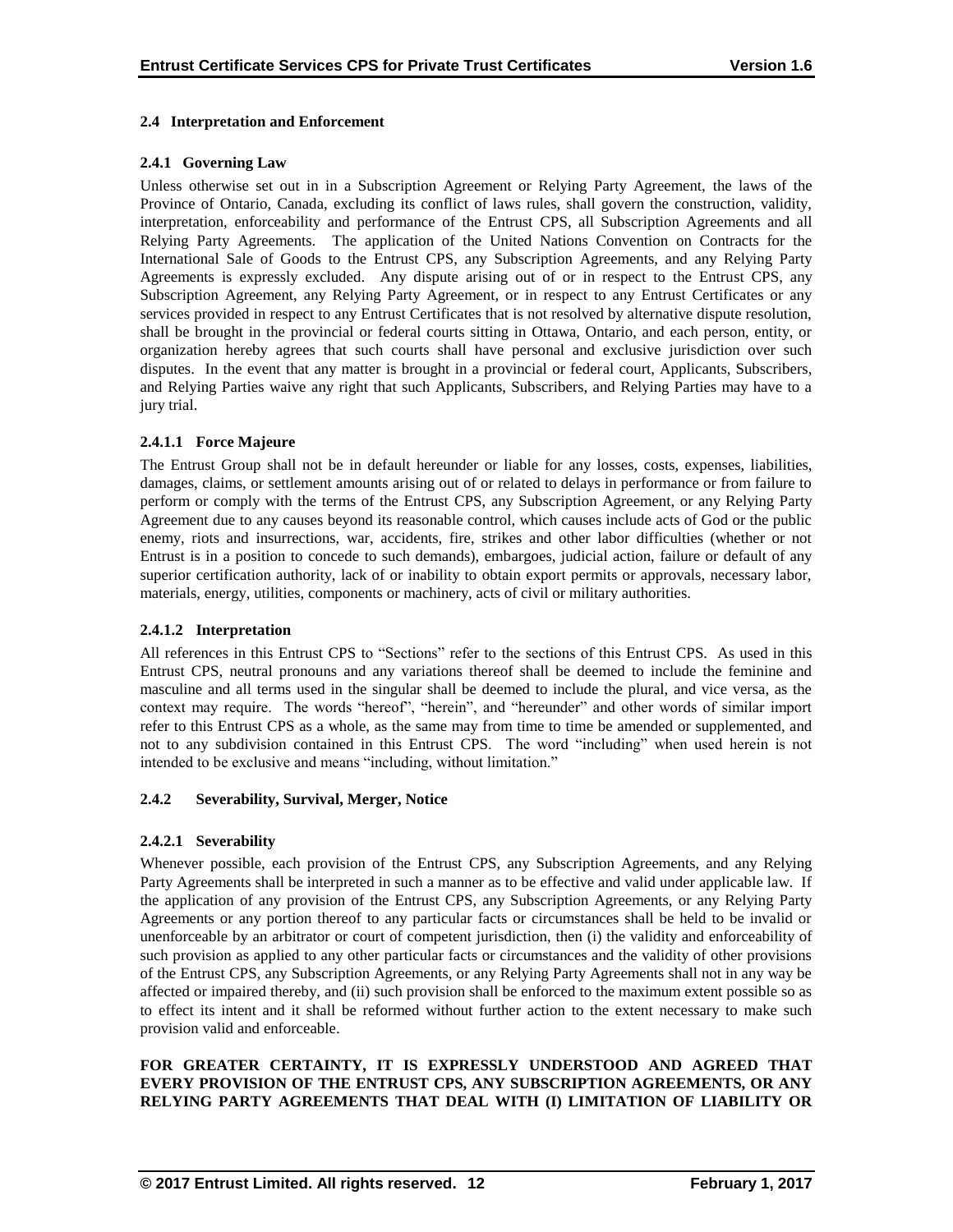**DAMAGES, (II) DISCLAIMERS OF REPRESENTATIONS, WARRANTIES, CONDITIONS, OR LIABILITIES, OR (III) INDEMNIFICATION, IS EXPRESSLY INTENDED TO BE SEVERABLE FROM ANY OTHER PROVISIONS OF THE ENTRUST CPS, ANY SUBSCRIPTION AGREEMENTS, OR ANY RELYING PARTY AGREEMENTS AND SHALL BE SO INTERPRETED AND ENFORCED.**

## **2.4.2.2 Survival**

The provisions of the section entitled "Definitions" and sections 2.1.3.1, 2.1.4.1, 2.2, 2.3, 2.4, 2.8, 2.9, 3.1.5, 3.1.6, 4.6 and 8.1 shall survive termination or expiration of the Entrust CPS, any Subscription Agreements, and any Relying Party Agreements. All references to sections that survive termination of the Entrust CPS, any Subscription Agreements, and any Relying Party Agreements, shall include all subsections of such sections. All payment obligations shall survive any termination or expiration of the Entrust CPS, any Subscription Agreements, and any Relying Party Agreements.

## **2.4.2.3 Merger**

The Entrust CPS, the Subscription Agreements, and the Relying Party Agreements state all of the rights and obligations of the Entrust Group, any Applicant, Subscriber, or Relying Party and any other persons, entities, or organizations in respect to the subject matter hereof and thereof and such rights and obligations shall not be augmented or derogated by any prior agreements, communications, or understandings of any nature whatsoever whether oral or written. The rights and obligations of the Entrust Group may not be modified or waived orally and may be modified only in a writing signed or authenticated by a duly authorized representative of Entrust.

## **2.4.2.4 Conflict of Provisions**

In the event of any inconsistency between the provisions of this Entrust CPS and the provisions of any Subscription Agreement or any Relying Party Agreement, the terms and conditions of this Entrust CPS shall govern.

#### **2.4.2.5 Waiver**

The failure of Entrust to enforce, at any time, any of the provisions of this Entrust CPS, a Subscription Agreement with Entrust, or a Relying Party Agreement with Entrust or the failure of Entrust to require, at any time, performance by any Applicant, Subscriber, Relying Party or any other person, entity, or organization of any of the provisions of this Entrust CPS, a Subscription Agreement with Entrust, or a Relying Party Agreement with Entrust, shall in no way be construed to be a present or future waiver of such provisions, nor in any way affect the ability of Entrust to enforce each and every such provision thereafter. The express waiver by Entrust of any provision, condition, or requirement of this Entrust CPS, a Subscription Agreement with Entrust, or a Relying Party Agreement with Entrust shall not constitute a waiver of any future obligation to comply with such provision, condition, or requirement. The failure of an independent third-party Registration Authority or Reseller operating under an Entrust Certification Authority ("Registration Authority") to enforce, at any time, any of the provisions of a this Entrust CPS, any Subscription Agreement with such Registration Authority, or any Relying Party Agreement with such Registration Authority or the failure to require by such Registration Authority, at any time, performance by any Applicant, Subscriber, Relying Party or any other person, entity, or organization of this Entrust CPS, any Subscription Agreement with such Registration Authority, or any Relying Party Agreement with such Registration Authority shall in no way be construed to be a present or future waiver of such provisions, nor in any way affect the ability of such Registration Authority to enforce each and every such provision thereafter. The express waiver by a Registration Authority of any provision, condition, or requirement of a Subscription Agreement with such Registration Authority or a Relying Party Agreement with such Registration Authority shall not constitute a waiver of any future obligation to comply with such provision, condition, or requirement.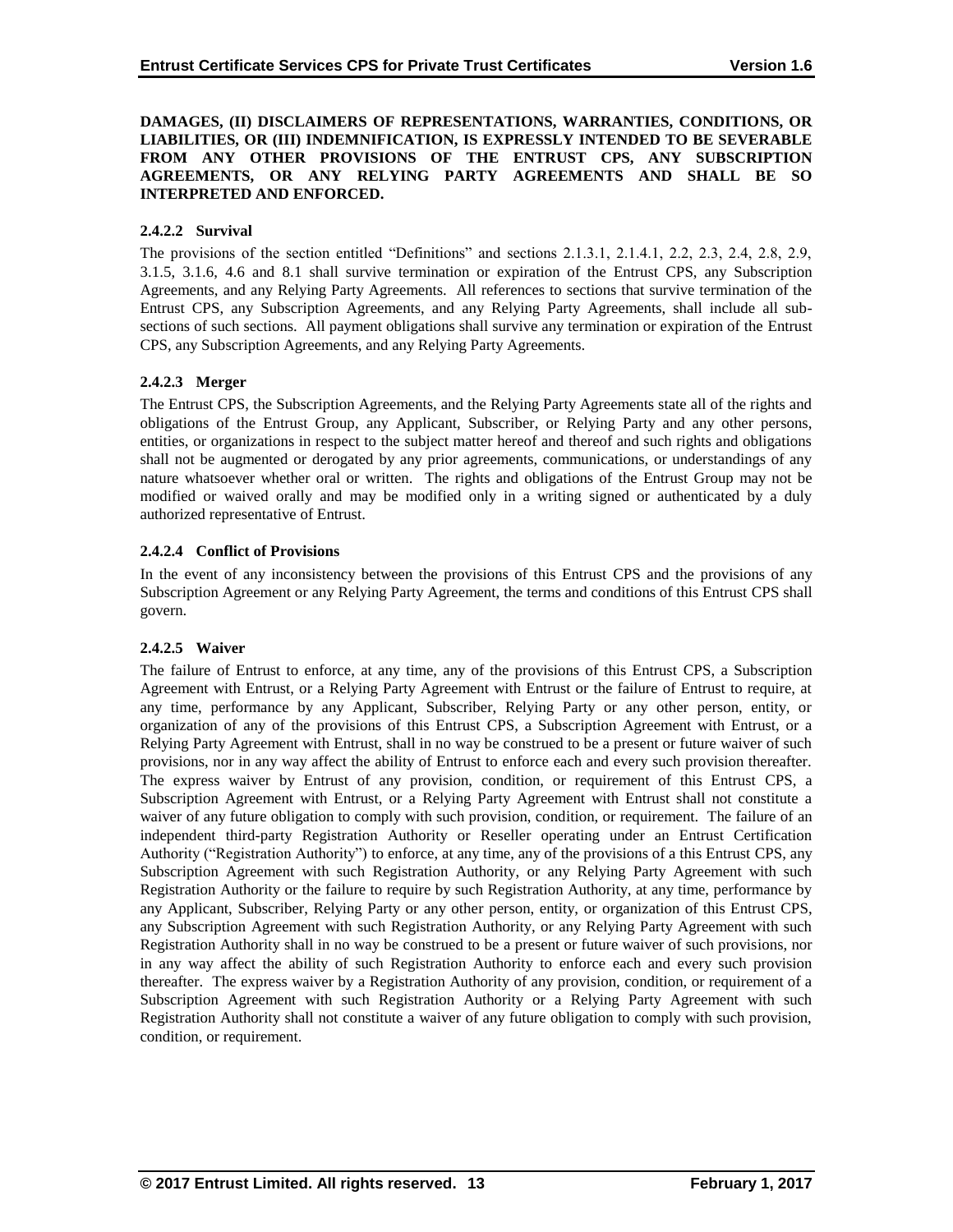# **2.4.2.6 Notice**

Any notice to be given by a Subscriber, Applicant, or Relying Party to Entrust under this Entrust CPS, a Subscription Agreement, or a Relying Party Agreement shall be given in writing to the address specified in §1.4 by prepaid receipted mail, facsimile, or overnight courier, and shall be effective as follows (i) in the case of facsimile or courier, on the next Business Day, and (ii) in the case of receipted mail, five (5) Business Days following the date of deposit in the mail. Any notice to be given by Entrust under the Entrust CPS, any Subscription Agreement, or any Relying Party Agreement shall be given by email or by facsimile or courier to the last address, email address or facsimile number for the Subscriber on file with Entrust. In the event of notice by email, the notice shall become effective on the next Business Day. In the event of notice by prepaid receipted mail, facsimile, or overnight courier, notice shall become effective as specified in (i) or (ii), depending on the means of notice utilized.

# **2.4.2.7 Assignment**

Entrust Certificates and the rights granted under the Entrust CPS, any Subscription Agreement, or any Relying Party Agreement are personal to the Applicant, Subscriber, or Relying Party that entered into the Subscription Agreement or Relying Party Agreement and cannot be assigned, sold, transferred, or otherwise disposed of, whether voluntarily, involuntarily, by operation of law, or otherwise, without the prior written consent of Entrust or the Registration Authority under an Entrust Certification Authority with which such Applicant, Subscriber, or Relying Party has contracted. Any attempted assignment or transfer without such consent shall be void and shall automatically terminate such Applicant's, Subscriber's or Relying Party's rights under the Entrust CPS, any Subscription Agreement, or any Relying Party Agreement. Entrust may assign, sell, transfer, or otherwise dispose of the Entrust CPS, any Subscription Agreements, or any Relying Party Agreements together with all of its rights and obligations under the Entrust CPS, any Subscription Agreements, and any Relying Party Agreements (i) to an Affiliate, or (ii) as part of a sale, merger, or other transfer of all or substantially all the assets or stock of the business of Entrust to which the Entrust CPS, the Subscription Agreements, and Relying Party Agreements relate. Subject to the foregoing limits, this Agreement shall be binding upon and shall inure to the benefit of permitted successors and assigns of Entrust, any third-party Registration Authorities operating under the Entrust Certification Authorities, Applicants, Subscribers, and Relying Parties, as the case may be.

# **2.4.3 Dispute Resolution Procedures**

Any disputes between a Subscriber or an Applicant and Entrust or any third-party Registration Authorities operating under the Entrust Certification Authorities, or a Relying Party and Entrust or any third-party Registration Authorities operating under the Entrust Certification Authorities, shall be submitted to mediation in accordance with the Commercial Mediation Rules of the American Arbitration Association which shall take place in English in Ottawa, Ontario. In the event that a resolution to such dispute cannot be achieved through mediation within thirty (30) days, the dispute shall be submitted to binding arbitration. The arbitrator shall have the right to decide all questions of arbitrability. The dispute shall be finally settled by arbitration in accordance with the rules of the American Arbitration Association, as modified by this provision. Such arbitration shall take place in English in Ottawa, Ontario, before a sole arbitrator appointed by the American Arbitration Association (AAA) who shall be appointed by the AAA from its Technology Panel and shall be reasonably knowledgeable in electronic commerce disputes. The arbitrator shall apply the laws of the Province of Ontario, without regard to its conflict of laws provisions, and shall render a written decision within thirty (30) days from the date of close of the arbitration hearing, but no more than one (1) year from the date that the matter was submitted for arbitration. The decision of the arbitrator shall be binding and conclusive and may be entered in any court of competent jurisdiction. In each arbitration, the prevailing party shall be entitled to an award of all or a portion of its costs in such arbitration, including reasonable attorney's fees actually incurred. Nothing in the Entrust CPS, or in any Subscription Agreement, or any Relying Party Agreement shall preclude Entrust or any third-party Registration Authorities operating under the Entrust Certification Authorities from applying to any court of competent jurisdiction for temporary or permanent injunctive relief, without breach of this §2.4.3 and without any abridgment of the powers of the arbitrator, with respect to any (i) alleged Compromise that affects the integrity of an Entrust Certificate, or (ii) alleged breach of the terms and conditions of the Entrust CPS, any Subscription Agreement, or any Relying Party Agreement. The institution of any arbitration or any action shall not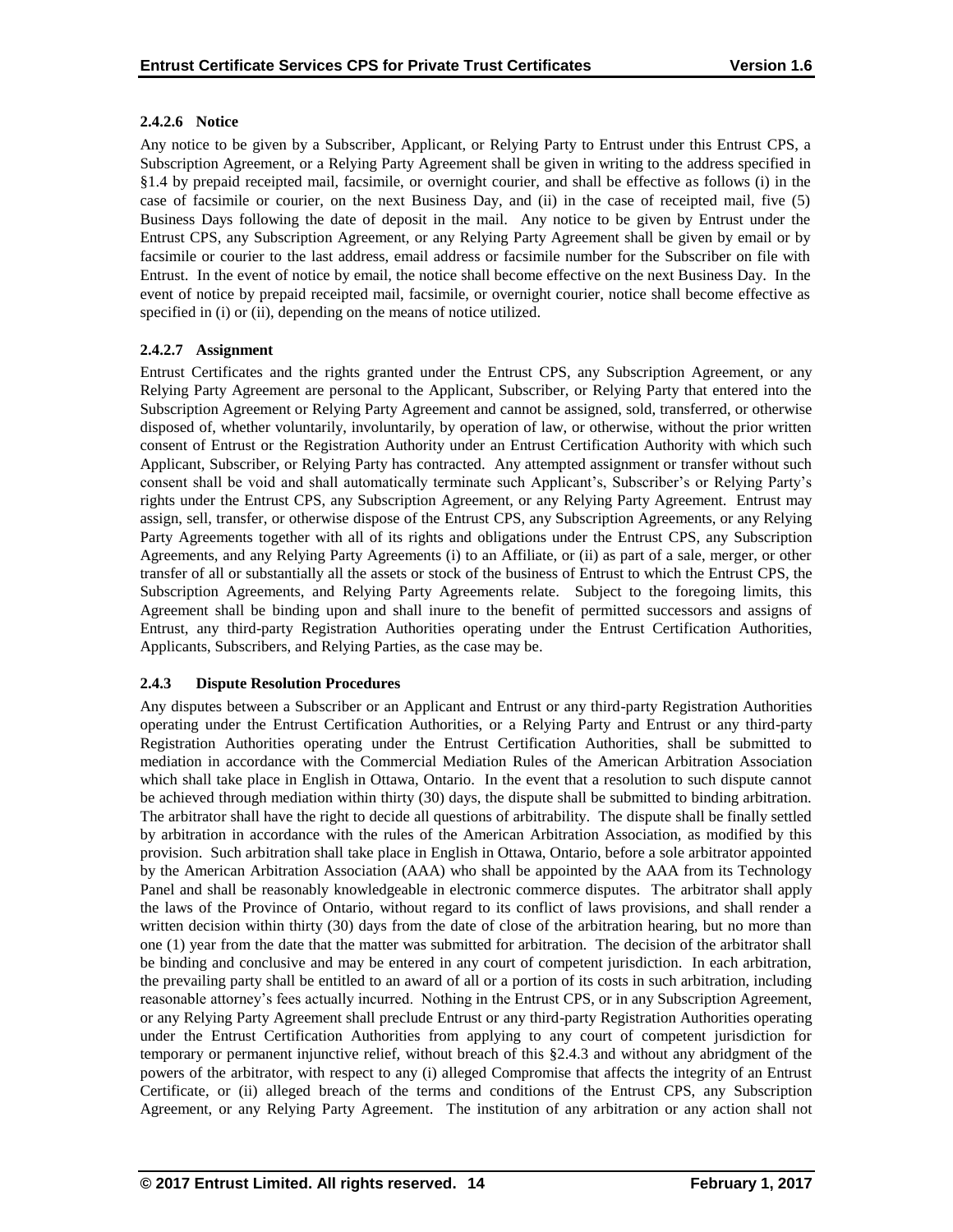relieve an Applicant, Subscriber or Relying Party of its obligations under the Entrust CPS, any Subscription Agreement, or any Relying Party Agreement.

## **2.4.3.1 Limitation Period on Arbitrations and Actions**

Any and all arbitrations or legal actions in respect to a dispute that is related to an Entrust Certificate or any services provided in respect to an Entrust Certificate shall be commenced prior to the end of one (1) year after (i) the expiration or revocation of the Entrust Certificate in dispute, or (ii) the date of provision of the disputed service or services in respect to the Entrust Certificate in dispute, whichever is sooner. If any arbitration or action in respect to a dispute that is related to an Entrust Certificate or any service or services provided in respect to an Entrust Certificate is not commenced prior to such time, any party seeking to institute such an arbitration or action shall be barred from commencing or proceeding with such arbitration or action.

## **2.5 Fees**

The fees for services provided by Entrust in respect to Entrust Certificates are set forth in the Entrust Repository. These fees are subject to change, and any such changes shall become effective immediately after posting in the Entrust Repository. The fees for services provided by independent third-party Registration Authorities, Resellers and Co-marketers in respect to Entrust Certificates are set forth on the web sites operated by such Registration Authorities, Resellers and Co-marketers. These fees are subject to change, and any such changes shall become effective immediately after posting in such web sites.

#### **2.5.1 Certificate Issuance or Renewal Fees**

See the Entrust Repository for the fees charged by Entrust. See the web sites operated by Registration Authorities operating under the Entrust Certification Authorities, Resellers, and Co-marketers for the fees charged by such Registration Authorities, Resellers, and Co-marketers.

## **2.5.2 Certificate Access Fees**

See the Entrust Repository for the fees charged by Entrust. See the web sites operated by Registration Authorities operating under the Entrust Certification Authorities, Resellers, and Co-marketers for the fees charged by such Registration Authorities, Resellers, and Co-marketers.

#### **2.5.3 Revocation or Status Information Access Fees**

See the Entrust Repository for the fees charged by Entrust. See the web sites operated by Registration Authorities operating under the Entrust Certification Authorities, Resellers, and Co-marketers for the fees charged by such Registration Authorities, Resellers, and Co-marketers.

## **2.5.4 Fees for Other Services such as Policy Information**

See the Entrust Repository for the fees charged by Entrust. See the web sites operated by Registration Authorities operating under the Entrust Certification Authorities, Resellers, and Co-marketers for the fees charged by such Registration Authorities, Resellers, and Co-marketers.

#### **2.5.5 Refund Policy**

Neither Entrust nor any Registration Authorities operating under the Entrust Certification Authorities nor any Resellers or Co-Marketers provide any refunds for Entrust Certificates or services provided in respect to Entrust Certificates.

#### **2.6 Publication and Repositories**

Entrust maintains the Entrust Repository to store various information related to Entrust Certificates and the operation of Entrust Certification Authorities, Entrust Registration Authorities, and third-party Registration Authorities operating under the Entrust Certification Authorities. The Entrust CPS and various other related information is published in the Entrust Repository. The Entrust CPS is also available from Entrust in hard copy upon request.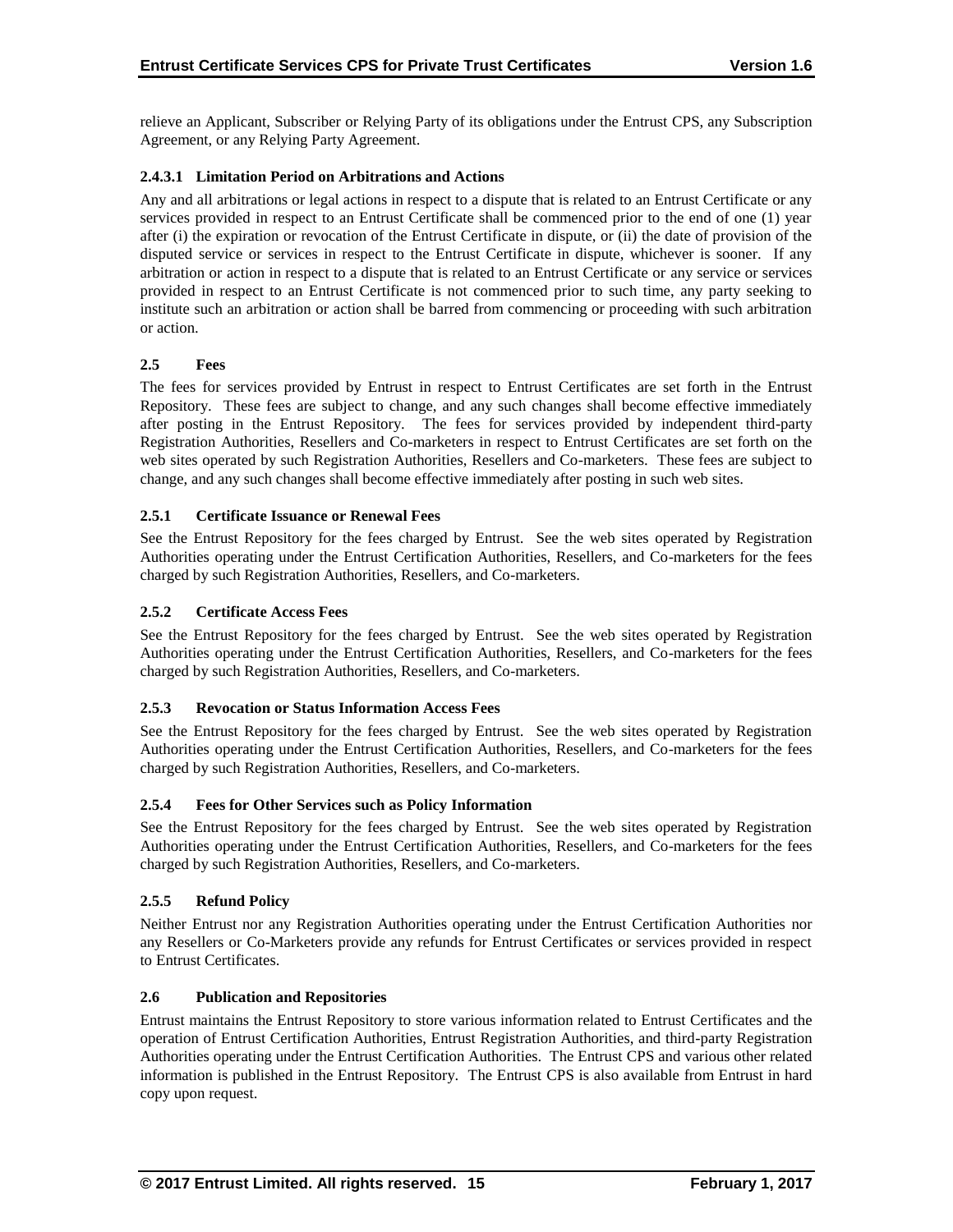## **2.6.1 Publication of CA Information**

The following Entrust Certificate information is published in the Entrust Repository:

- (i) the Entrust CPS;
- (ii) information and agreements regarding the subscription for and reliance on Entrust Certificates; and
- (iii) revocations of Entrust Certificates performed by an Entrust Certification Authority, published in a Certificate Revocation List (CRL).

The data formats used for Entrust Certificates and for Certificate Revocation Lists in the Entrust Repository are in accordance with the associated definitions in §7.

## **2.6.2 Frequency of Publication**

The Entrust CPS may be re-issued and published in accordance with the policy set forth in §8.

#### **2.6.3 Access Controls**

The Entrust CPS is published in the Entrust Repository. The Entrust CPS will be available to all Applicants, Subscribers and Relying Parties, but may only be modified by the Entrust Policy Authority.

#### **2.6.4 Repositories**

The Entrust Certification Authorities maintain the Entrust Repositories to allow access to Entrust Certificate-related and CRL information. The information in the Entrust Repositories is accessible through a web interface and is periodically updated as set forth in this Entrust CPS. The Entrust Repositories are the only approved source for CRL and other information about Entrust Certificates.

## **2.7 Compliance Audit**

## **2.7.1 Frequency of Entity Compliance Audit**

Entrust Certification Authorities, Entrust-operated Registration Authorities, and independent third-party Registration Authorities operating under the Entrust Certification Authorities shall be audited once per calendar year for compliance with the practices and procedures set forth in the Entrust CPS. If the results of an audit report recommend remedial action, Entrust or the applicable independent third-party Registration Authority shall initiate corrective action within thirty (30) days of receipt of such audit report.

#### **2.7.2 Identity/Qualifications of Auditor**

The compliance audit of Entrust Certification Authorities shall be performed by a certified public accounting firm with a demonstrated competency in the evaluation of Certification Authorities and Registration Authorities.

#### **2.7.3 Auditor's Relationship to Audited Party**

The certified public accounting firm selected to perform the compliance audit for the Entrust Certification Authorities, Entrust-operated Registration Authorities, or independent third-party operated Registration Authorities under the Entrust Certification Authorities shall be independent from the entity being audited.

#### **2.7.4 Topics Covered by Audit**

The compliance audit shall test compliance of Entrust Certification Authorities, Entrust-operated Registration Authorities, or independent third-party operated Registration Authorities under the Entrust Certification Authorities against the policies and procedures set forth in:

- i. the Entrust CPS; and
- ii. the WebTrust Program for Certification Authorities.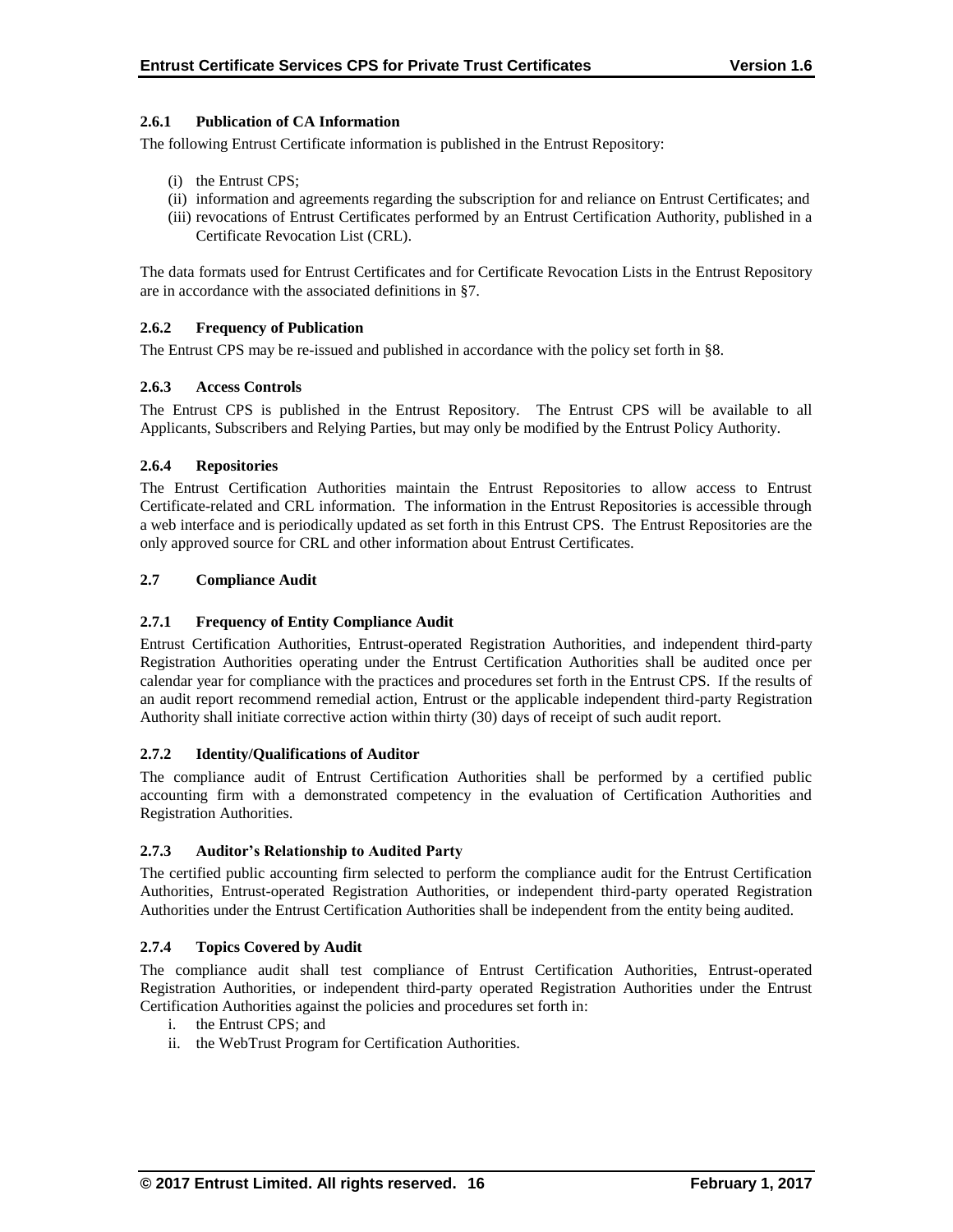## **2.7.5 Actions Taken as a Result of Deficiency**

Upon receipt of a compliance audit that identifies any deficiencies, the audited Entrust Certification Authority, Entrust-operated Registration Authority, or independent third-party operated Registration Authority under an Entrust Certification Authority shall use commercially reasonable efforts to correct any such deficiencies in an expeditious manner.

## **2.7.6 Communication of Results**

The results of all compliance audits shall be communicated, in the case of Entrust Certification Authorities, to the Entrust Policy Authority, and, in the case of any Entrust-operated Registration Authorities under an Entrust Certification Authorities, to the Entrust Policy Authority, and in the case of third-party Registration Authorities operating under an Entrust Certification Authority, to the operational authority for such Registration Authority.

The results of the most recent compliance audit will be posted to the Repository.

## **2.8 Confidentiality**

Neither Entrust nor any independent third-party Registration Authorities operating under the Entrust Certification Authorities, nor any Resellers or Co-Marketers shall disclose or sell Applicant or Subscriber names (or other information submitted by an Applicant or Subscriber when applying for an Entrust Certificate), except in accordance with this Entrust CPS, a Subscription Agreement, or a Relying Party Agreement. Entrust and all independent third-party Registration Authorities operating under the Entrust Certification Authorities, and all Resellers and Co-Marketers shall use a commercially reasonable degree of care to prevent such information from being used or disclosed for purposes other than those set forth in the Entrust CPS, a Subscription Agreement, or a Relying Party Agreement. Notwithstanding the foregoing, Applicants and Subscribers acknowledge that some of the information supplied with an Entrust Certificate Application is incorporated into Entrust Certificates and that Entrust and all independent third-party Registration Authorities operating under the Entrust Certification Authorities, and all Resellers and Co-Marketers shall be entitled to make such information publicly available.

# **2.8.1 Types of Information to be Kept Confidential**

Information that is supplied by Applicants, Subscribers, or Relying Parties for the subscription for, use of, or reliance upon an Entrust Certificate, and which is not included in the information described in §2.8.2 below, shall be considered to be confidential. Entrust and independent third-party Registration Authorities under the Entrust Certification Authorities shall be entitled to disclose such information to any subcontractors or agents that are assisting Entrust in the verification of information supplied in Entrust Certificate Applications or that are assisting Entrust in the operation of the Entrust Certification Authorities or Entrust-operated Registration Authorities. Information considered to be confidential shall not be disclosed unless compelled pursuant to legal, judicial, or administrative proceedings, or otherwise required by law. Entrust and independent third-party Registration Authorities under the Entrust Certification Authorities shall be entitled to disclose information that is considered to be confidential to legal and financial advisors assisting in connection with any such legal, judicial, administrative, or other proceedings required by law, and to potential acquirors, legal counsel, accountants, banks and financing sources and their advisors in connection with mergers, acquisitions, or reorganizations.

# **2.8.2 Types of Information not Considered Confidential**

Information that is included in an Entrust Certificate or a Certificate Revocation List shall not be considered confidential. Information contained in the Entrust CPS shall not be considered confidential. Without limiting the foregoing, information that (i) was or becomes known through no fault of Entrust, an independent third-party Registration Authority under an Entrust Certification Authority, a Reseller, or a Comarketer, (ii) was rightfully known or becomes rightfully known to Entrust, an independent third-party Registration Authority under the Entrust Certification Authority, a Reseller, or a Co-marketer without confidential or proprietary restriction from a source other than the Subscriber, (iii) is independently developed by Entrust, an independent third-party Registration Authority under an Entrust Certification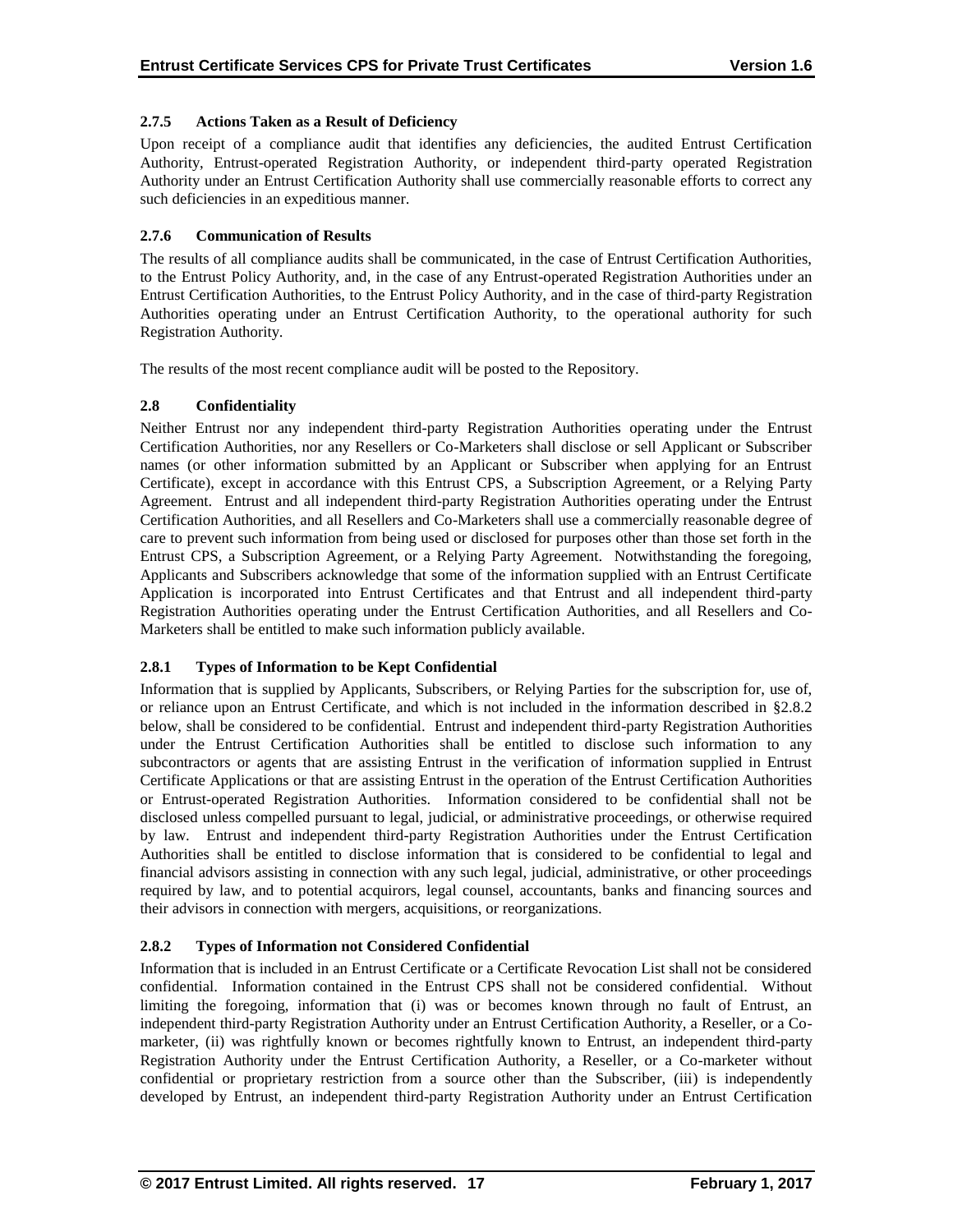Authority, a Reseller, or a Co-marketer, or (iv) is approved by a Subscriber for disclosure, shall not be considered confidential.

## **2.8.3 Disclosure of Certificate Revocation/Suspension Information**

If an Entrust Certificate is revoked by an Entrust Certification Authority, a serial number will be included in the Certificate Revocation List entry for the revoked Entrust Certificate.

## **2.8.4 Release to Law Enforcement Officials**

Entrust, independent third-party Registration Authorities under an Entrust Certification Authority, Resellers, and Co-marketers shall have the right to release information that is considered to be confidential to law enforcement officials in compliance with applicable law.

## **2.8.5 Release as Part of Civil Discovery**

Entrust, independent third-party Registration Authorities under an Entrust Certification Authority, Resellers, and Co-marketers may disclose information that is considered confidential during the course of any arbitration, litigation, or any other legal, judicial, or administrative proceeding relating to such information. Any such disclosures shall be permissible provided that Entrust, the independent third-party Registration Authority, Reseller, or Co-marketer uses commercially reasonable efforts to obtain a court-entered protective order restricting the use and disclosure of any such information to the extent reasonably required for the purposes of such arbitration, litigation, or any other legal, judicial, or administrative proceeding.

# **2.8.6 Disclosure Upon Owner's Request**

Entrust, independent third-party Registration Authorities under an Entrust Certification Authority, Resellers, and Co-marketers may disclose information provided to Entrust, such Registration Authority, Reseller or Co-marketer, by an Applicant, a Subscriber, or a Relying Party upon request of such Applicant, Subscriber, or Relying Party.

# **2.8.7 Other Information Release Circumstances**

No stipulation.

# **2.9 Intellectual Property Rights**

Entrust retains all right, title, and interest (including all intellectual property rights), in, to and under all Entrust Certificates, except for any information that is supplied by an Applicant or a Subscriber and that is included in an Entrust Certificate, which information shall remain the property of the Applicant or Subscriber. All Applicants and Subscribers grant to Entrust and any Registration Authorities operating under the Entrust Certification Authorities a non-exclusive, worldwide, paid-up, royalty-free license to use, copy, modify, publicly display, and distribute such information, by any and all means and through any and all media whether now known or hereafter devised for the purposes contemplated under the Entrust CPS, the Subscriber's Subscription Agreement, and any Relying Party Agreements. Entrust and any Registration Authorities operating under the Entrust Certification Authorities shall be entitled to transfer, convey, or assign this license in conjunction with any transfer, conveyance, or assignment as contemplated in §2.4.2.7. Entrust grants to Subscribers and Relying Parties a non-exclusive, non-transferable license to use, copy, and distribute Entrust Certificates, subject to such Entrust Certificates being used as contemplated under the Entrust CPS, the Subscriber's Subscription Agreement, and any Relying Party Agreements, and further provided that such Entrust Certificates are reproduced fully and accurately and are not published in any publicly available database, repository, or directory without the express written permission of Entrust. Except as expressly set forth herein, no other right is or shall be deemed to be granted, whether by implication, estoppel, inference or otherwise. Subject to availability, Entrust may in its discretion make copies of one or more Cross Certificate(s) available to Subscribers for use solely with the Entrust Certificate issued to such Subscribers. Entrust retains all right, title, and interest (including all intellectual property rights), in, to and under the Cross Certificate(s).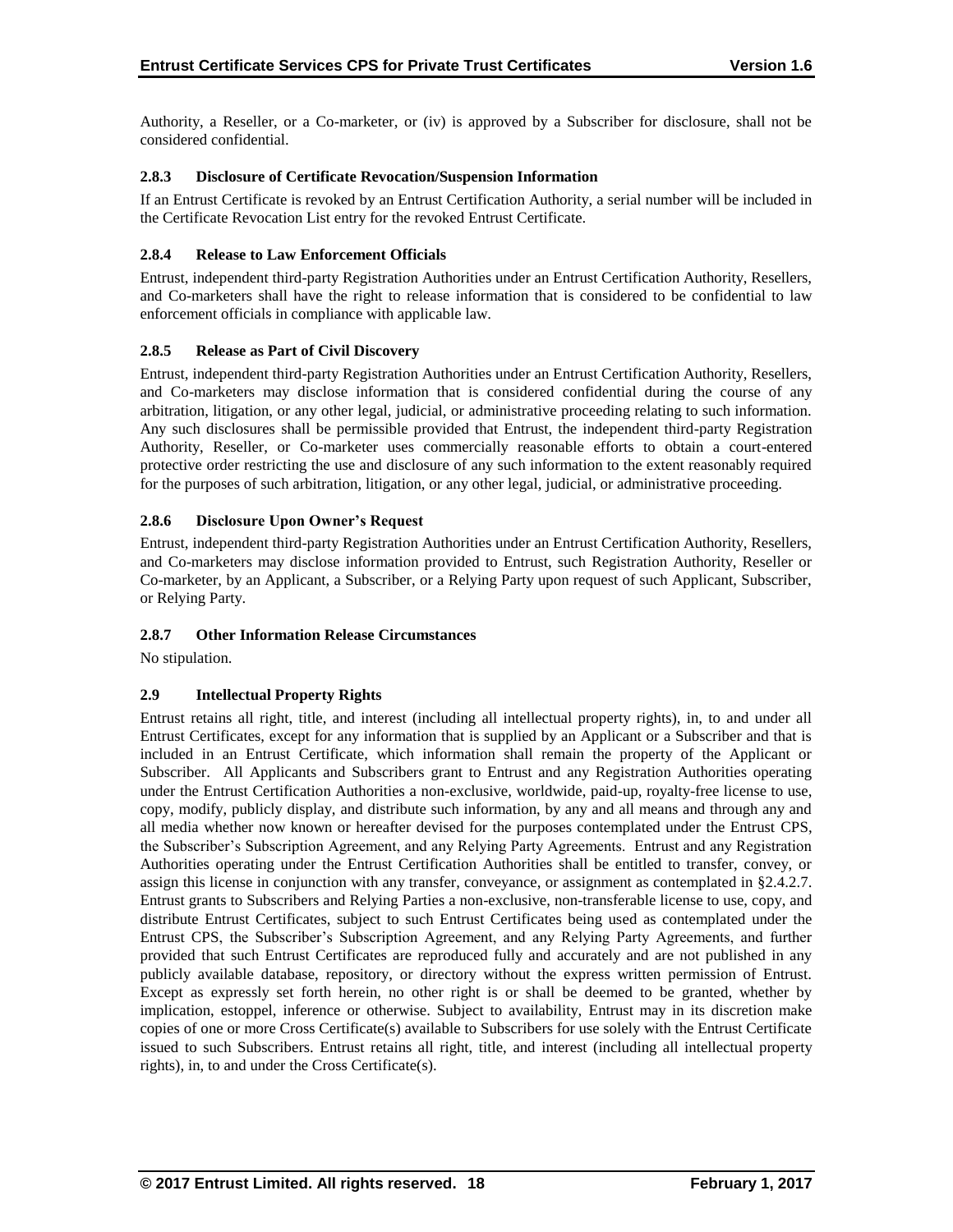Entrust grants permission to reproduce the Entrust CPS provided that (i) the copyright notice on the first page of this Entrust CPS is retained on any copies of the Entrust CPS, and (ii) the Entrust CPS is reproduced fully and accurately. Entrust retains all right, title, and interest (including all intellectual property rights), in, to and under the Entrust CPS.

In no event shall the Entrust Group be liable to any Applicants, Subscribers, or Relying Parties or any other third parties for any losses, costs, liabilities, expenses, damages, claims, or settlement amounts arising from or relating to claims of infringement, misappropriation, dilution, unfair competition, or any other violation of any patent, trademark, copyright, trade secret, or any other intellectual property or any other right of person, entity, or organization in any jurisdiction arising from or relating to any Entrust Certificate or arising from or relating to any services provided in relation to any Entrust Certificate.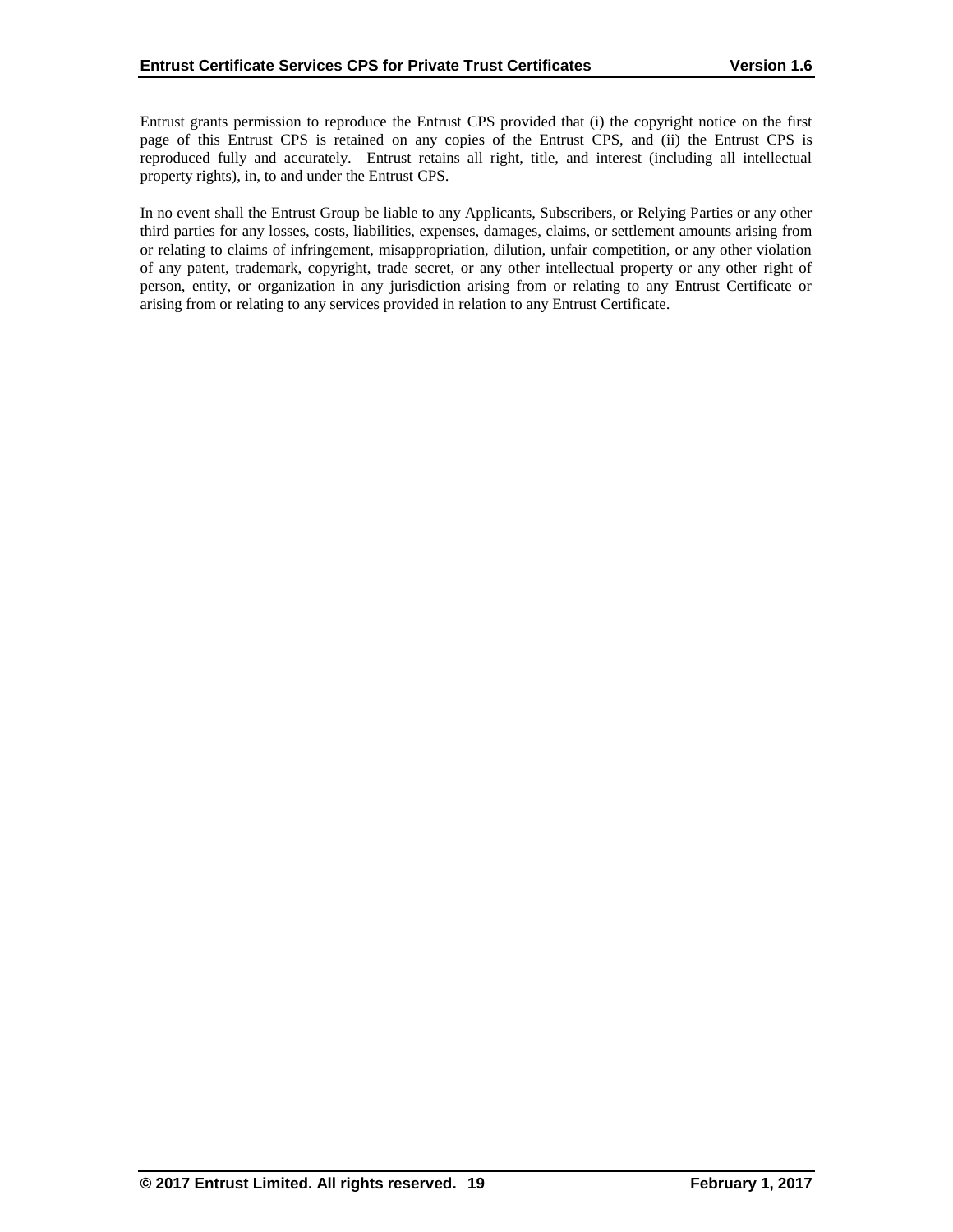## **3 Identification and Authentication**

#### **3.1 Initial Registration**

Before issuing an Entrust Certificate, the Entrust Certification Authorities ensure that all Subject organization information in the Entrust Certificate conforms to the requirements of, and has been verified in accordance with the procedures prescribed in this CPS and matches the information confirmed and documented by the Registration Authority pursuant to its verification processes.

## **3.1.1 Types of Names**

#### Entrust Private SSL Certificates

The Subject names in an Entrust Private SSL Certificate comply with the X.501 Distinguished Name (DN) form. Entrust Certification Authorities shall use a single naming convention as set forth below. Each Entrust Private SSL Certificate shall contain the following information:

- (i) "Country Name" (C) which is the two-letter ISO 3166 code for the country in which the Applicant is located and plans to host the secure server on which the Applicant is intending to install the Entrust Private SSL Certificate;
- (ii) "Organization Name" (O) which is the name of the organization in the case of a corporation, partnership, or other entity. In the case of a sole proprietorship, the organization name can be the name of the Applicant;
- (iii) "Organizational Unit Name" (OU) which is an optional field. The OU field may be used to distinguish between different organizational groups within an organization (for example, to distinguish between human resources, marketing, and development);
- (iv) "Common Name" (CN) which is the fully qualified hostname or path used in the DNS of the secure server on which the Applicant is intending to install the Entrust Private SSL Certificate;
- (v) "State" (ST), which is the state or province of the organization's place of business, if applicable; and
- (vi) "Subject Alternative Name" (SAN), which is the fully qualified hostname or path used in the DNS of the secure server on which the Applicant is intending to install the Entrust Private SSL Certificate. There may be multiple SANs in each Entrust Private SSL Certificate.

#### Entrust Mobile Device Certificates

The Subject names in an Entrust Mobile Device Certificate comply with the X.501 Distinguished Name (DN) form. Entrust Certification Authorities shall use a single naming convention as set forth below. Each Entrust Mobile Device Certificate shall contain the following information:

- (i) "Country Name" (C) which is the two-letter ISO 3166 code for the country in which the Applicant is located;
- (ii) "Organization Name" (O) which is the name of the organization in the case of a corporation, partnership, or other entity. In the case of a sole proprietorship, the organization name can be the name of the Applicant;
- (iii) "Organizational Unit Name" (OU) which is an optional field. The OU field may be used to distinguish between different organizational groups within an organization (for example, to distinguish between human resources, marketing, and development);
- (iv) "Common Name" (CN) which is a unique alpha-numeric identifier, Subscriber name, or a unique alpha-numeric identifier plus Subscriber name which has been approved by the Subscriber administration contact; and
- (v) Optionally, "Subject Alternative Name" (SAN) which is the email address of the Subscriber.

# **3.1.2 Need for Names to Be Meaningful**

The certificates issued pursuant to this CPS are meaningful only if the names that appear in the certificates can be understood and used by Relying Parties. Names used in the certificates must identify the person or object to which they are assigned in a meaningful way. CAs shall not issue certificates to the subscribers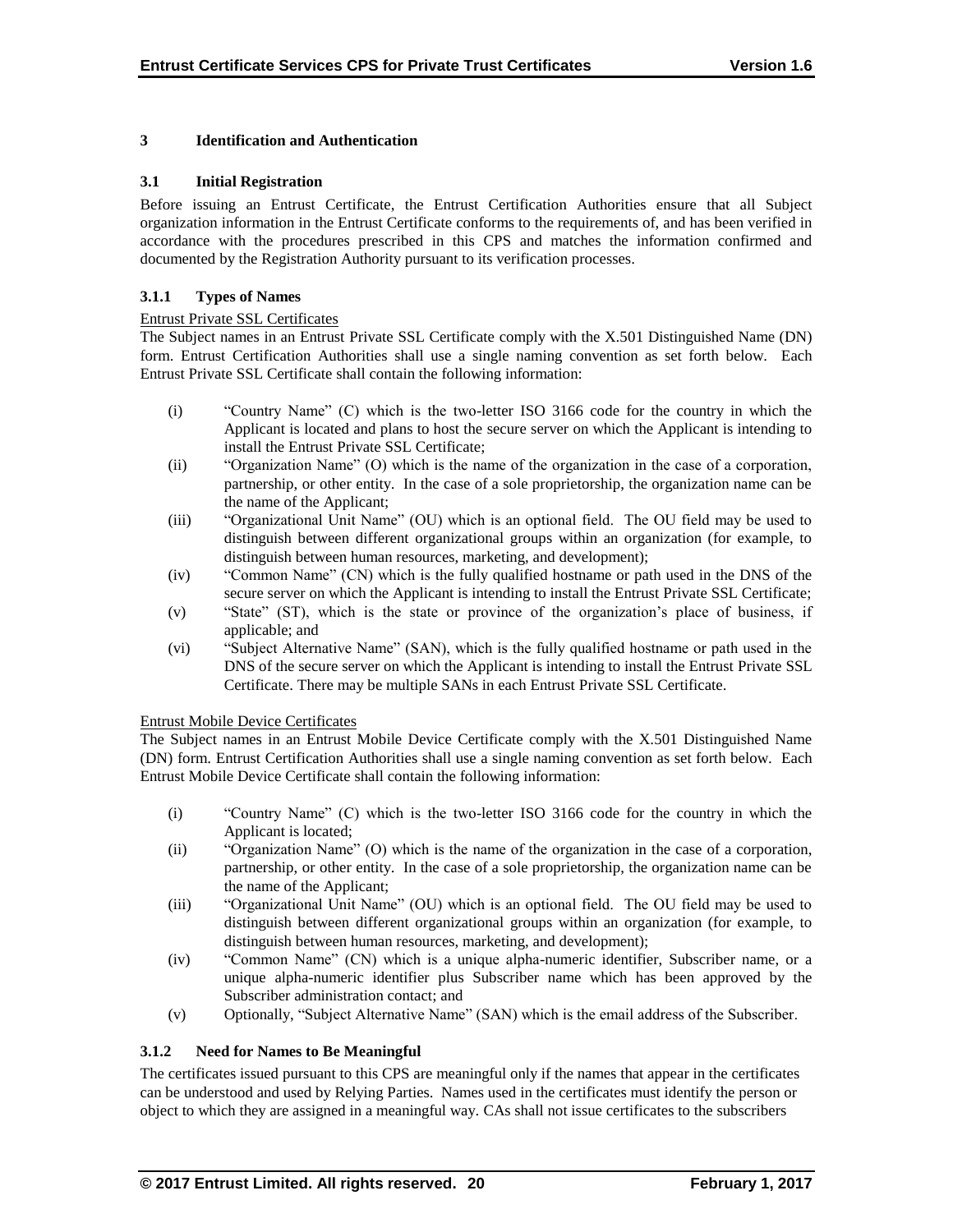that contain domain names, IP addresses, DN, URL, and/or e-mail addresses that the subscribers do not legitimately own or control. Examples of fields and extensions where these names appear include subject DN and subject alternative names.

#### Entrust Private SSL Certificates

The value of the Common Name to be used in an Entrust Private SSL Certificate shall be the Applicant's fully qualified hostname or path that is used in the DNS of the secure server on which the Applicant is intending to install the Entrust Private SSL Certificate.

## **3.1.3 Rules for Interpreting Various Name Forms**

Subject names for Entrust Certificates shall be interpreted as set forth in §3.1.1 and §3.1.2.

## **3.1.4 Uniqueness of Names**

Names shall be defined unambiguously for each Subject in an Entrust Repository. The Distinguished Name attribute will usually be unique to the Subject to which it is issued. Each Entrust Certificate shall be issued a unique serial number within the name space of the issuing Entrust Certification Authority.

## **3.1.5 Name Claim Dispute Resolution Procedure**

The Subject names in Entrust Certificates are issued on a "first come, first served" basis. By accepting a Subject name for incorporation into an Entrust Certificate, a Registration Authority operating under an Entrust Certification Authority does not determine whether the use of such information infringes upon, misappropriates, dilutes, unfairly competes with, or otherwise violates any intellectual property right or any other rights of any person, entity, or organization. The Entrust Certification Authorities and any Registration Authorities operating under the Entrust Certification Authorities neither act as an arbitrator nor provide any dispute resolution between Subscribers or between Subscribers and third-party complainants in respect to the use of any information in an Entrust Certificate. The Entrust CPS does not bestow any procedural or substantive rights on any Subscriber or third-party complainant in respect to any information in an Entrust Certificate. Neither the Entrust Certification Authorities nor any Registration Authorities operating under the Entrust Certification Authorities shall in any way be precluded from seeking legal or equitable relief (including injunctive relief) in respect to any dispute between Subscribers or between Subscribers and third-party complainants or in respect to any dispute between Subscribers and an Entrust Certification Authority or a Registration Authority operating under an Entrust Certification Authority or between a third-party complainant and an Entrust Certification Authority or a Registration Authority operating under an Entrust Certification Authority arising out of any information in an Entrust Certificate. Entrust Certification Authorities and Registration Authorities operating under Entrust Certification Authorities shall respectively have the right to revoke and the right to request revocation of Entrust Certificates upon receipt of a properly authenticated order from an arbitrator or court of competent jurisdiction requiring the revocation of an Entrust Certificate.

# **3.1.6 Recognition, Authentication and Role of Trademarks**

An Entrust Certification Authority or a Registration Authority operating under an Entrust Certification Authority may, in certain circumstances, take action in respect to an Entrust Certificate containing information that possibly violates the trademark rights of a third-party complainant. In the event that a third-party complainant provides an Entrust Certification Authority or a Registration Authority operating under an Entrust Certification Authority with (i) a certified copy that is not more than three (3) months old of a trademark registration from the principal trademark office in any one of the United States, Canada, Japan, Australia or any of the member countries of the European Union, and further provided that such registration is still in full force and effect, and (ii) a copy of a prior written notice to the Subscriber of the Entrust Certificate in dispute, stating that the complainant believes that information in the Subscriber's Entrust Certificate violates the trademark rights of the complainant, and (iii) a representation by the complainant indicating the means of notice and basis for believing that such notice was received by the Subscriber of the Entrust Certificate in dispute, an Entrust Certification Authority or a Registration Authority operating under an Entrust Certification Authority may initiate the following actions. The Entrust Certification Authority or the Registration Authority operating under an Entrust Certification Authority may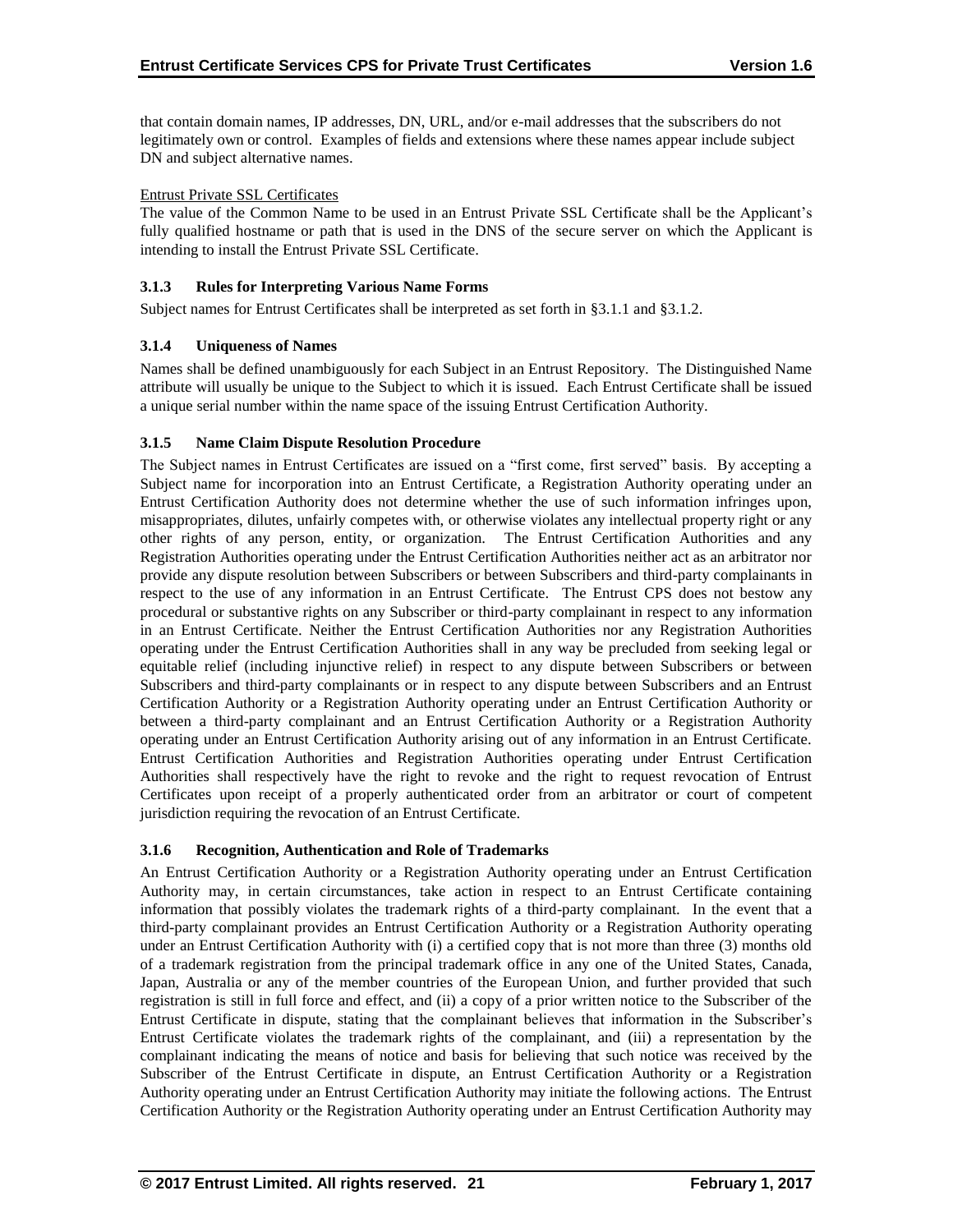determine whether the issue date of the Subscriber's Entrust Certificate predates the registration date on the trademark registration provided by the complainant. If the date of issuance of the Subscriber's Certificate predates the trademark registration date, the Entrust Certification Authority or the Registration Authority operating under the Entrust Certification Authority will take no further action unless presented with an authenticated order from an arbitrator or court of competent jurisdiction. If the date of issuance of the Entrust Certificate is after the registration date on the trademark registration provided by the complainant, the Entrust Certification Authority or the Registration Authority operating under the Entrust Certification Authority shall request that the Subscriber provide a proof of ownership for the Subscriber's own corresponding trademark registration from the principal trademark office in any one of the United States, Canada, Japan, Australia or any of the member countries of the European Union. If the Subscriber can provide a certified copy, as set forth above, that predates or was issued on the same date as the complainant's trademark registration, the Entrust Certification Authority or the Registration Authority operating under the Entrust Certification Authority will take no further action unless presented with an authenticated order from an arbitrator or court of competent jurisdiction. If the Subscriber does not respond within ten (10) Business Days, or if the date on the certified copy of the trademark registration provided by the Subscriber postdates the certified copy of the trademark registration provided by the complainant, the Entrust Certification Authority and the Registration Authorities operating under that Entrust Certification Authority respectively may revoke or may request revocation of the disputed Entrust Certificate.

If a Subscriber files litigation against a complainant, or if a complainant files litigation against a Subscriber, and such litigation is related to any information in an issued Entrust Certificate, and if the party instigating the litigation provides an Entrust Certification Authority or a Registration Authority operating under an Entrust Certification Authority with a copy of the file-stamped complaint or statement of claim, the Entrust Certification Authority will maintain the current status of the Entrust Certificate or the Registration Authority operating under the Entrust Certification Authority will request that the Entrust Certification Authority maintain the current status of the Entrust Certificate, subject to any requirements to change the status of such Entrust Certificate otherwise provided or required under this Entrust CPS, a Subscription Agreement, or any Relying Party Agreement. During any litigation, an Entrust Certification Authority will not revoke and a Registration Authority operating under an Entrust Certification Authority will not request revocation of an Entrust Certificate that is in dispute unless ordered by an arbitrator or a court of competent jurisdiction or as otherwise provided or required under this Entrust CPS, a Subscription Agreement, or any Relying Party Agreement. In the event of litigation as contemplated above, Entrust Certification Authorities and Registration Authorities operating under the Entrust Certification Authorities will comply with any directions by a court of competent jurisdiction in respect to an Entrust Certificate in dispute without the necessity of being named as a party to the litigation. If named as a party in any litigation in respect to an Entrust Certificate, Entrust and/or any third party operating a Registration Authority under an Entrust Certification Authority shall be entitled to take any action that it deems appropriate in responding to or defending such litigation. Any Subscriber or Relying Party that becomes involved in any litigation in respect to an Entrust Certificate shall remain subject to all of the terms and conditions of the Entrust CPS, the Subscriber's Subscription Agreement, and the Relying Party's Relying Party Agreement.

Registration Authorities operating under an Entrust Certification Authority shall notify the Entrust Certification Authority of any disputes of which such Registration Authority is aware and which relate to any information contained in an Entrust Certificate whose issuance was requested by such Registration Authority.

# **3.1.7 Method to Prove Possession of Private Key**

For Key Pairs generated by the Applicant, Entrust Certification Authorities perform proof of possession tests for CSRs created using reversible asymmetric algorithms (such as RSA) by validating the signature on the CSR submitted by the Applicant with the Entrust Certificate Application.

## **3.1.8 Authentication of Organizational Identity**

Registration Authorities operating under the Entrust Certification Authorities shall perform a limited verification of any organizational identities that are submitted by an Applicant or Subscriber. Registration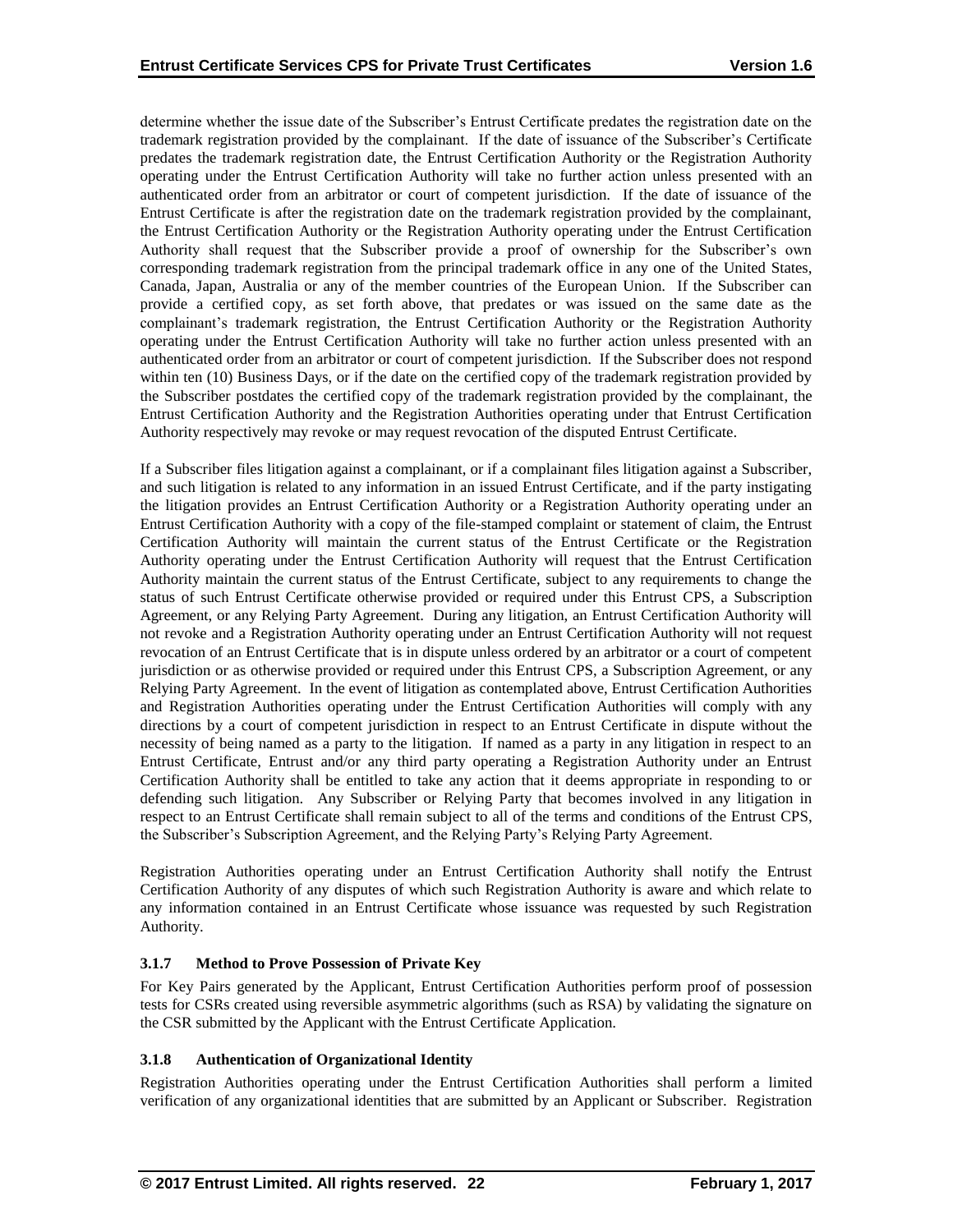Authorities operating under the Entrust Certification Authorities shall determine whether the organizational identity, address, and domain name provided with an Entrust Certificate Application are consistent with information contained in third-party databases and/or governmental sources. The information and sources used for the limited verification of Entrust Certificate Applications may vary depending on the jurisdiction of the Applicant or Subscriber.

In the case of organizational identities that are not registered with any governmental sources, Registration Authorities operating under the Entrust Certification Authorities shall use commercially reasonable efforts to confirm the existence of the organization. Such commercially reasonable efforts may include site visits or third-party attestation letter. Registration Authorities operating under the Entrust Certification Authorities shall comply with all verification practices mandated by the Entrust Policy Authority.

#### **3.1.9 Authentication of Individual Identity**

Registration Authorities operating under the Entrust Certification Authorities shall use reasonable means to verify any individual identities that are submitted by an Applicant or Subscriber.

An individual identity shall be verified by using a legible copy, which discernibly shows the Applicant's face, of at least one currently valid government-issued photo ID (passport, driver's license, military ID, national ID, or equivalent document type). The copy shall be inspected for any indication of alteration or falsification.

The Applicant's address shall be verified using a trusted form of identification such as a government ID, utility bill, or bank or credit card statement. The same government-issued ID that was used to verify the Applicant's name may be relied upon.

The request shall be verified by contacting the Applicant using a phone number that was provided from a third-party.

#### **3.1.10 Authentication of Domain Name**

Private Trust Certificates may use fully qualified or non-fully qualified domain names.

#### **3.1.10.1 Fully Qualified Domain Names**

Registration Authorities operating under the Entrust Certification Authorities shall use reasonable means to confirm the Applicant or Subscriber has control of the domain names to be included in the Entrust Certificate. The Registration Authority shall check the WHOIS record to determine who the top level domain (TLD) is registered to. The authorization to use the domain is done by contacting an authorization contact at the entity that registered the domain name or by contacting a user identified in the WHOIS record.

If contacting a user identified in the WHOIS record by email, then only the following emails addresses may be used:

- (i) Supplied by the Domain Name Registrar;
- (ii) Taken from the Domain Name Registrant's "registrant", "technical", or "administrative" contact information, as it appears in the Domain's WHOIS record; or;
- (iii) By pre-pending a local part to a Domain Name as follows:
	- a. Local part One of the following: 'admin', 'administrator', 'webmaster', 'hostmaster', or 'postmaster'; and
	- b. Domain Name Formed by pruning zero or more components from the Registered Domain Name or the requested Fully-Qualified Domain Name.

## **3.1.10.2 Non-Fully Qualified Domain Names**

Registration Authorities operating under the Entrust Certification Authorities shall allow non-fully qualified domain names to be used. Non-fully qualified domain names can be multi-label name or reserved IP address.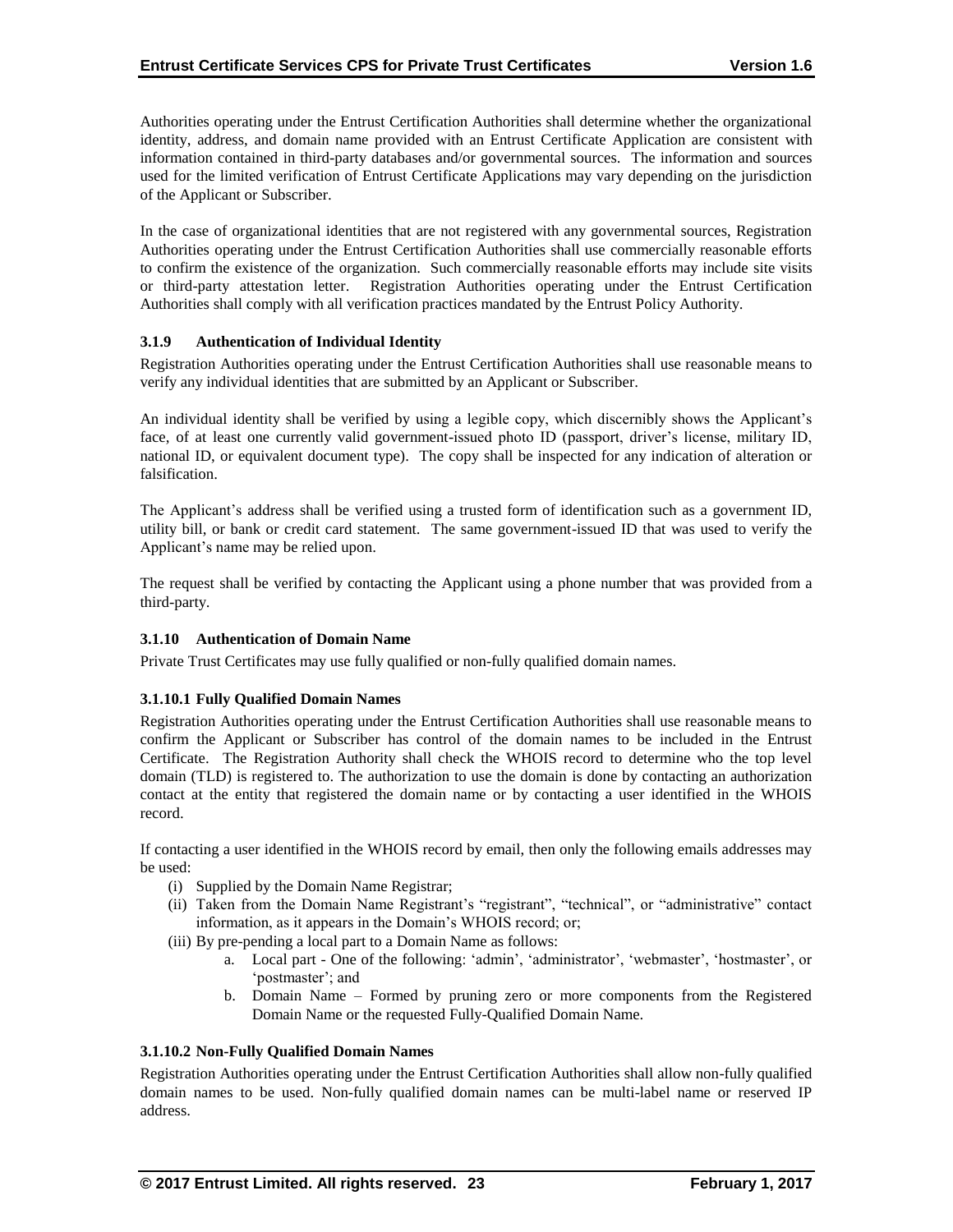Each non-fully qualified domain name shall be reserved for one Subscriber for each Entrust CA used to issue private trust certificates.

## **3.1.11 Accuracy of Information**

To ensure the accuracy of the information and to ensure that no misleading information is included in the certificate, each verification shall be validated by a verification manager before the information can be used to issue a certificate.

## **3.2 Routine Rekey**

Each Entrust Certificate shall contain a Certificate expiration date. The reason for having an expiration date for a Certificate is to minimize the exposure of the Key Pair associated with the Certificate. For this reason, when processing a new Entrust Certificate Application, Entrust recommends that a new Key Pair be generated and that the new Public Key of this Key Pair be submitted with the Applicant's Entrust Certificate Application. If a Subscriber wishes to continue to use an Entrust Certificate beyond the expiry date for the current Entrust Certificate, the Subscriber must obtain a new Entrust Certificate and replace the Entrust Certificate that is about to expire. Subscribers submitting a new Entrust Certificate Application will be required to complete the initial application process, as described in §4.1.

The Registration Authority that processed the Subscriber's Entrust Certificate Application shall make a commercially reasonable effort to notify Subscribers of the pending expiration of their Entrust Certificate by sending an email to the technical contact listed in the corresponding Entrust Certificate Application. Upon expiration of an Entrust Certificate, the Subscriber shall immediately cease using such Entrust Certificate and shall remove such Entrust Certificate from any devices and/or software in which it has been installed.

For Entrust Certificates, the Subscriber may request a replacement certificate using an existing key pair.

#### **3.3 Rekey After Revocation**

Entrust Certification Authorities and Registration Authorities operating under Entrust Certification Authorities do not renew Entrust Certificates that have been revoked. If a Subscriber wishes to use an Entrust Certificate after revocation, the Subscriber must apply for a new Entrust Certificate and replace the Entrust Certificate that has been revoked. In order to obtain another Entrust Certificate, the Subscriber shall be required to complete the initial application process, as described in §4.1. Upon revocation of an Entrust Certificate, the Subscriber shall immediately cease using such Entrust Certificate and shall remove such Entrust Certificate from any devices and/or software in which it has been installed.

#### **3.4 Revocation Request**

A Subscriber may request revocation of their Entrust Certificate at any time provided that the Subscriber can validate to the Registration Authority that processed the Subscriber's Entrust Certificate Application that the Subscriber is the person, organization, or entity to whom the Entrust Certificate was issued. The Registration Authority shall authenticate a request from a Subscriber for revocation of their Entrust Certificate by authenticating the Subscriber or confirming authorization of the Subscriber through a reliable method of communication. Upon receipt and confirmation of such information, the Registration Authority shall then process the revocation request as stipulated in §4.4.

Subscribers, Relying Parties, Application Software Suppliers, Anti-Malware Organizations and other third parties may report Certificate misuse or other types of fraud, compromise misuse or inappropriate conduct related to Certificates by contacting the Registration Authority or submitting notification through the online form, https://www.entrust.net/ev/misuse.cfm.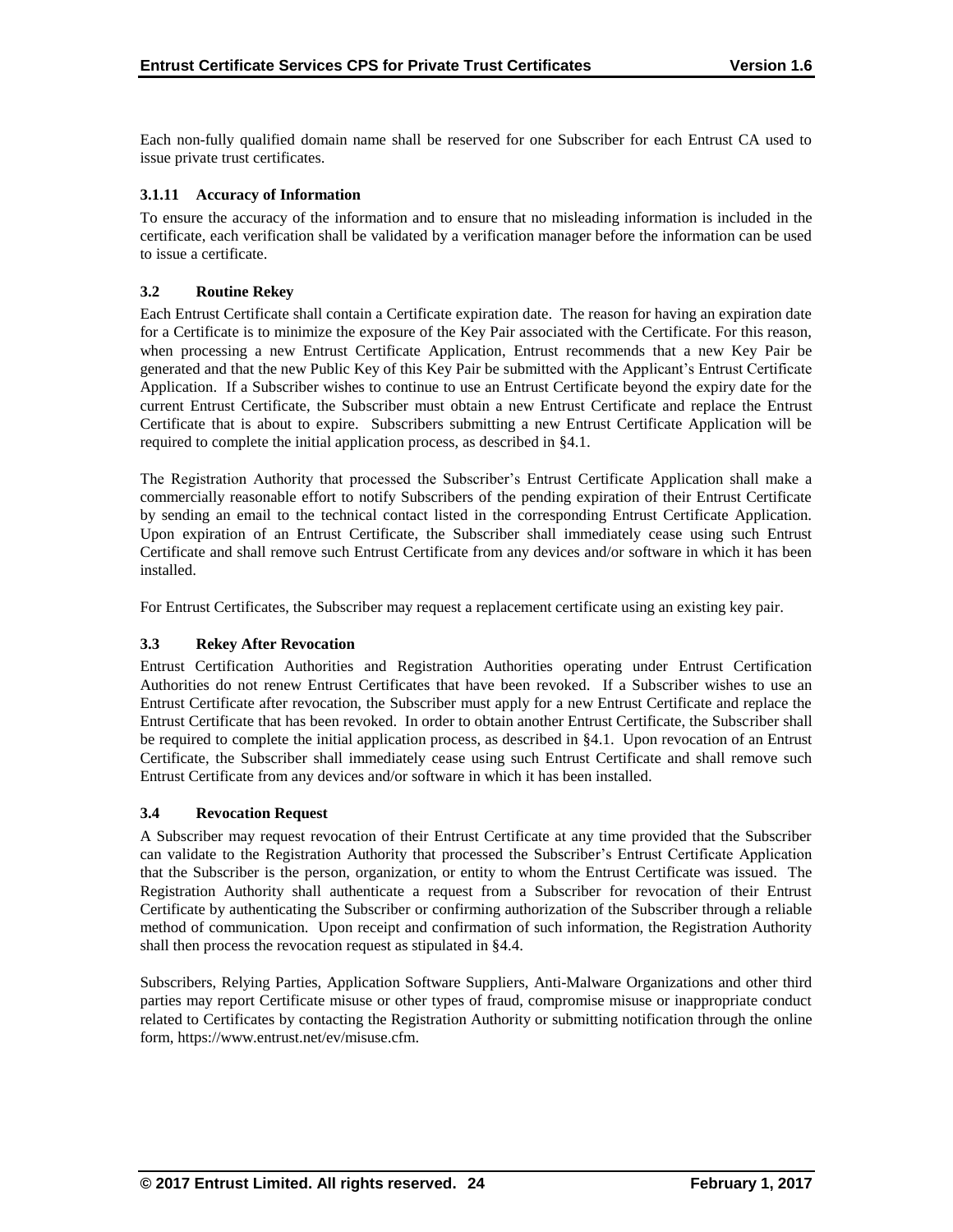#### **4 Operational Requirements**

#### **4.1 Certificate Application**

To obtain an Entrust Certificate, an Applicant must:

- (i) generate a secure and cryptographically sound Key Pair, if not generated by an Entrust Certification Authority
- (ii) agree to all of the terms and conditions of the Entrust CPS and the Subscription Agreement, and
- (iii) complete and submit an Entrust Certificate Application, providing all information requested by an Entrust-operated Registration Authority or by an independent third-party Registration Authority under an Entrust Certification Authority (a "Registration Authority") without any errors, misrepresentation, or omissions.

Upon an Applicant's completion of the Entrust Certificate Application and acceptance of the terms and conditions of this Entrust CPS and the Subscription Agreement, a Entrust-operated Registration Authority or an independent third-party Registration Authority operating under an Entrust Certification Authority shall follow the procedures described in §3.1.8 and §3.1.9 to perform limited verification of the information contained in the Entrust Certificate Application. If the verification performed by a Registration Authority is successful, the Registration Authority may, in its sole discretion, request the issuance to the Applicant of an Entrust Certificate from an Entrust Certification Authority. If a Registration Authority refuses to request the issuance of an Entrust Certificate, the Registration Authority shall (i) use commercially reasonable efforts to notify the Applicant by email of any reasons for refusal, and (ii) promptly refund any amounts that have been paid in connection with the Entrust Certificate Application.

In the event of successful verification of an Entrust Certificate Application, the Registration Authority shall submit a request to an Entrust Certification Authority for the issuance of an Entrust Certificate and shall notify the Applicant by email once an Entrust Certificate has been issued by the Entrust Certification Authority.

#### **4.2 Certificate Issuance**

After performing limited verification of the information provided by an Applicant with an Entrust Certificate Application, a Registration Authority operating under an Entrust Certification Authority may request that an Entrust Certification Authority issue an Entrust Certificate. Upon receipt of a request from a Registration Authority operating under an Entrust Certification Authority, the Entrust Certification Authority may generate and digitally sign an Entrust Certificate in accordance with the Certificate profile described in §7.

Upon issuance of an Entrust Certificate, neither Entrust nor any independent third-party Registration Authority operating under an Entrust Certification Authority, nor any Resellers or Co-marketers, or any subcontractors, distributors, agents, suppliers, employees, or directors of any of the foregoing shall have any obligation to perform any ongoing monitoring, investigation, or verification of the information provided in an Entrust Certificate Application.

## **4.2.1 Circumstances for Certificate Renewal**

In accordance with the Subscription Agreement, Entrust Certification Authorities or Registration Authorities will provide a certificate lifecycle monitoring service which will support certificate renewal.

#### **4.2.2 Who May Request Renewal**

Subscribers or Subscriber agents may request renewal of Entrust Certificates.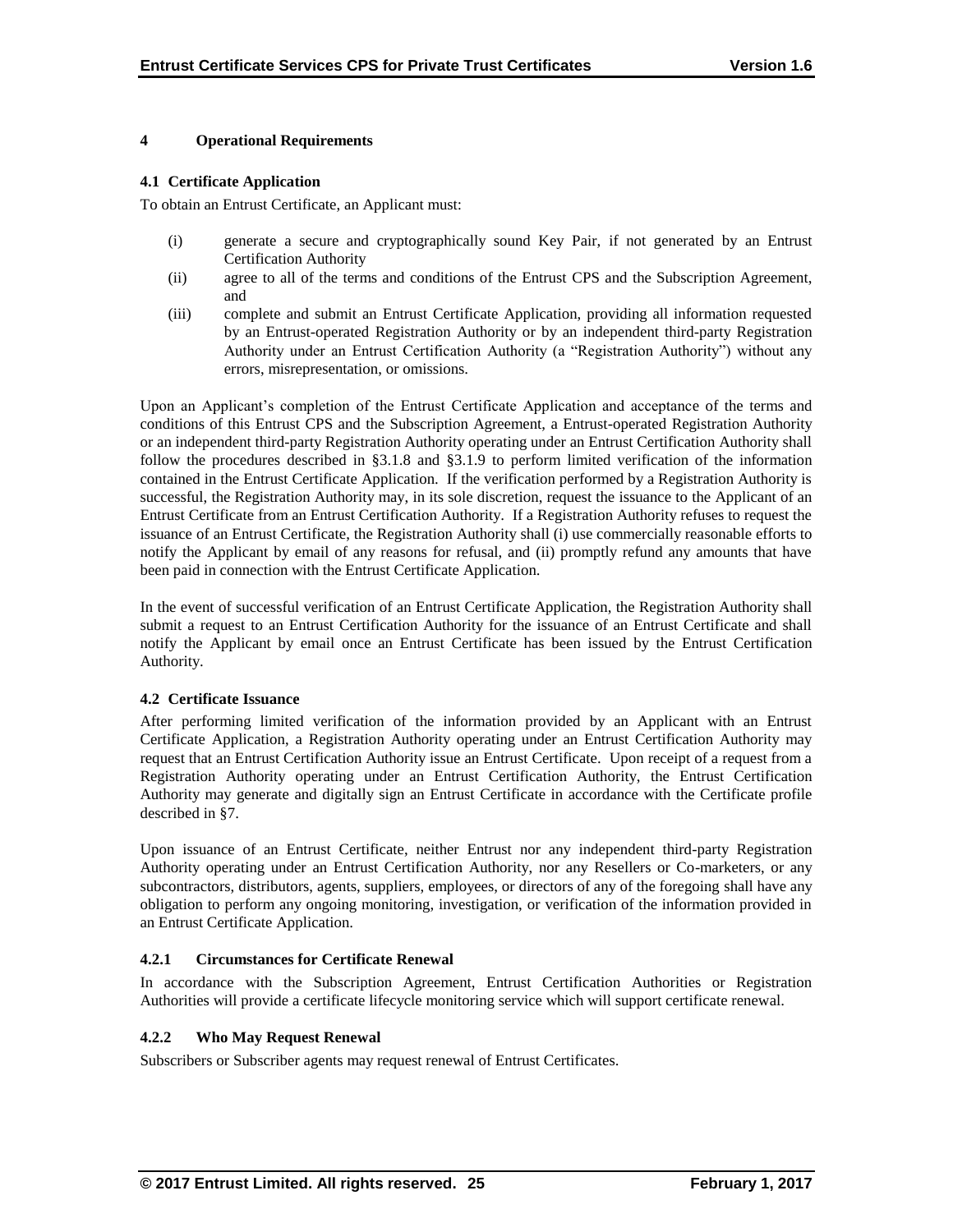## **4.2.3 Processing Certificate Renewal Requests**

Entrust Certification Authorities or Registration Authorities will process certificate renewal requests with validated verification data. Verification data which was validated within the last thirty-nine months may be used.

Entrust Certificates may be reissued using the previously accepted Public Key, if the Public Key meets the key size requirements of §6.1.5.

#### **4.2.4 Notification of New Certificate Issuance to Subscriber**

Entrust Certification Authorities or Registration Authorities will provide Entrust Certificate renewal notification to the Subscriber or Subscriber agents through an Internet link or by email.

Subscribers or Subscriber agents may request that email renewal notices are not sent for their expiring Entrust Certificates.

## **4.2.5 Conduct Constituting Acceptance of a Renewal Certificate**

No stipulation.

#### **4.2.6 Publication of the Renewal Certificate by the CA**

Entrust Certification Authorities or Registration Authorities will provide the Subscriber with an Entrust Certificate through an Internet link.

#### **4.2.7 Notification of Certificate Issuance by the CA to Other Entities**

No stipulation.

## **4.3 Certificate Acceptance**

Once an Entrust Certificate has been generated and placed in an Entrust Repository, the Registration Authority that requested the issuance of the Entrust Certificate shall use commercially reasonable efforts to notify the Applicant by email that the Applicant's Entrust Certificate is available.

#### **4.4 Certificate Suspension and Revocation**

An Entrust Certification Authority shall revoke an Entrust Certificate after receiving a valid revocation request from a Registration Authority operating under such Entrust Certification Authority. A Registration Authority operating under an Entrust Certification Authority shall be entitled to request and may request that an Entrust Certification Authority revoke an Entrust Certificate after such Registration Authority receives a valid revocation request from the Subscriber for such Entrust Certificate. A Registration Authority operating under an Entrust Certification Authority shall be entitled to request and shall request that an Entrust Certification Authority revoke an Entrust Certificate if such Registration Authority becomes aware of the occurrence of any event that would require a Subscriber to cease to use such Entrust Certificate.

Entrust Certification Authorities do not allow the suspension of Entrust Certificates.

## **4.4.1 Circumstances for Revocation**

An Entrust Certification Authority shall be entitled to revoke and may revoke, and a Registration Authority operating under an Entrust Certification Authority shall be entitled to request revocation of and shall request revocation of, a Subscriber's Entrust Certificate if such Entrust Certification Authority or Registration Authority has knowledge of or a reasonable basis for believing that of any of the following events have occurred:

(i) Compromise of such Entrust Certification Authority's Private Key or Compromise of a superior Certification Authority's Private Key;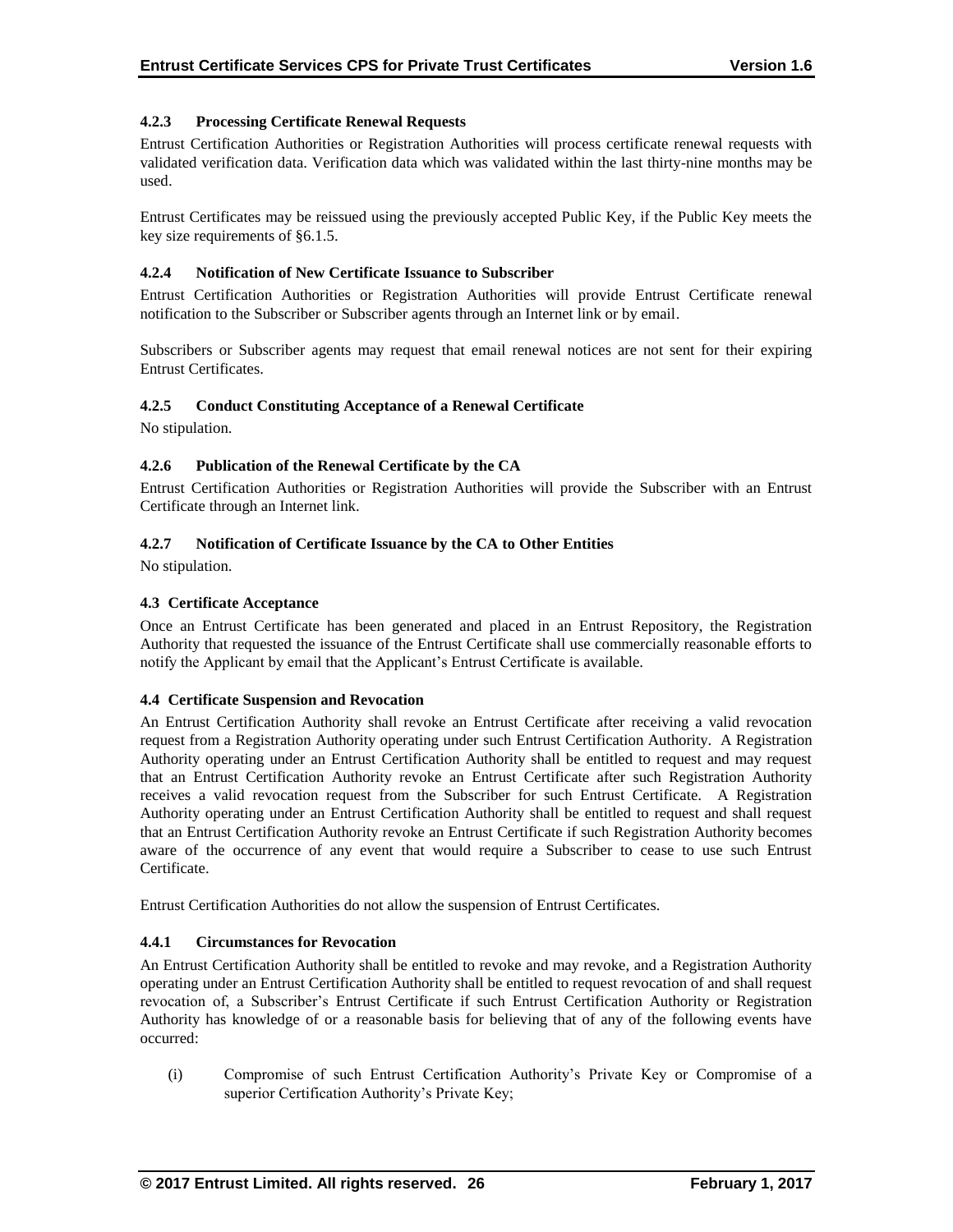- (ii) breach by the Subscriber of any of the terms of the Entrust CPS or the Subscriber's Subscription Agreement;
- (iii) any change in the information contained in an Entrust Certificate issued to a Subscriber;
- (iv) non-payment of any Entrust Certificate fees or service fees;
- (v) a determination that an Entrust Certificate was not issued in accordance with the requirements of the Entrust CPS or the Subscriber's Subscription Agreement;
- (vi) the Entrust Certification Authority receives notice or otherwise become aware that a court or arbitrator has revoked a Subscriber's right to use the domain name listed in a Private SSL Certificate, or that the Subscriber has failed to renew its domain name;
- (vii) the Entrust Certification Authority receives notice or otherwise become aware that a Subscriber has been added as a denied party or prohibited person to a blacklist, or is operating from a prohibited destination under the laws of the Entrust Certification Authority's jurisdiction of operation as described in §2.4;
- (viii) the Entrust Certification Authority ceases operations for any reason or the Entrust Certification Authority's right to issue Entrust Certificates expires or is revoked or terminated and the Entrust Certification Authority has not arranged for another Certification Authority to provide revocation support for the Entrust Certificates;
- (ix) any other reason that may be reasonably expected to affect the integrity, security, or trustworthiness of an Entrust Certificate or an Entrust Certification Authority.

A Subscriber shall request revocation of their Entrust Certificate if the Subscriber has a suspicion or knowledge of or a reasonable basis for believing that of any of the following events have occurred:

- (i) Compromise of the Subscriber's Private Key;
- (ii) knowledge that the original Entrust Certificate request was not authorized and such authorization will not be retroactively granted;
- (iii) change in the information contained in the Subscriber's Entrust Certificate;
- (iv) change in circumstances that cause the information contained in Subscriber's Entrust Certificate to become inaccurate, incomplete, or misleading.

Such revocation request shall be submitted by the Subscriber to the Registration Authority that processed the Subscriber's Entrust Certificate Application. If a Subscriber's Entrust Certificate is revoked for any reason, the Registration Authority that processed the Subscriber's Entrust Certificate Application shall make a commercially reasonable effort to notify such Subscriber by sending an email to the technical and security contacts listed in the Entrust Certificate Application. Revocation of an Entrust Certificate shall not affect any of the Subscriber's contractual obligations under this Entrust CPS, the Subscriber's Subscription Agreement, or any Relying Party Agreements.

# **4.4.2 Who Can Request Revocation**

A Subscriber may request revocation of their Entrust Certificate at any time for any reason. If a Subscriber requests revocation of their Entrust Certificate, the Subscriber must be able to validate themselves as set forth in §3.4 to the Registration Authority that processed the Subscriber's Entrust Certificate Application. The Entrust Certification Authorities shall not be required to revoke and the Registration Authorities operating under the Entrust Certification Authorities shall not be required to request revocation of an Entrust Certificate until a Subscriber can properly validate themselves as set forth in §3.4 and §4.4.3. An Entrust Certification Authority shall be entitled to revoke and shall revoke, and a Registration Authority operating under an Entrust Certification Authority shall be entitled to request revocation of and shall request revocation of, a Subscriber's Entrust Certificate at any time for any of the reasons set forth in §4.4.1.

#### **4.4.3 Procedure for Revocation Request**

A Registration Authority operating under an Entrust Certification Authority shall authenticate a request by a Subscriber for revocation of their Entrust Certificate by verifying (i) Subscriber authentication credentials, or (ii) authorization of the Subscriber through a reliable method of communication. Upon receipt and confirmation of such information, the Registration Authority shall send a revocation request to the Entrust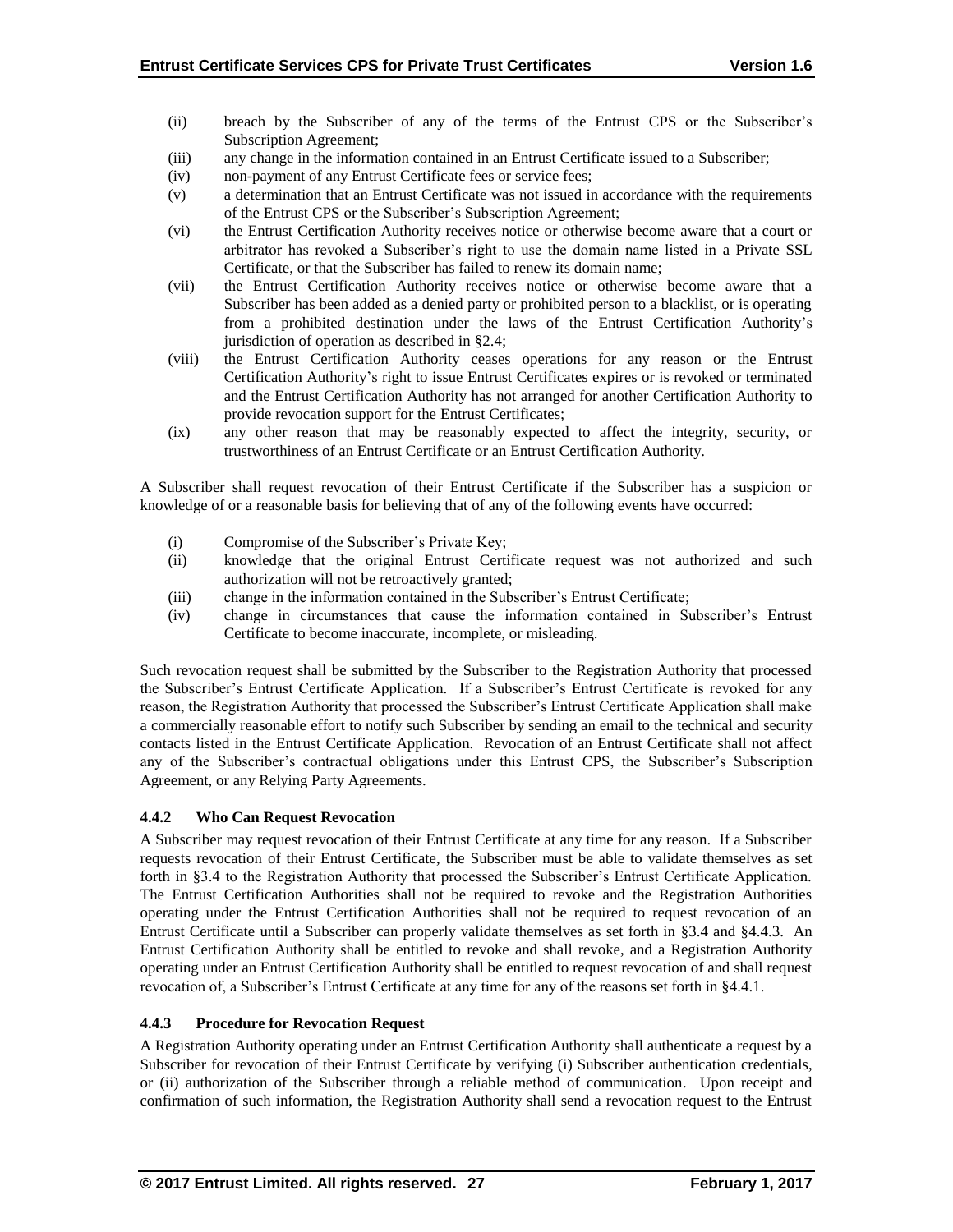Certification Authority that issued such Entrust Certificate. The Entrust Certification Authority shall make all reasonable efforts to post the serial number of the revoked Entrust Certificate to a CRL in an Entrust Repository within one (1) business day of receiving such revocation request. For Certificate revocation that is not initiated by the Subscriber, the Registration Authority that requested revocation of the Subscriber's Entrust Certificate shall make a commercially reasonable effort to notify the Subscriber by sending an email to the technical and security contacts specified in the Subscriber's Entrust Certificate Application.

## **4.4.4 Revocation Request Grace Period**

In the case of Private Key Compromise, or suspected Private Key Compromise, a Subscriber shall request revocation of the corresponding Entrust Certificate immediately upon detection of the Compromise or suspected Compromise. Revocation requests for other required reasons shall be made as soon as reasonably practicable.

#### **4.4.5 Circumstances for Suspension**

Entrust Certification Authorities do not suspend Entrust Certificates.

## **4.4.6 Who Can Request Suspension**

Entrust Certification Authorities do not suspend Entrust Certificates.

## **4.4.7 Procedure for Suspension Request**

Entrust Certification Authorities do not suspend Entrust Certificates.

## **4.4.8 Limits on Suspension Period**

Entrust Certification Authorities do not suspend Entrust Certificates.

## **4.4.9 CRL Issuance Frequency**

Entrust Certification Authorities shall issue CRLs as follows:

- (i) CRLs for Entrust Certificates issued to subordinate CAs shall be issued at least once every twelve months or with 24 hours after revoking a subordinate CA. The next CRL update shall not be more than twelve months from the last update.
- (ii) CRLs for Entrust Certificates issued to end entities shall be issued at least once every seven days.

#### **4.4.10 CRL Checking Requirements**

A Relying Party shall check whether the Entrust Certificate that the Relying Party wishes to rely on has been revoked. A Relying Party shall check the Certificate Revocation Lists maintained in the appropriate Repository or perform an on-line revocation status check using OCSP to determine whether the Entrust Certificate that the Relying Party wishes to rely on has been revoked. In no event shall the Entrust Group be liable for any damages whatsoever due to (i) the failure of a Relying Party to check for revocation or expiration of an Entrust Certificate, or (ii) any reliance by a Relying Party on an Entrust Certificate that has been revoked or that has expired.

#### **4.4.11 On-line Revocation/Status Checking Availability**

On-line revocation/status checking of certificates is available on a continuous basis by CRL or On-line Certificate Status Protocol (OCSP).

Entrust Certification Authorities shall sign and make available OCSP as follows:

- (i) OCSP responses for Entrust Certificates issued to subordinate CAs shall be issued at least once every twelve months or within 24 hours after revoking a subordinate CA.
- (ii) OCSP responses for Entrust Certificates issued to end entities shall be issued at least once every four days. OCSP responses will have a maximum expiration time of ten days.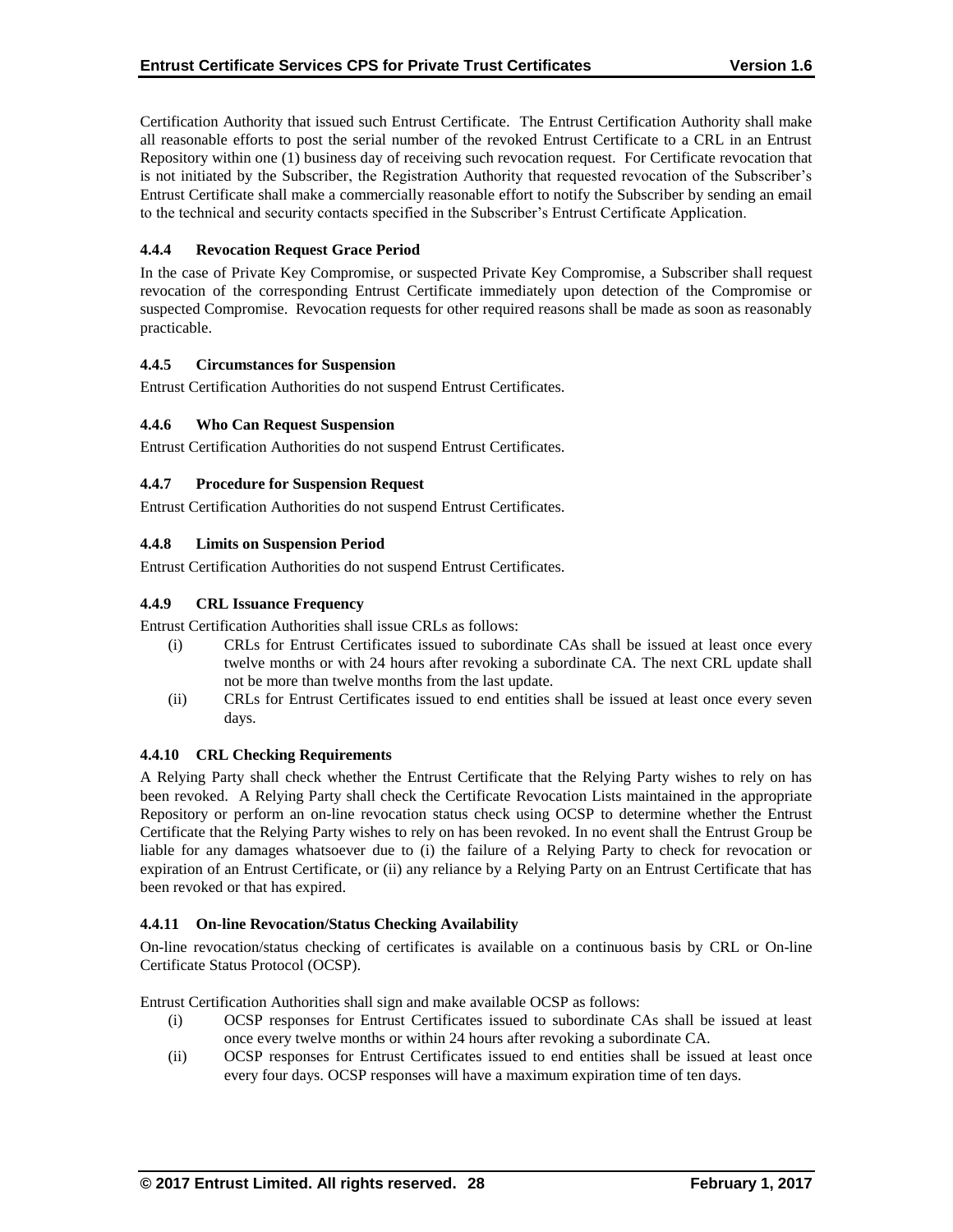The on-line locations of the CRL and the OCSP response are included in the Entrust Certificate to support software applications that perform automatic certificate status checking. A Relying Party can also be check certificate revocation status directly with the Repository at https://www.entrust.net/cps.

## **4.4.12 On-line Revocation Checking Requirements**

Refer to §4.4.10.

## **4.4.13 Other Forms of Revocation Advertisements Available**

No stipulation.

## **4.4.14 Checking Requirements For Other Forms of Revocation Advertisements**

No stipulation.

## **4.4.15 Special Requirements Re Key Compromise**

If a Subscriber suspects or knows that the Private Key corresponding to the Public Key contained in the Subscriber's Entrust Certificate has been Compromised, the Subscriber shall immediately notify the Registration Authority that processed the Subscriber's Entrust Certificate Application, using the procedures set forth in §4.4.3, of such suspected or actual Compromise. The Subscriber shall immediately stop using such Entrust Certificate and shall remove such Entrust Certificate from any devices and/or software in which such Entrust Certificate has been installed. The Subscriber shall be responsible for investigating the circumstances of such Compromise or suspected Compromise and for notifying any Relying Parties that may have been affected by such Compromise or suspected Compromise.

#### **4.5 Security Audit Procedures**

Significant security events in the Entrust Certification Authorities are automatically time-stamped and recorded as audit logs in audit trail files. The audit trail files are processed (reviewed for policy violations or other significant events) on a regular basis. Authentication codes are used in conjunction with the audit trail files to protect against modification of audit logs. Audit trail files are archived periodically. All files including the latest audit trail file are moved to backup media and stored in a secure archive facility.

The Entrust Certification Authorities and all Registration Authorities operating under an Entrust Certification Authority record in detail every action taken to process an Entrust Certificate Request and to issue an Entrust Certificate, including all information generated or received in connection with an Entrust Certificate Request, and every action taken to process the Request, including time, date, and personnel involved in the action.

The foregoing record requirements include, but are not limited to, an obligation to record the following events:

- (i) Entrust Certification Authority key lifecycle management events, including:
	- a. Key generation, backup, storage, recovery, archival, and destruction; and
	- b. Cryptographic device lifecycle management events.
- (ii) Entrust Certification Authority and Entrust Certificate lifecycle management events, including:
	- a. Certificate Requests, renewal and re-key requests, and revocation;
	- b. All verification activities required by this CPS;
	- c. Date, time, phone number used, persons spoken to, and end results of verification telephone calls;
	- d. Acceptance and rejection of Certificate Requests;
	- e. Issuance of Entrust Certificates; and
	- f. Generation of Certificate Revocation Lists (CRLs) and OCSP messages.
- (iii) Security events, including:
	- a. Successful and unsuccessful PKI system access attempts;
	- b. PKI and security system actions performed;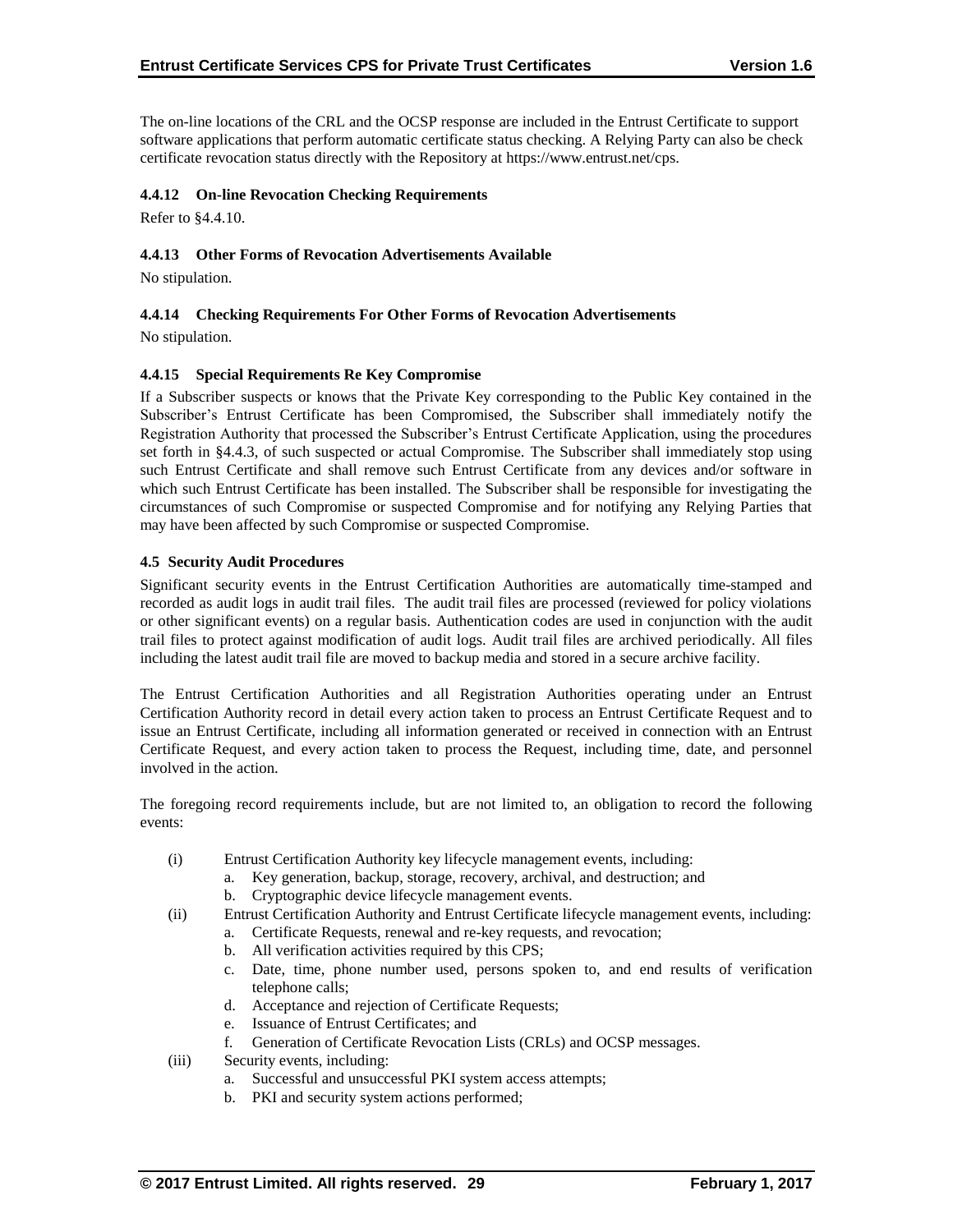- c. Security profile changes;
- d. System crashes, hardware failures, and other anomalies;
- e. Firewall and router activities; and
- f. Entries to and exits from the Entrust Certification Authority facility.
- (iv) Log entries include the following elements:
	- a. Date and time of entry;
	- b. Identity of the person making the journal entry; and
	- c. Description of entry.

The time for the Entrust Certification Authorities computer systems is synchronized with the service provided by the National Research Council Canada.

#### **4.6 Records Archival**

The audit trail files, databases and revocation information for Entrust Certification Authorities are archived. The archive of an Entrust Certification Authorities' database and the archive of revocation information are retained for at least three (3) years. Archives of audit trail files are retained for at least seven (7) year(s) after any Entrust Certificate based on that documentation ceases to be valid. The databases for Entrust Certification Authorities are encrypted and protected by Entrust software master keys. The archive media is protected through storage in a restricted-access facility to which only Entrust-authorized personnel have access. Archive files are backed up as they are created. Originals are stored on-site and housed with an Entrust Certification Authority system. Backup files are stored at a secure and separate geographic location.

## **4.7 Key Changeover**

Entrust Certification Authorities' key pairs will be retired from service at the end of their respective lifetimes as defined in §6.3. New Certification Authority key pairs will be created as required to support the continuation of Entrust Certification Authority Services. Each Entrust Certification Authority will continue to publish CRLs signed with the original key pair until all certificates issued using that original key pair have expired. The Certification Authority key changeover process will be performed such that it causes minimal disruption to Subscribers and Relying Parties.

#### **4.8 Compromise and Disaster Recovery**

Entrust Certification Authorities have a disaster recovery plan to provide for timely recovery of services in the event of a system outage. The disaster recovery plan addresses the following:

- (i) the conditions for activating the plans;
- (ii) resumption procedures;
- (iii) a maintenance schedule for the plan;
- (iv) awareness and education requirements;
- (v) the responsibilities of the individuals;
- (vi) recovery point objective (RPO) of fifteen minutes
- (vii) recovery time objective (RTO) of 24 hours for essential CA operations which include certificate issuance, certificate revocation, and issuance of certificate revocation status; and
- (viii) testing of recovery plans.

In order to mitigate the event of a disaster, Entrust has implemented the following:

- (ix) secure on-site and off-site storage of backup HSMs containing copies of all CA Private Keys
- (x) secure on-site and off-site storage of all requisite activation materials
- (xi) regular synchronization of critical data to the disaster recovery site
- (xii) regular incremental and daily backups of critical data within the primary site
- (xiii) weekly backup of critical data to a secure off-site storage facility
- (xiv) secure off-site storage of disaster recovery plan and disaster recovery procedures
- (xv) environmental controls as described in §5.1
- (xvi) high availability architecture for critical systems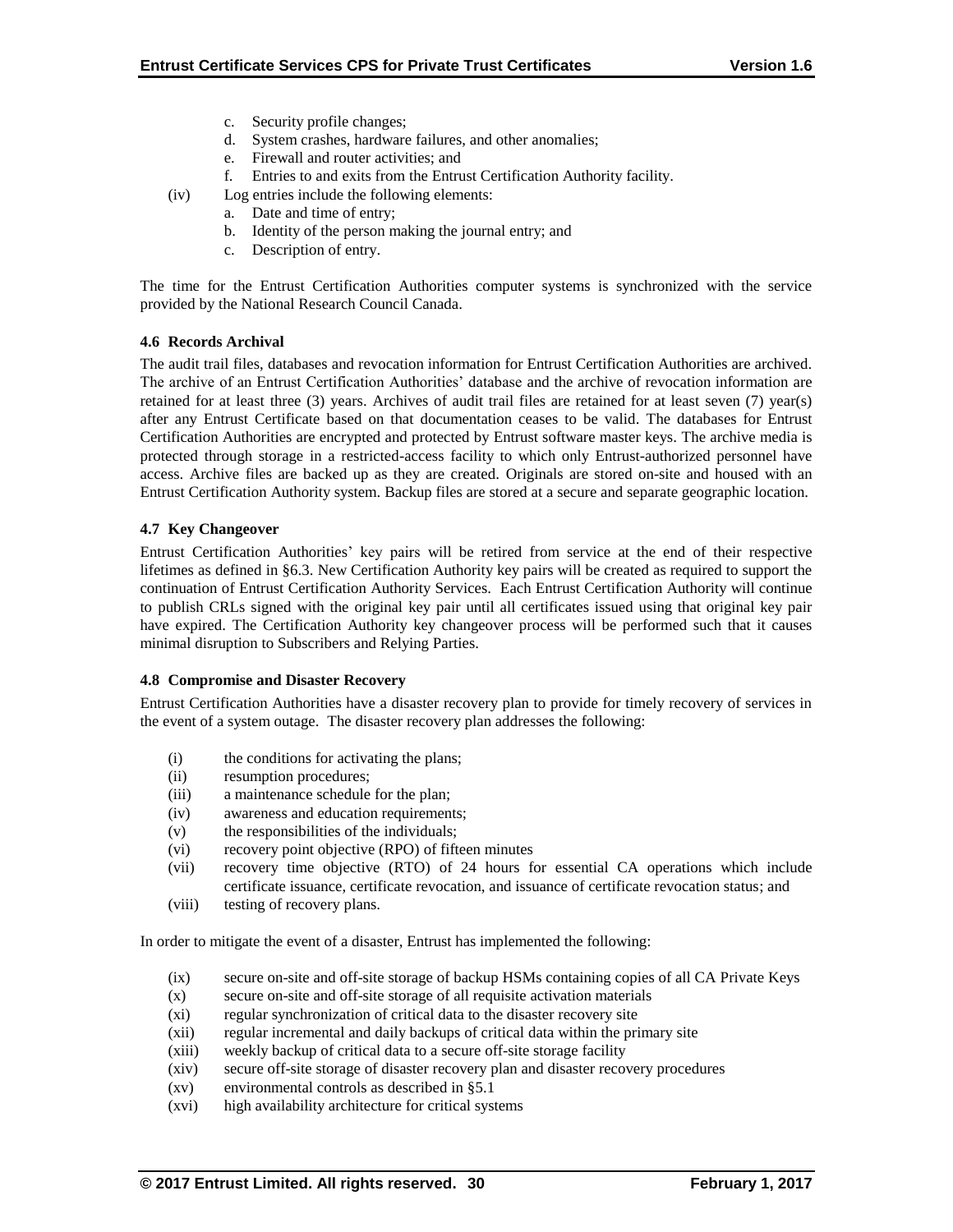Entrust has implemented a secure disaster recovery facility that is greater than 250 km from the primary secure CA facilities.

Entrust requires rigorous security controls to maintain the integrity of Entrust Certification Authorities. The Compromise of the Private Key used by an Entrust Certification Authority is viewed by Entrust as being very unlikely; however, Entrust has policies and procedures that will be employed in the event of such a Compromise. At a minimum, all Subscribers shall be informed as soon as practicable of such a Compromise and information shall be posted in the Entrust Repository.

## **4.9 CA Termination**

In the event that an Entrust Certification Authority ceases operation, all Entrust Certificates issued by such Entrust Certification Authority shall be revoked and the CRL life-time will be set to a period that meets any Entrust obligations.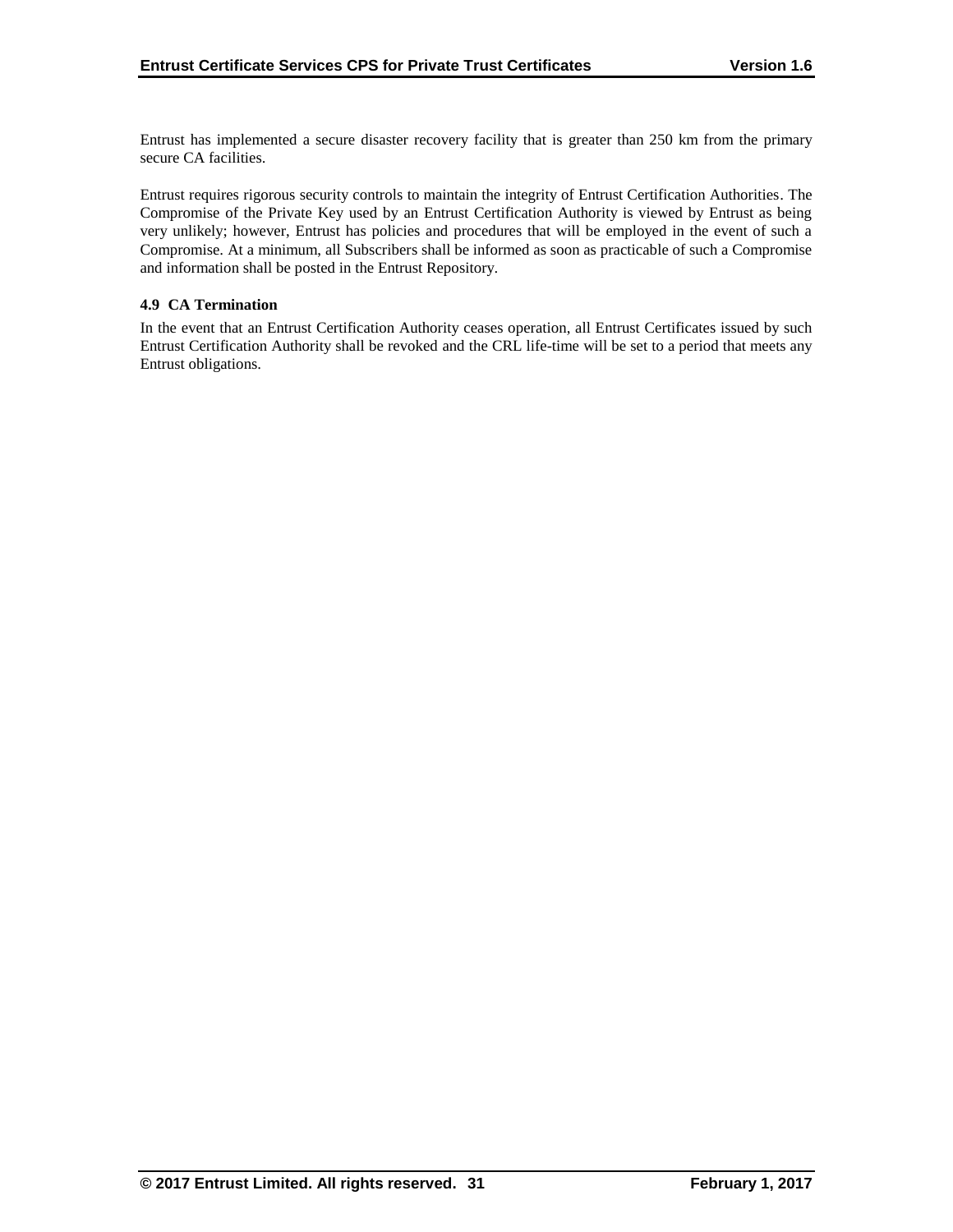## **5 Physical, Procedural, and Personnel Security Controls**

#### **5.1 Physical Controls**

## **5.1.1 Site Location and Construction**

The hardware and software for an Entrust Certification Authority is located in a secure facility with physical security and access control procedures that meet or exceed industry standards. The CA equipment is located in a Security zone that is physically separated from Entrust's other systems so that only authorized CA personnel can access it.

## **5.1.2 Physical Access**

The room containing the Entrust Authority software is designated a two (2) person zone, and controls are used to prevent a person from being in the room alone. Alarm systems are used to notify security personnel of any violation of the rules for access to an Entrust Certificate Authority.

## **5.1.3 Power and Air Conditioning**

The Security zone is equipped with:

- Filtered, conditioned, power connected to an appropriately sized UPS and generator;
- Heating, ventilation, and air conditioning appropriate for a commercial data processing facility; and
- Emergency lighting.

The environmental controls conform to local standards and are appropriately secured to prevent unauthorized access and/or tampering with the equipment. Temperature control alarms and alerts are activated upon detection of threatening temperature conditions.

## **5.1.4 Water Exposures**

No liquid, gas, exhaust, etc. pipes traverse the controlled space other than those directly required for the area's HVAC system and for the pre-action fire suppression system. Water pipes for the pre-action fire suppression system are only filled on the activation of multiple fire alarms.

#### **5.1.5 Fire Prevention and Protection**

The Entrust facility is fully wired for fire detection, alarm and suppression. Routine, frequent inspections of all systems are made to assure adequate operation.

### **5.1.6 Media Storage**

All media is stored away from sources of heat and from obvious sources of water or other obvious hazards. Electromagnetic media (e.g. tapes) are stored away from obvious sources of strong magnetic fields. Archived material is stored in a room separate from the CA equipment until it is transferred to the archive storage facility.

#### **5.1.7 Waste Disposal**

Waste is removed or destroyed in accordance with industry best practice. Media used to store sensitive data is destroyed, such that the information is unrecoverable, prior to disposal.

#### **5.1.8 Off-site Backup**

As stipulated in §4.6.

## **5.2 Procedural Controls**

An Entrust Certification Authority has a number of trusted roles for sensitive operations of the Entrust Certification Authority software. To gain access to the Entrust Authority software used in an Entrust Certification Authority, operational personnel must undergo background investigations. Entrust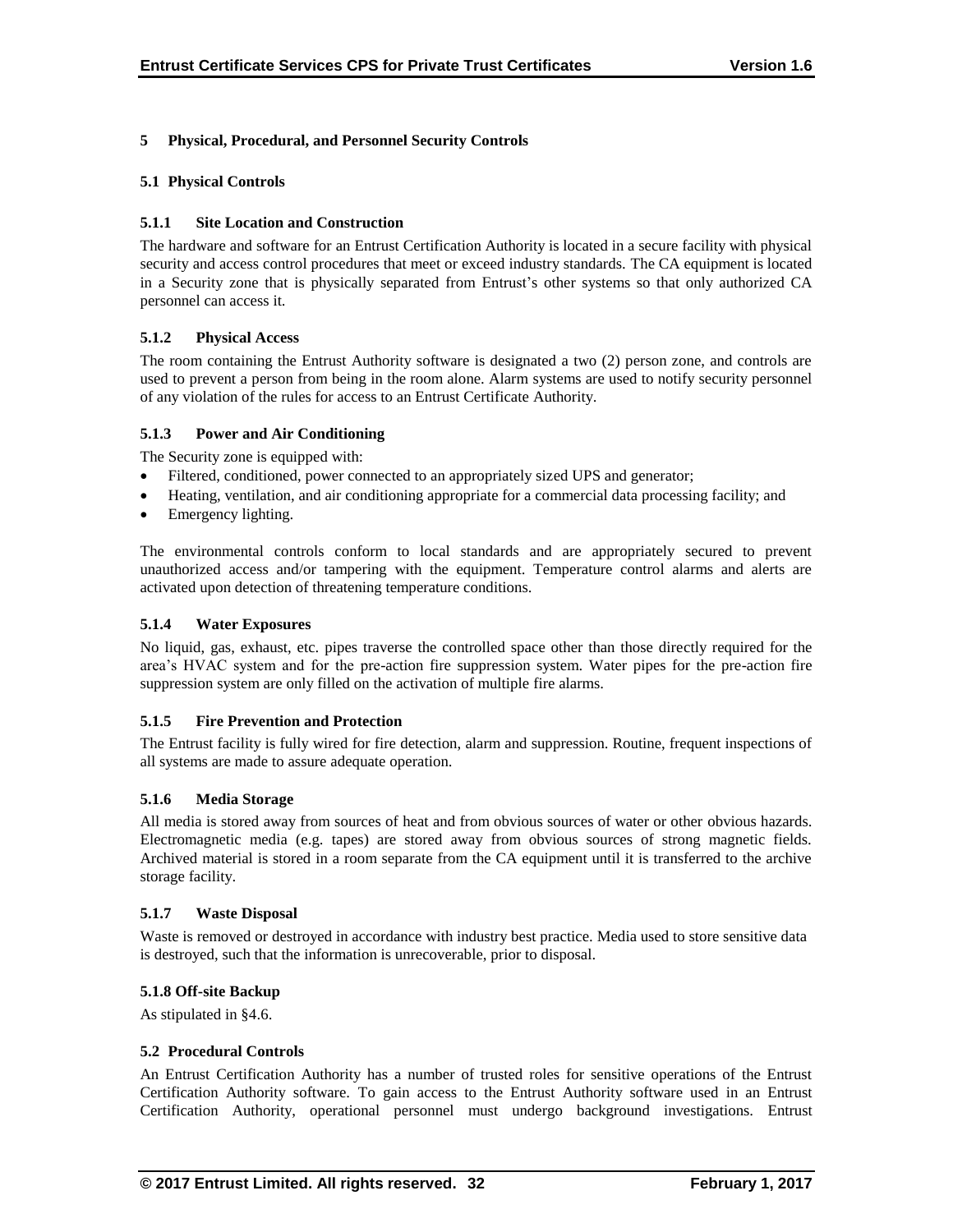Certification Authority operations related to adding administrative personnel or changing Certification Authority policy settings require more than one (1) person to perform the operation.

## **5.3 Personnel Controls**

Operational personnel for an Entrust Certification Authority will not be assigned other responsibilities that conflict with their operational responsibilities for the Entrust Certification Authority. The privileges assigned to operational personnel for an Entrust Certification Authority will be limited to the minimum required to carry out their assigned duties.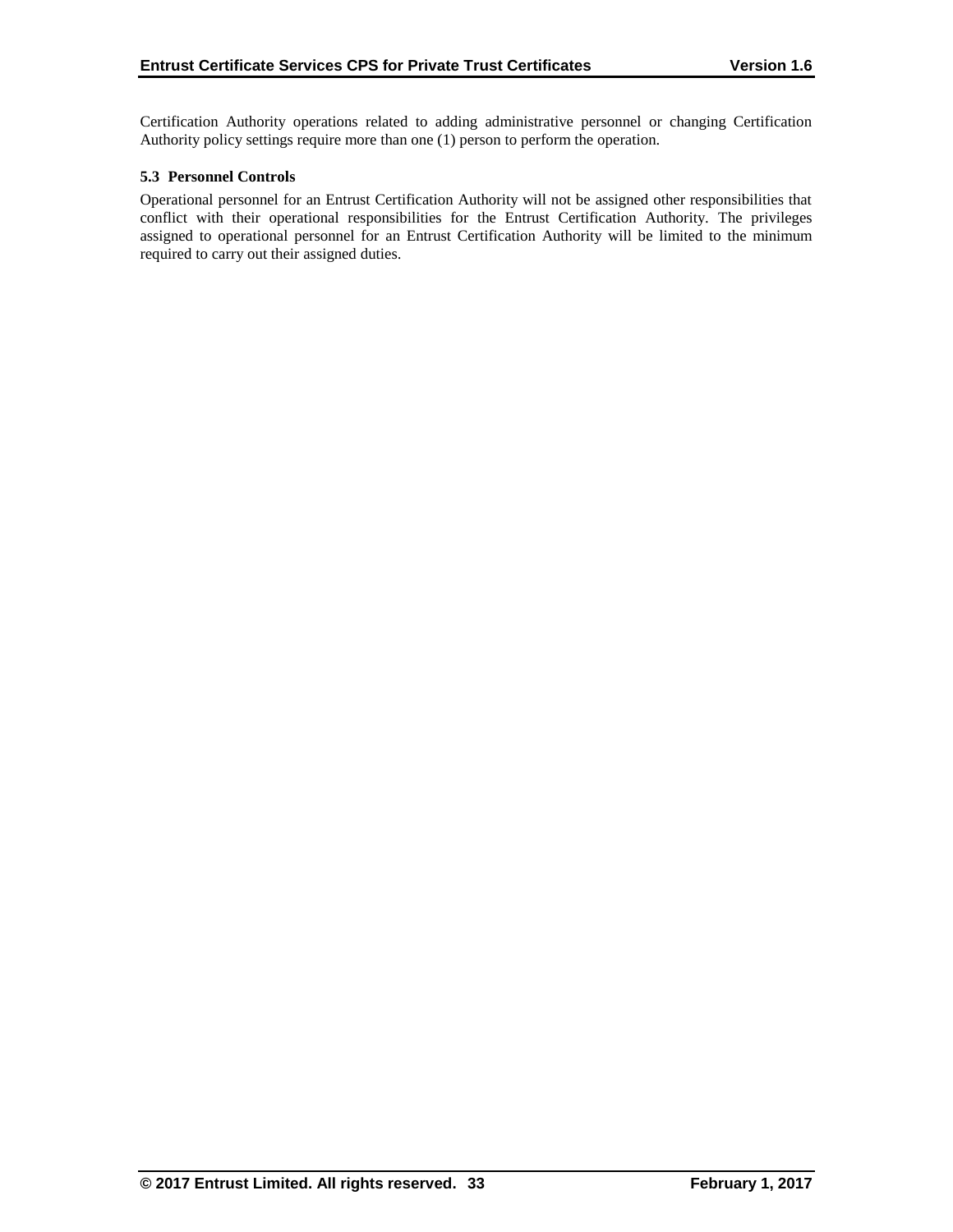## **6 Technical Security Controls**

#### **6.1 Key Pair Generation and Installation**

## **6.1.1 Key Pair Generation**

The signing Key Pair for an Entrust Certification Authority is created during the initial startup of the Entrust Master Control application and is protected by the master key for such Entrust Certification Authority.

When not generated by Entrust, the Applicant or Subscriber is required to generate a new, secure, and cryptographically sound Key Pair to be used in association with the Subscriber's Entrust Certificate or Applicant's Entrust Certificate Application.

#### Entrust Certification Authority Administrators

Keys Pairs for Entrust Certification Authority administrators must be generated and protected on a cryptographic module that is compliant to at least FIPS 140-2 Level 2 certification standards. The cryptographic modules are prepared using the software provided by the module vendor. The cryptographic modules are personalized for the administrator by giving the card an identity and a password known by the administrator. The Key Pair is generated by creating the administrator as a user in the Certification Authority and performing an enrollment process which is authenticated with the administrator's module password.

## **6.1.2 Private Key Delivery to Entity**

Entrust Certificate Authorities do not generate the Key Pair on behalf of the Subscriber.

# **6.1.3 Public Key Delivery to Certificate Issuer**

The Public Key to be included in an Entrust Certificate is delivered to Entrust Certification Authorities in a signed Certificate Signing Request (CSR) as part of the Entrust Certificate Application process. The signature on the CSR will be verified by the Entrust Certification Authority prior to issuing the Entrust Certificate.

# **6.1.4 CA Public Key Delivery to Users**

The Public-Key Certificate for Entrust Certification Authorities are made available to Subscribers with the Subscriber certificate or may be obtained from the Entrust support team. The Public Key Certificate for cross certified issuing Certification Authorities is provided to the Subscriber with the Subscriber certificate.

The Public-Key Certificate for Entrust Certification Authorities is provided to the Relying Parties by the Subscriber.

#### **6.1.5 Key Sizes**

For legacy reasons the minimum key size for Entrust Certificate Authorities is 1024 bit RSA. For new Entrust Certification Authorities, the minimum key size shall be no less than 2048 bit RSA or shall be elliptic curve cryptography (ECC) NIST P-384 or P-521.

#### Entrust Private SSL Certificates

The minimum RSA key size is 2048 bits. The ECC keys supported are NIST P-256, P-384 and P-521.

#### Entrust Mobile Device Certificates

The minimum RSA key size is 2048 bits. The ECC keys supported are NIST P-256, P-384 and P-521.

#### **6.1.6 Public-Key Parameters Generation**

No stipulation.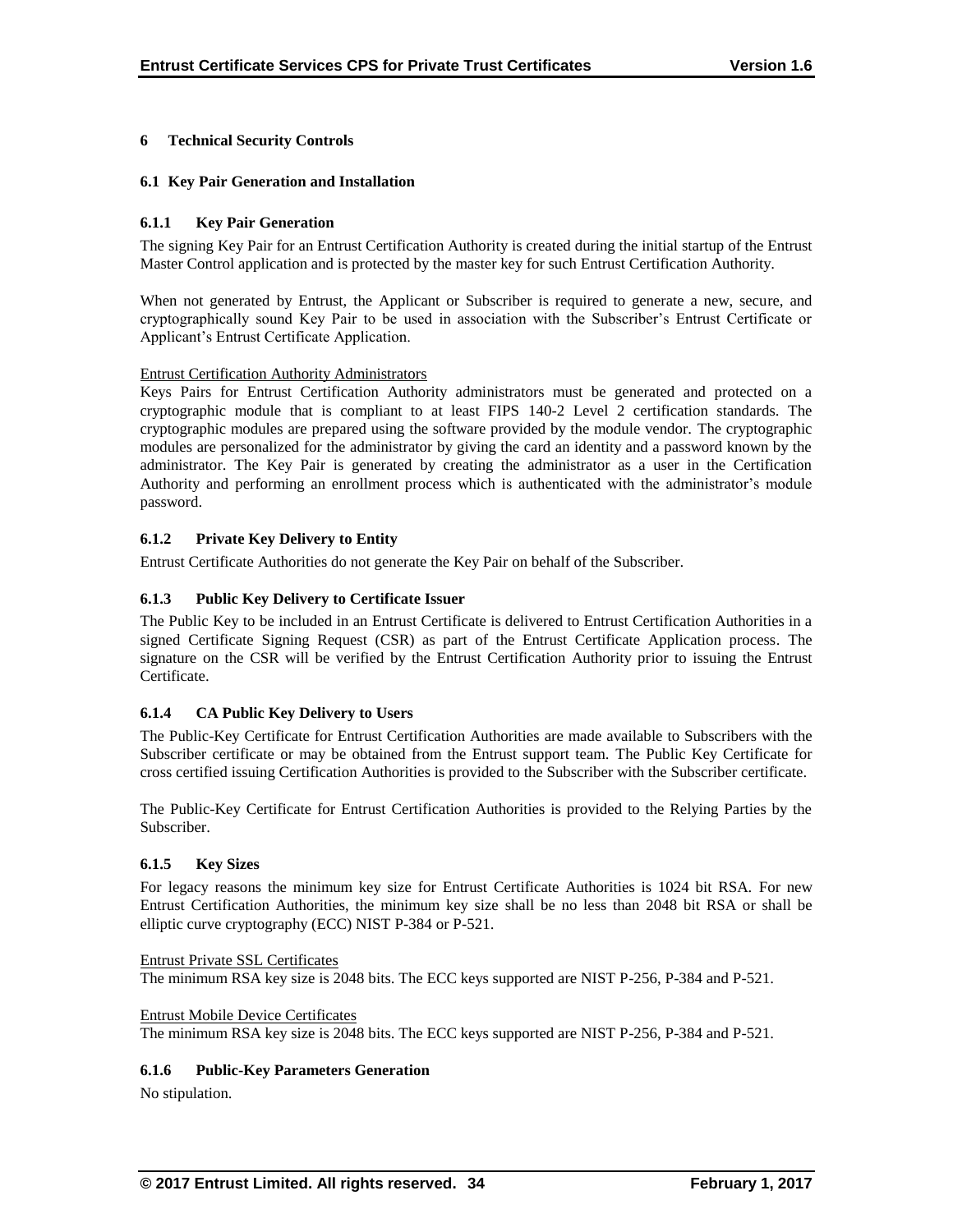# **6.1.7 Parameter Quality Checking**

No stipulation.

## **6.1.8 Hardware/Software Key Generation**

Certification Authority Key Pairs must be generated on a cryptographic module that meets or exceeds the requirements as defined in §6.8.

## Root Certification Authority

Certificate issuance by the Root Certification Authority shall require an individual authorized by the CA (i.e. the CA system operator, system officer, or PKI administrator) to deliberately issue a direct command in order for the Root Certification Authority to perform a certificate signing operation.

Root Certification Authority Private Keys must not be used to sign Certificates except in the following cases:

- (i) Self-signed Certificates to represent the Root CA itself;
- (ii) Certificates for Subordinate CAs and Cross Certificates;
- (iii) Certificates for infrastructure purposes (e.g. administrative role certificates, internal CA operational device certificates, and OCSP Response verification Certificates); and
- (iv) Certificates issued solely for the purpose of testing products with Certificates issued by a Root CA.

## **6.1.9 Key Usage Purposes**

Entrust Certificates issued by an Entrust Certification Authority contain the keyUsage and the extendkeyUsage Certificate extensions restricting the purpose for which an Entrust Certificate can be used as listed in Appendix A. Subscribers and Relying Parties shall only use Entrust Certificates in compliance with this Entrust CPS and applicable laws.

#### **6.2 Private Key Protection**

# **6.2.1 Standards for Cryptographic Module**

Entrust Certification Authorities Private Keys must be stored and protected on cryptographic modules that meet or exceed the requirements as defined in §6.8. Private Keys on cryptographic modules are held in secure facilities under two-person control. RA Private Keys must be stored and protected on cryptographic modules that meet or exceed the requirements defined in §6.8.

#### **6.2.2 Private Key Multi-Person Control**

A minimum of two person control shall be established on any Entrust CA Private Key for all purposes including activation and backup, and may be implemented as a combination of technical and procedural controls. Persons involved in management and use of the Entrust CA Private Keys shall be designated as authorized by the CA for this purpose. The names of the parties used for two-person control shall be maintained on a controlled list.

#### **6.2.3 Private Key Escrow**

Entrust does not escrow the Entrust Certification Authorities' Private Keys.

# **6.2.4 Private Key Backup**

Entrust CA Private Keys shall be backed up under the two-person control used to create the original version of the Private Keys. All copies of the Entrust CA Private Key shall be securely protected.

Subscribers are responsible for protecting the Private Key associated with the Public Key in the Subscriber's Entrust Certificate.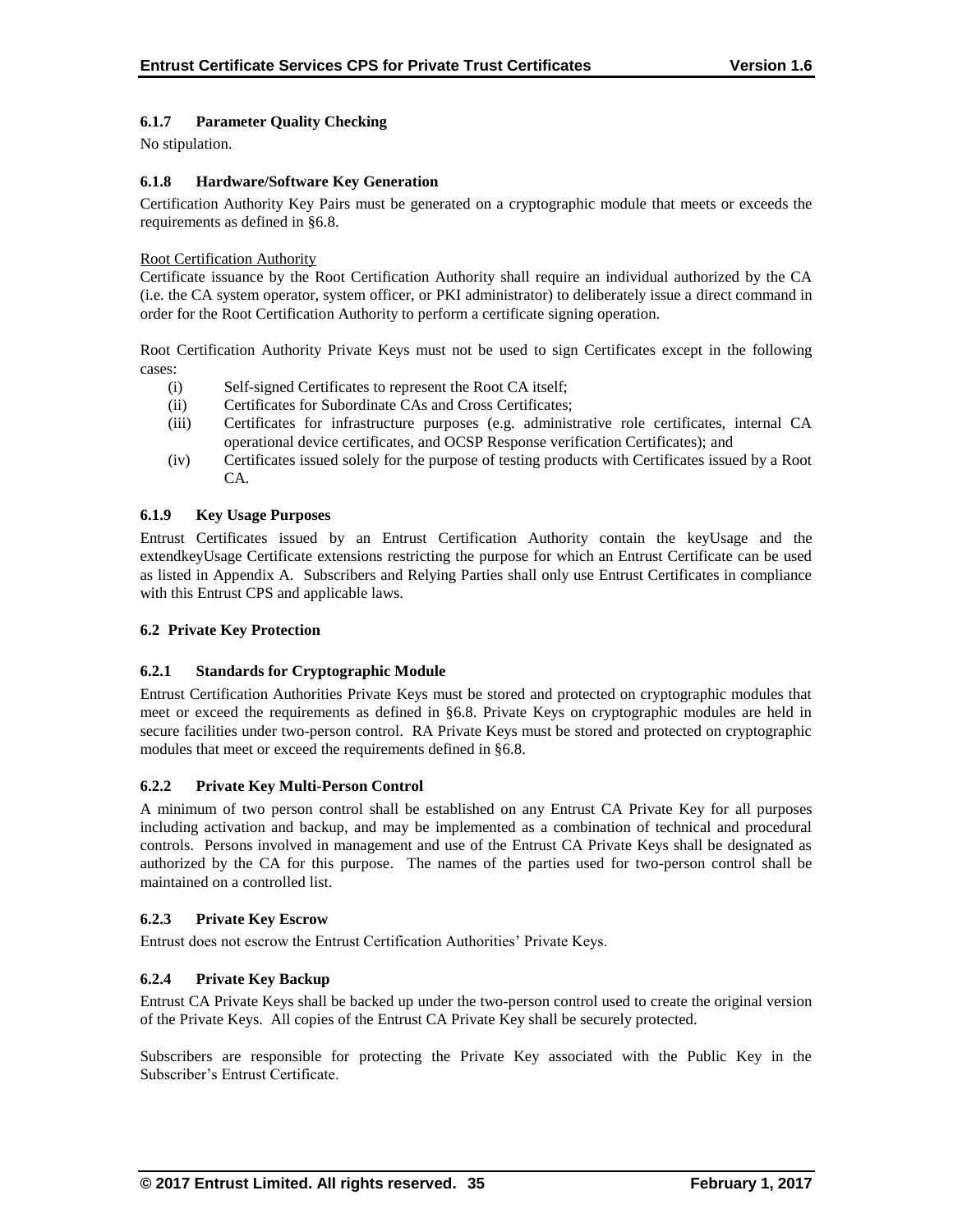## **6.2.5 Private Key Archival**

Upon retirement of an Entrust CA, the Private Keys will be archived securely using hardware cryptographic modules that meet the requirements §6.8. The Key Pairs shall not be used unless the CA has been removed from retirement or the keys are required temporarily to validate historical data. Private Keys required for temporary purposes shall be removed from archive for a short period of time.

The archived Entrust CA Private Keys will be reviewed on an annual basis. After the minimum period of 5 years, the Entrust CA Private Keys may be destroyed according to the requirements in §6.2.10. The Entrust CA Private Keys must not be destroyed if they are still required for business or legal purposes.

## **6.2.6 Private Key Entry into Cryptographic Module**

Entrust CA Private Keys shall be generated by and secured in a cryptographic module. In the event that a Private Key is to be transported from one cryptographic module to another, the Private Key must be migrated using the secure methodology supported by the cryptographic module.

## **6.2.7 Private Key Storage on Cryptographic Module**

Private Keys are stored on a cryptographic module are secured in accordance with the requirements specified in FIPS 140.

## **6.2.8 Method of Activating Private Keys**

Entrust CA Private Keys shall be activated under two-person control using the methodology provided with the cryptographic module.

Subscriber Private Keys shall be activated by the Subscriber to meet the requirements of the security software used for their applications. Subscribers shall protect their Private Keys corresponding to the requirements in §2.1.3.

#### **6.2.9 Private Key Deactivation Methods**

Entrust CA Private Keys shall be deactivated when the CA is not required for active use. Deactivation of the Private Keys shall be done in accordance with the methodology provided with the cryptographic module.

#### Entrust Certification Authority Administrators

The administrator's identity is deactivated in the Entrust CA and the administrator's certificate is revoked.

## **6.2.10 Private Signature Key Destruction Method**

Entrust CA Private Keys destruction will be two-person controlled and may be accomplished by executing a "zeroize" command or by destruction of the cryptographic module. Destruction of Entrust CA Private Keys must be authorized by the Entrust Policy Authority.

If the Entrust CA is removing a cryptographic module from service, then all Private Keys must be removed from the module. If the Entrust CA cryptographic module is intended to provide tamper-evident characteristics is removed from service, then the device will be destroyed.

#### Entrust Certification Authority Administrators

The administrator's private is destroyed by reinitializing the cryptographic module.

#### **6.3 Other Aspects of Key Pair Management**

Entrust Certification Authority 2048-bit RSA Key Pairs may have a validity period expiring no later than 31 December 2030.

#### Entrust Private SSL Certificates

Entrust Private SSL Certificates contain a validity period of up to, but no more than, 39 months.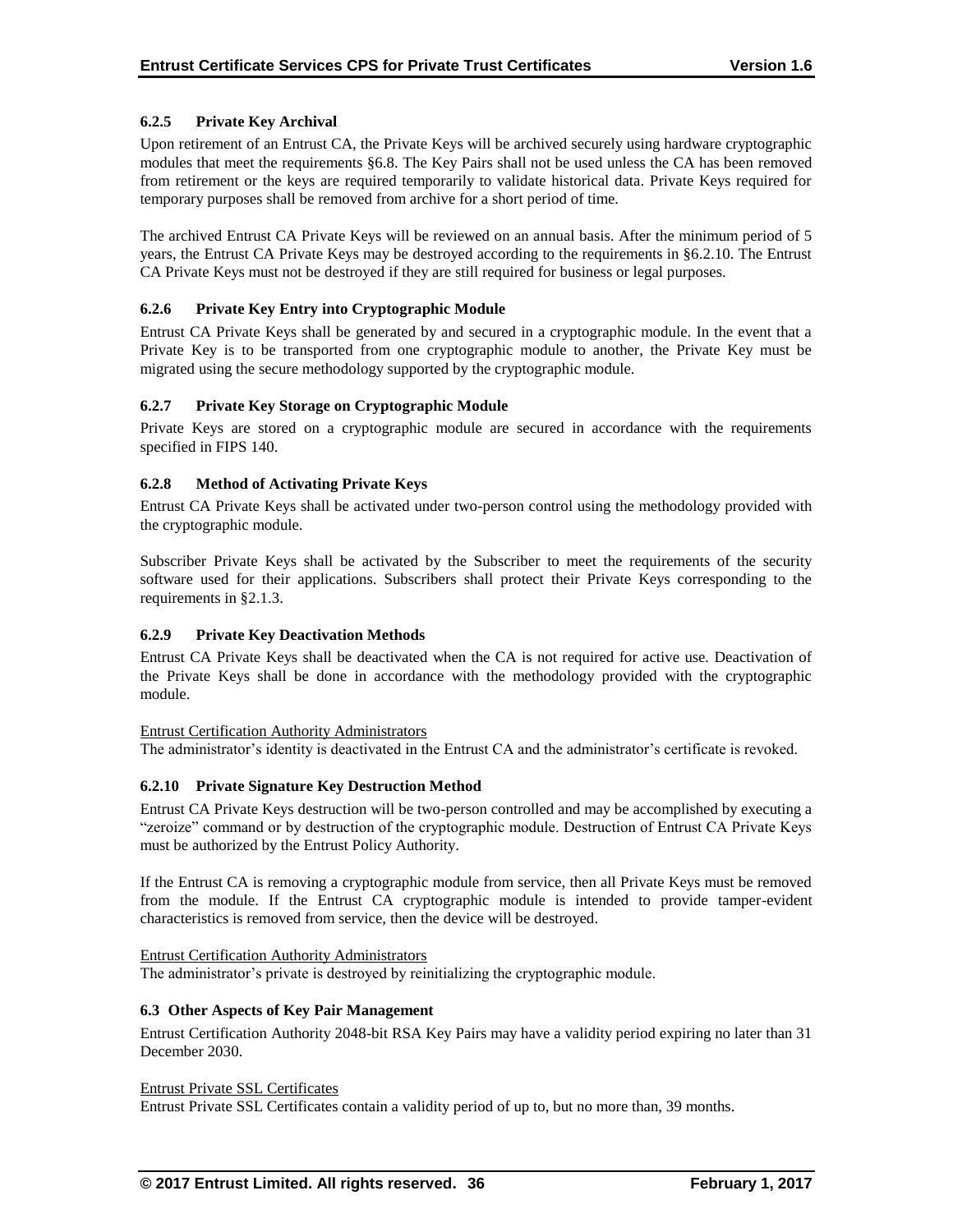#### Entrust Mobile Device Certificates

Entrust Mobile Device Certificates contain a validity period of up to, but no more than, 39 months.

#### **6.4 Activation Data**

No stipulation.

#### **6.5 Computer Security Controls**

The workstations on which the Entrust Certification Authorities operate are physically secured as described in §5.1. The operating systems on the workstations on which the Entrust Certification Authorities operate enforce identification and authentication of users. Access to Entrust Authority software databases and audit trails is restricted as described in this Entrust CPS. All operational personnel that are authorized to have access to the Entrust Certification Authorities are required to use hardware tokens in conjunction with a PIN to gain access to the physical room that contains the Entrust Authority software being used for such Entrust Certification Authorities.

#### **6.6 Life Cycle Technical Controls**

#### **6.6.1 System Development Controls**

The Entrust Certification Authority makes use of Commercial Off The Shelf (COTS) products for the hardware, software, and network components. Systems developed by the Entrust Certification Authority are deployed in accordance with Entrust software lifecycle development standards.

#### **6.6.2 Security Management Controls**

The configuration of the Entrust Certification Authority system as well as any modifications and upgrades are documented and controlled. Methods of detecting unauthorized modifications to the CA equipment and configuration are in place to ensure the integrity of the security software, firmware, and hardware for correct operation. A formal configuration management methodology is used for installation and ongoing maintenance of the CA system.

When first loaded, the CA software is verified as being that supplied from the vendor, with no modifications, and be the version intended for use.

#### **6.6.3 Life Cycle Security Ratings**

No stipulation.

#### **6.7 Network Security Controls**

Remote access to Entrust Certification Authority application via the Administration software interface is secured.

#### **6.8 Cryptographic Module Engineering Controls**

Certification Authority Key Pairs must be generated and protected on a cryptographic module that is compliant to at least FIPS 140-2 Level 3 certification standards.

#### Entrust Certification Authority Administrators

Key Pairs for Entrust Certification Authority administrators must be generated and protected on a cryptographic module that is compliant to at least FIPS 140-2 Level 2 certification standards.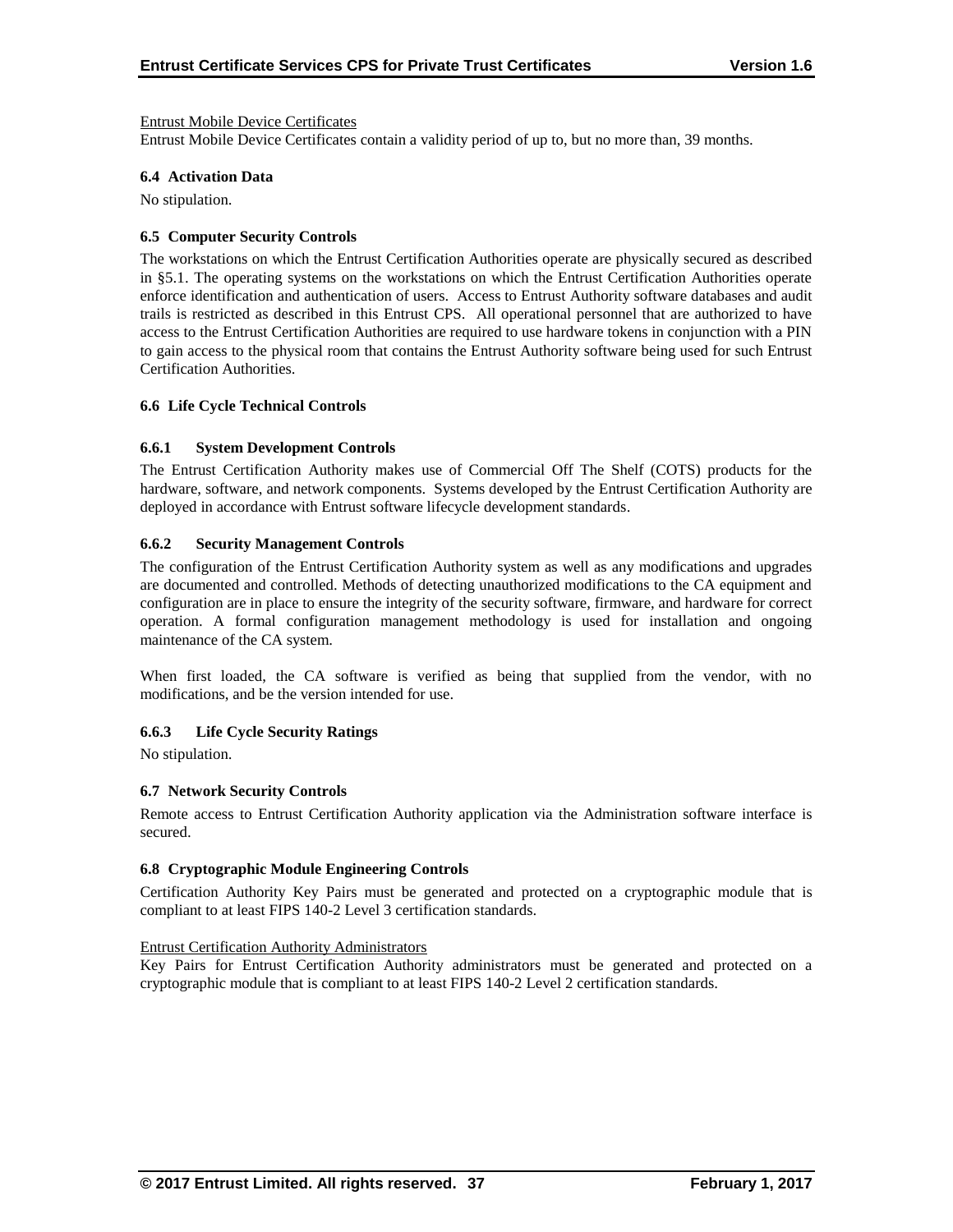## **7 Certificate and CRL Profiles**

The profile for the Entrust Certificates and Certificate Revocation List (CRL) issued by an Entrust Certification Authority conform to the specifications contained in the IETF RFC 5280 Internet X.509 PKI Certificate and Certificate Revocation List (CRL) Profile.

Entrust Certificates shall have a serial number greater than zero (0) that contains at least 64 unpredictable bits.

## **7.1 Certificate Profile**

Entrust Certification Authorities issue certificates in accordance with the X.509 version 3. Certificate profiles for Entrust Root CA certificate, Subordinate CA certificates, and end entity certificates are described in Appendix A and the sections below.

#### **7.1.1 Version Number(s)**

All certificates issued by Entrust Certification Authorities are X.509 version 3 certificates.

## **7.1.2 Certificate Extensions**

Certificate extensions are as stipulated in IETF RFC 5280. See Appendix A.

## **7.1.3 Algorithm Object Identifiers**

Algorithm object identifiers are as specified in IETF RFC 3279 Algorithms and Identifiers for the Internet X.509 PKI Certificate and Certificate Revocation List (CRL) Profile. See Appendix A.

#### **7.1.4 Name Forms**

Name forms are as stipulated in §3.1.1.

#### **7.1.5 Name Constraints**

No stipulation.

#### **7.1.6 Certificate Policy Object Identifier**

Certificate policy object identifiers (OIDs) are listed in §1.2 and in the Certificate Profile attached as Appendix A.

#### **7.1.7 Usage of Policy Constraints Extension**

No stipulation.

#### **7.1.8 Policy Qualifiers Syntax and Semantics**

Entrust includes policy qualifiers in all end entity certificates as stipulated in Appendix A.

#### **7.1.9 Processing Semantics for the Critical Certificate Policies Extension**

Certificate policies extension is marked Not Critical

# **7.2 CRL Profile**

The following fields of the X.509 version 2 CRL format are used by the Entrust Certification Authorities:

- $\bullet$  version: set to v2
- signature: identifier of the algorithm used to sign the CRL
- issuer: the full Distinguished Name of the Certification Authority issuing the CRL
- this update: time of CRL issuance
- next update: time of next expected CRL update
- revoked certificates: list of revoked Certificate information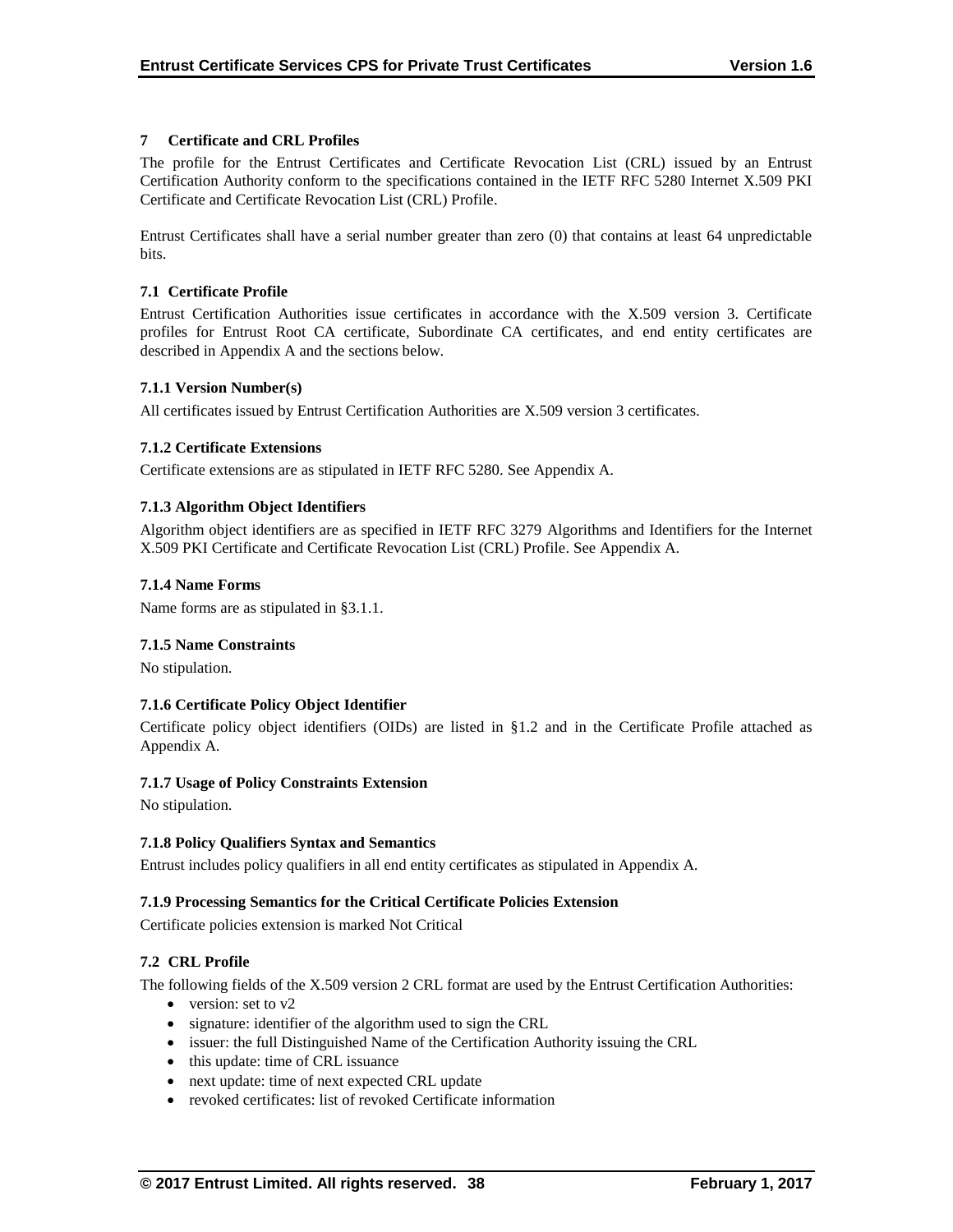# **7.3 OCSP Profile**

The profile for the Entrust Online Certificate Status Protocol (OCSP) messages issued by an Entrust Certification Authority conform to the specifications contained in the IETF RFC 2560 Internet X.509 PKI Online Certificate Status Protocol (OCSP) Profile.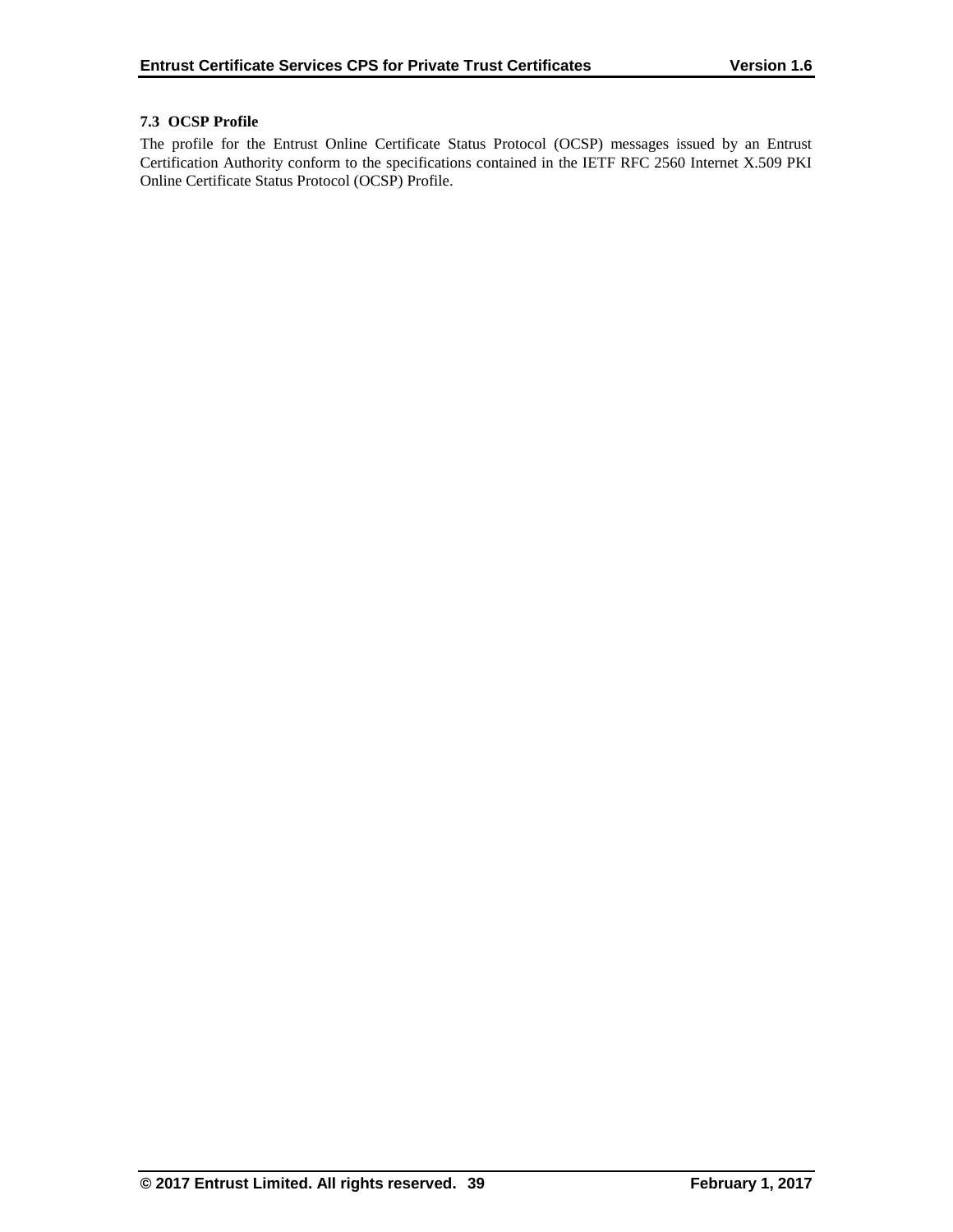## **8 Specification Administration**

#### **8.1 Specification Change Procedures**

Entrust may, in its discretion, modify the Entrust CPS and the terms and conditions contained herein from time to time.

Modifications to the Entrust CPS shall be published in the Entrust Repository and shall become effective fifteen (15) days after publication in the Entrust Repository unless Entrust withdraws such modified Entrust CPS prior to such effective date. In the event that Entrust makes a significant modification to Entrust CPS, the version number of the Entrust CPS shall be updated accordingly. Unless a Subscriber ceases to use, removes, and requests revocation of such Subscriber's Entrust Certificate(s) prior to the date on which an updated version of the Entrust CPS becomes effective, such Subscriber shall be deemed to have consented to the terms and conditions of such updated version of the Entrust CPS and shall be bound by the terms and conditions of such updated version of the Entrust CPS.

## **8.2 Publication and Notification Policies**

Prior to major changes to this Entrust CPS, notification of the upcoming changes will be posted in the Entrust Repository.

## **8.3 CPS Approval Procedures**

This Entrust CPS and any subsequent changes shall be approved by the Entrust Policy Authority.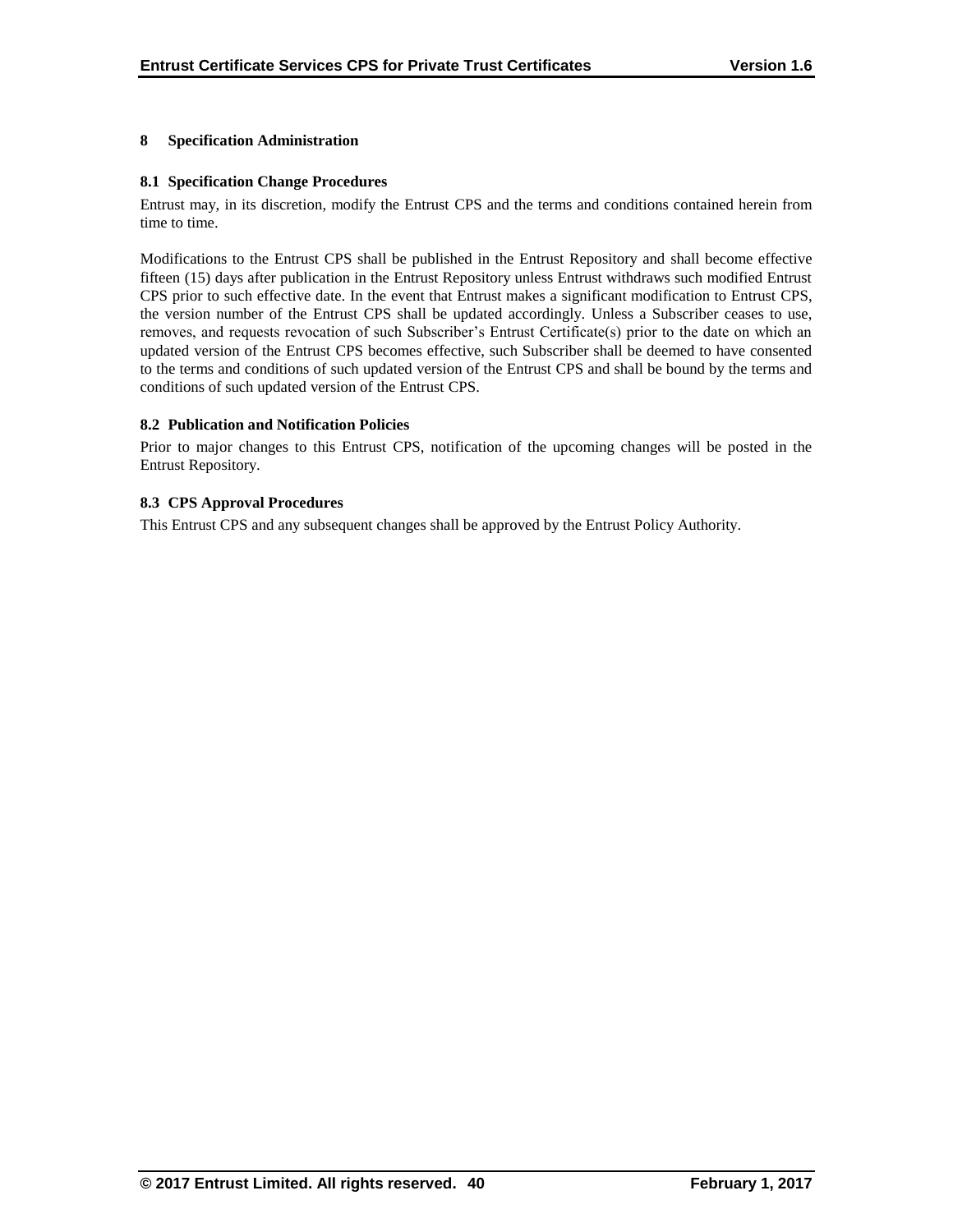**9 Acronyms**

## CA Certification Authority CPS Certification Practice Statement CRL Certificate Revocation List CSR Certificate Signing Request DN Distinguished Name DNS Domain Name Server DSA Digital Signature Algorithm ECC Elliptic Curve Cryptography HTTP Hypertext Transfer Protocol<br>IETF Internet Engineering Task Fo Internet Engineering Task Force ITU-T International Telecommunication Union - Telecommunication Standardization Sector MAC Message Authentication Code OA Operational Authority OCSP Online Certificate Status Protocol OID Object Identifier PA Policy Authority

PIN Personal Identification Number PKI Public-Key Infrastructure RA Registration Authority RDN Relative Distinguished Name RFC Request for Comment SEP Secure Exchange Protocol SSL Secure Sockets Layer TSA Time-Stamp Authority URL Universal Resource Locator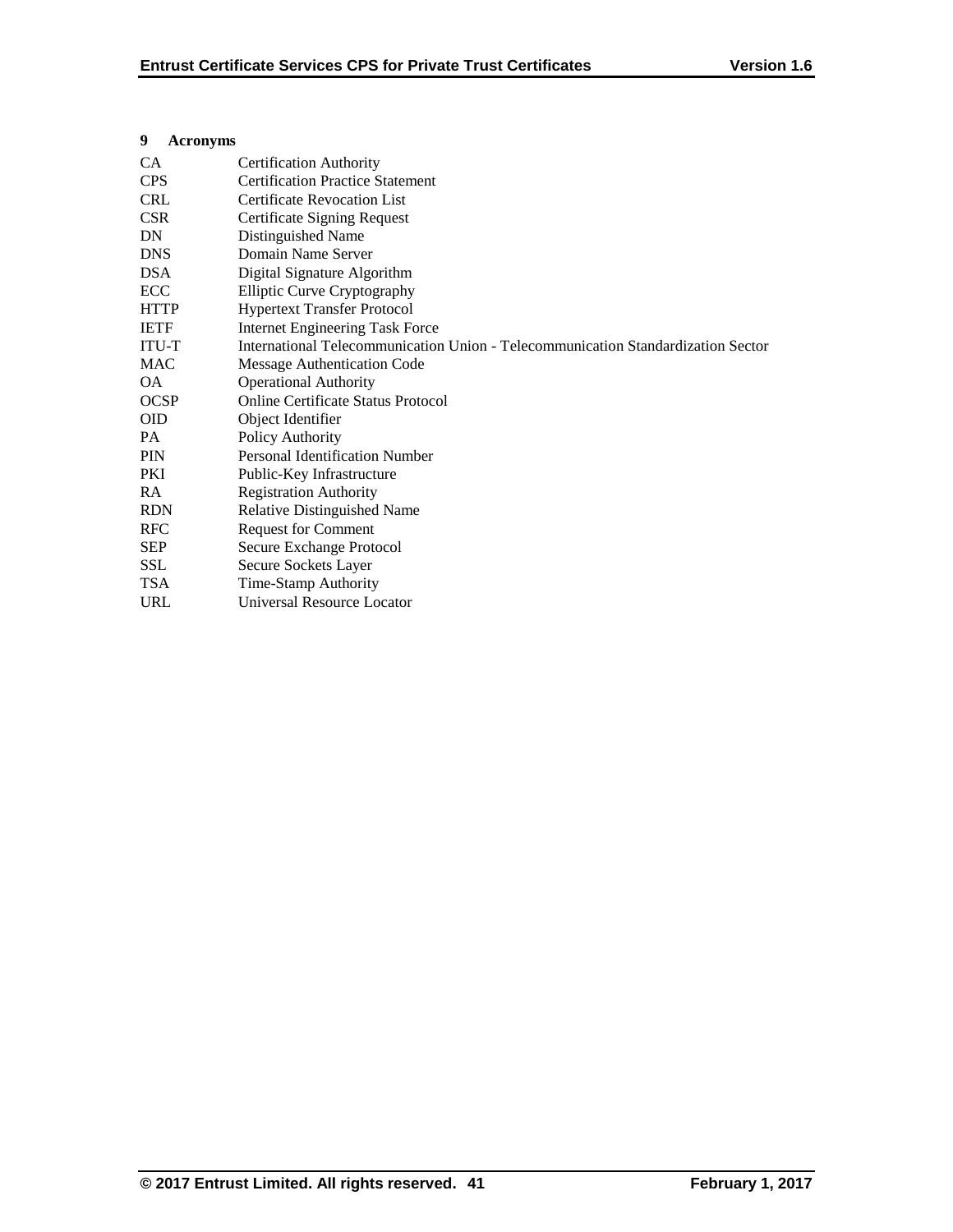#### **10 Definitions**

**Affiliate:** means collectively, Entrust Datacard Corporation and any person or entity that directly, or indirectly through one or more intermediaries, controls, is controlled by or is under common control with a party hereto. In this context, a party "controls" a corporation or another entity if it directly or indirectly owns or controls fifty percent (50%) or more of the voting rights for the board of directors or other mechanism of control or, in the case of a non-corporate entity, an equivalent interest.

**Applicant:** means a person, entity, or organization applying for an Entrust Certificate, but which has not yet been issued an Entrust Certificate, or a person, entity, or organization that currently has an Entrust Certificate or Entrust Certificates and that is applying for renewal of such Entrust Certificate or Entrust Certificates or for an additional Entrust Certificate or Entrust Certificates.

**Business Day:** means any day, other than a Saturday, Sunday, statutory or civic holiday in the City of Ottawa, Ontario.

**Certificate:** means a digital document that at a minimum: (a) identifies the Certification Authority issuing it, (b) names or otherwise identifies a Subject, (c) contains a Public Key of a Key Pair, (d) identifies its operational period, and (e) contains a serial number and is digitally signed by a Certification Authority.

**Certificate Approver:** means an employee or agent authorized to approve a request for an Entrust Certificate for an organization.

**Certificate Beneficiaries**: means, collectively, all Application Software Vendors with whom Entrust has entered into a contract to include its root certificate(s) in software distributed by such Application Software Vendors, and all Relying Parties that actually rely on such Certificate during the Operational Period of such Certificate.

**Certificate Requester:** means an employee or agent authorized to request an Entrust Certificate for an organization.

**Certificate Revocation List:** means a time-stamped list of the serial numbers of revoked Certificates that has been digitally signed by a Certification Authority.

**Certification Authority:** means an entity or organization that (i) creates and digitally signs Certificates that contain among other things a Subject's Public Key and other information that is intended to identify the Subject, (ii) makes Certificates available to facilitate communication with the Subject identified in the Certificate, and (iii) creates and digitally signs Certificate Revocation Lists containing information about Certificates that have been revoked and which should no longer be used or relied upon.

**Certification Practice Statement:** means a statement of the practices that a Certification Authority uses in issuing, managing, revoking, renewing, and providing access to Certificates, and the terms and conditions under which the Certification Authority makes such services available.

**Co-marketers:** means any person, entity, or organization that has been granted by Entrust or a Registration Authority operating under an Entrust Certification Authority the right to promote Entrust Certificates.

**Compromise:** means a suspected or actual loss, disclosure, or loss of control over sensitive information or data.

**Contract Signer:** means an employee or agent authorized to sign the subscription agreement on behalf of the organization.

**CPS:** see Certification Practice Statement.

**CRL:** see Certificate Revocation List.

**Cross Certificate(s)**: shall mean a Certificate(s) that (i) includes the Public Key of a Public-Private Key Pair generated by an Entrust Certification Authority; and (ii) includes the digital signature of an Entrust Root Certification Authority.

**Entrust:** means Entrust Limited.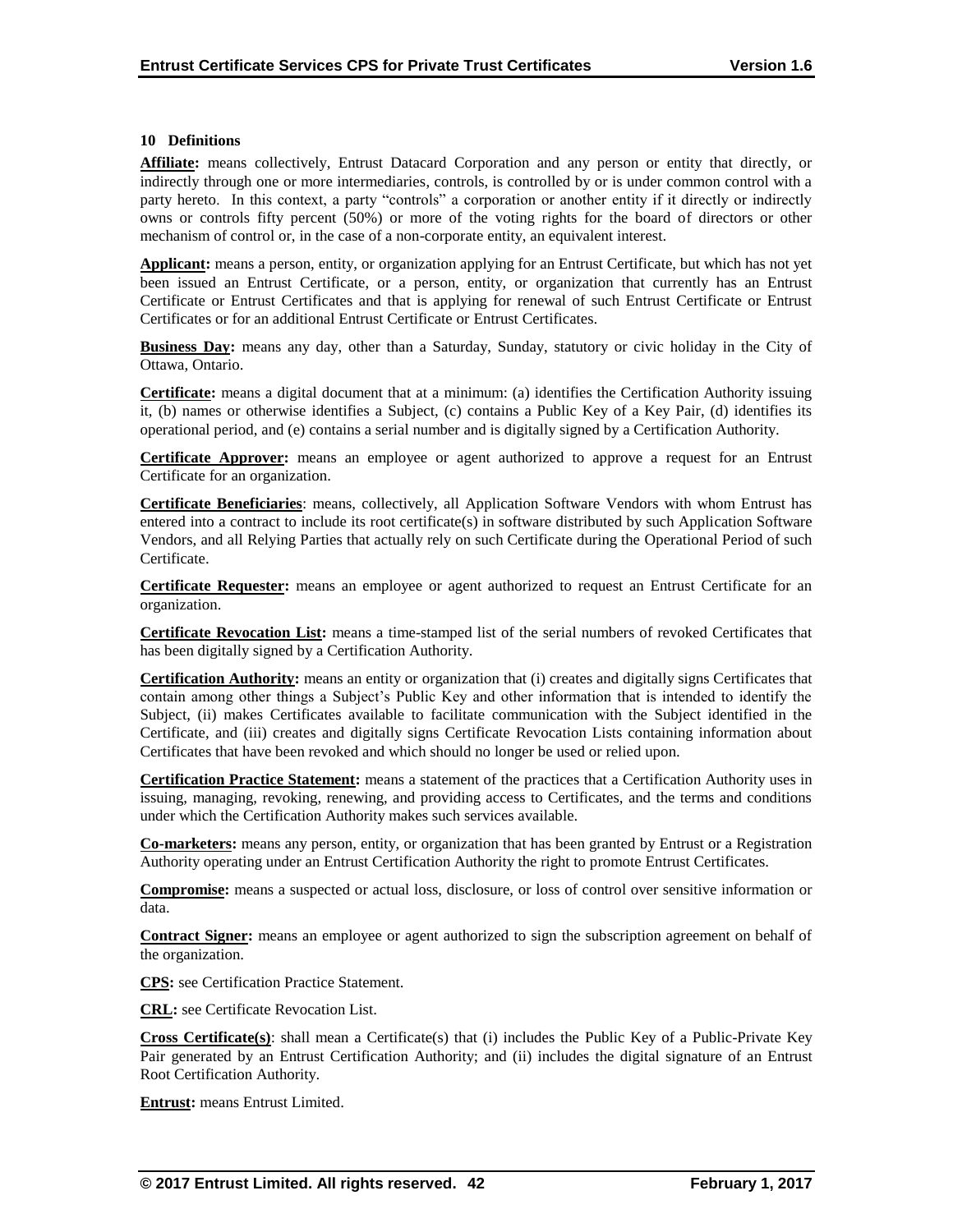**Entrust.net**: means Entrust Limited.

**Entrust Operational Authority:** means those personnel who work for or on behalf of Entrust and who are responsible for the operation of the Entrust Certification Authorities.

**Entrust Policy Authority:** means those personnel who work for or on behalf of Entrust and who are responsible for determining the policies and procedures that govern the operation of the Entrust Certification Authorities.

**Entrust Repository:** means a collection of databases and web sites that contain information about Entrust Certificates and services provided by Entrust in respect to Entrust Certificates, including among other things, the types of Entrust Certificates issued by the Entrust Certification Authorities, the services provided by Entrust in respect to Entrust Certificates, the fees charged by Entrust for Entrust Certificates and for the services provided by Entrust in respect to Entrust Certificates, Certificate Revocation Lists, the Entrust Certification Practice Statement, and other information and agreements that are intended to govern the use of Entrust Certificates.

**Entrust Certificate:** A Certificate issued by an Entrust Certification Authority.

**Entrust Certification Authority:** means a Certification Authority operated by or on behalf of Entrust for the purpose of issuing, managing, revoking, renewing, and providing access to Entrust Certificates.

**Entrust Certification Practice Statement:** means this document.

**Entrust CPS:** See Entrust Certification Practice Statement.

**Entrust Mobile Device Certificate:** means a Certificate issued by an Entrust Certification Authority for use to identify a mobile device.

**Entrust Private SSL Certificate:** means an SSL Certificate issued by an Entrust Certification Authority for use on secure servers. The Entrust Certification Authority root certificate is not distributed for public trust. The Private SSL Certificate may contain domain names which are not publicly registered.

**Entrust Certificate Application:** means the form and application information requested by a Registration Authority operating under an Entrust Certification Authority and submitted by an Applicant when applying for the issuance of an Entrust Certificate.

**FIPS:** means the Federal Information Processing Standards. These are U.S. Federal standards that prescribe specific performance requirements, practices, formats, communication protocols, and other requirements for hardware, software, data, and telecommunications operation.

**IETF:** means the Internet Engineering Task Force. The Internet Engineering Task Force is an international community of network designers, operators, vendors, and researchers concerned with the evolution of the Internet architecture and the efficient operation of the Internet.

**Key Pair:** means two mathematically related cryptographic keys, having the properties that (i) one key can be used to encrypt a message that can only be decrypted using the other key, and (ii) even knowing one key, it is believed to be computationally infeasible to discover the other key.

**Object Identifier:** means a specially-formatted sequence of numbers that is registered in accordance with internationally-recognized procedures for object identifier registration.

**OID:** see Object Identifier.

**Operational Period:** means, with respect to a Certificate, the period of its validity. The Operational Period would typically begin on the date the Certificate is issued (or such later date as specified in the Certificate), and ends on the date and time it expires as noted in the Certificate or earlier if the Certificate is Revoked.

**PKIX:** means an IETF Working Group developing technical specifications for PKI components based on X.509 Version 3 Certificates.

**Private Key:** means the key of a Key Pair used to decrypt an encrypted message. This key must be kept secret.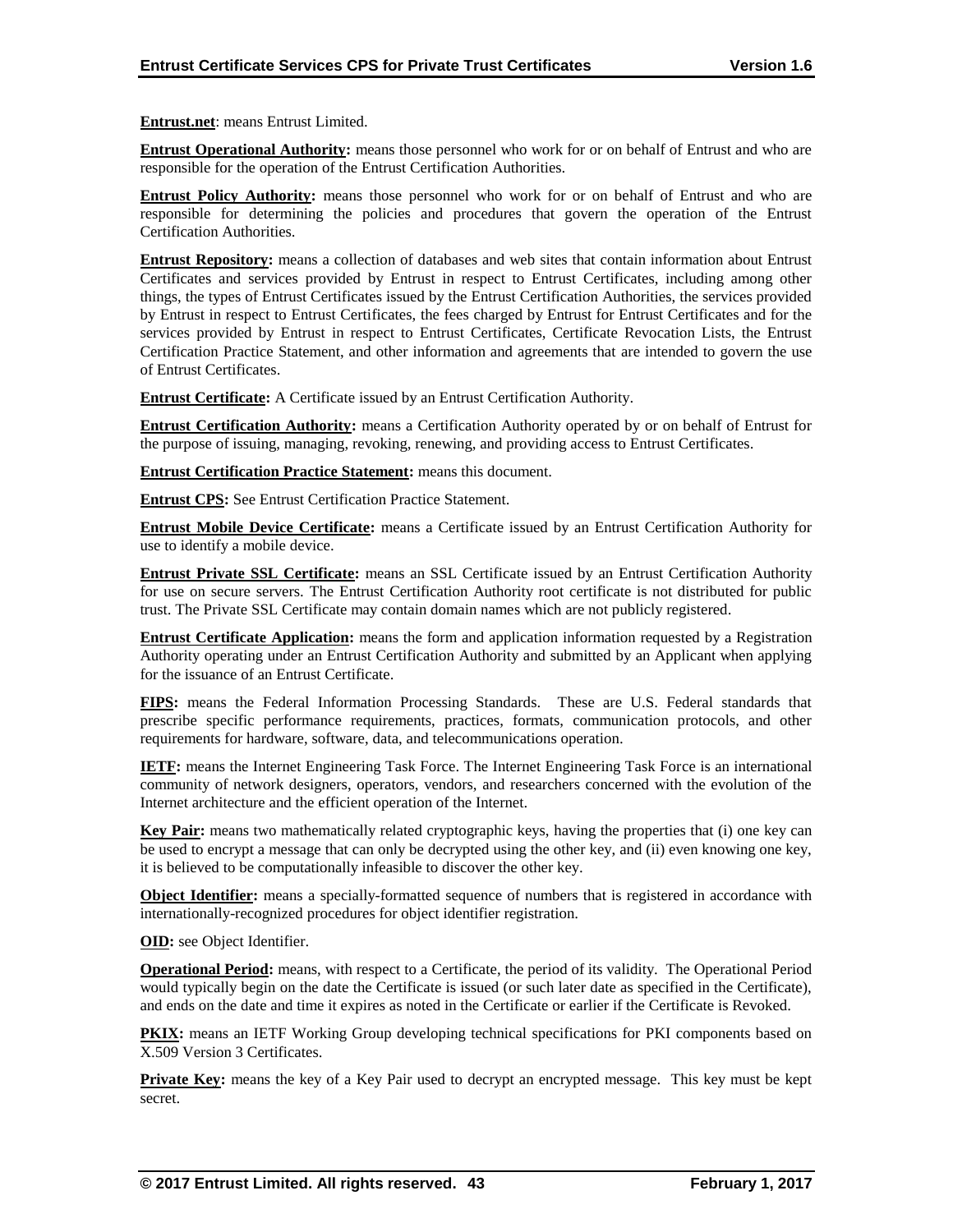**Public Key:** means the key of a Key Pair used to encrypt a message. The Public Key can be made freely available to anyone who may want to send encrypted messages to the holder of the Private Key of the Key Pair. The Public Key is usually made publicly available in a Certificate issued by a Certification Authority and is often obtained by accessing a repository or database. A Public Key is used to encrypt a message that can only be decrypted by the holder of the corresponding Private Key.

**RA:** see Registration Authority.

**Registration Authority:** means an entity that performs two functions: (1) the receipt of information from a Subject to be named in an Entrust Certificate, and (2) the performance of limited verification of information provided by the Subject following the procedures prescribed by the Entrust Certification Authorities. In the event that the information provided by a Subject satisfies the criteria defined by the Entrust Certification Authorities, a Registration Authority may send a request to a Entrust Certification Authority requesting that the Entrust Certification Authority generate, digitally sign, and issue a Entrust Certificate containing the information verified by the Registration Authority.

**Relying Party:** means a person, entity, or organization that relies on or uses an Entrust Certificate and/or any other information provided in a Repository under an Entrust Certification Authority to obtain and confirm the Public Key and identity of a Subscriber.

**Relying Party Agreement:** means the agreement between a Relying Party and Entrust or between a Relying Party and an independent third-party Registration Authority or Reseller under an Entrust Certification Authority in respect to the provision and use of certain information and services in respect to Entrust Certificates.

**Repository:** means a collection of databases and web sites that contain information about Certificates issued by a Certification Authority including among other things, the types of Certificates and services provided by the Certification Authority, fees for the Certificates and services provided by the Certification Authority, Certificate Revocation Lists, descriptions of the practices and procedures of the Certification Authority, and other information and agreements that are intended to govern the use of Certificates issued by the Certification Authority.

**Resellers:** means any person, entity, or organization that has been granted by Entrust or a Registration Authority operating under an Entrust Certification Authority the right to license the right to use Entrust Certificates.

**Revoke or Revocation:** means, with respect to a Certificate, to prematurely end the Operational Period of that Certificate from a specified time forward.

**Subordinate CA Certificate**: shall mean a Certificate that (i) includes the Public Key of a Public-Private Key Pair generated by a Certification Authority; and (ii) includes the digital signature of an Entrust Root Certification Authority.

**Subject:** means a person, entity, or organization whose Public Key is contained in a Certificate.

**Subscriber:** means a person, entity, or organization that has applied for and has been issued an Entrust Certificate.

**Subscription Agreement:** means the agreement between a Subscriber and Entrust (or an Affiliate of Entrust) or between a Subscriber and an independent third-party Registration Authority or Reseller under an Entrust Certification Authority in respect to the issuance, management, and provision of access to an Entrust Certificate and the provision of other services in respect to such Entrust Certificate.

**Third Party Subordinate CA**: means a Subordinate CA Certificate issued to a CA owned by a third party.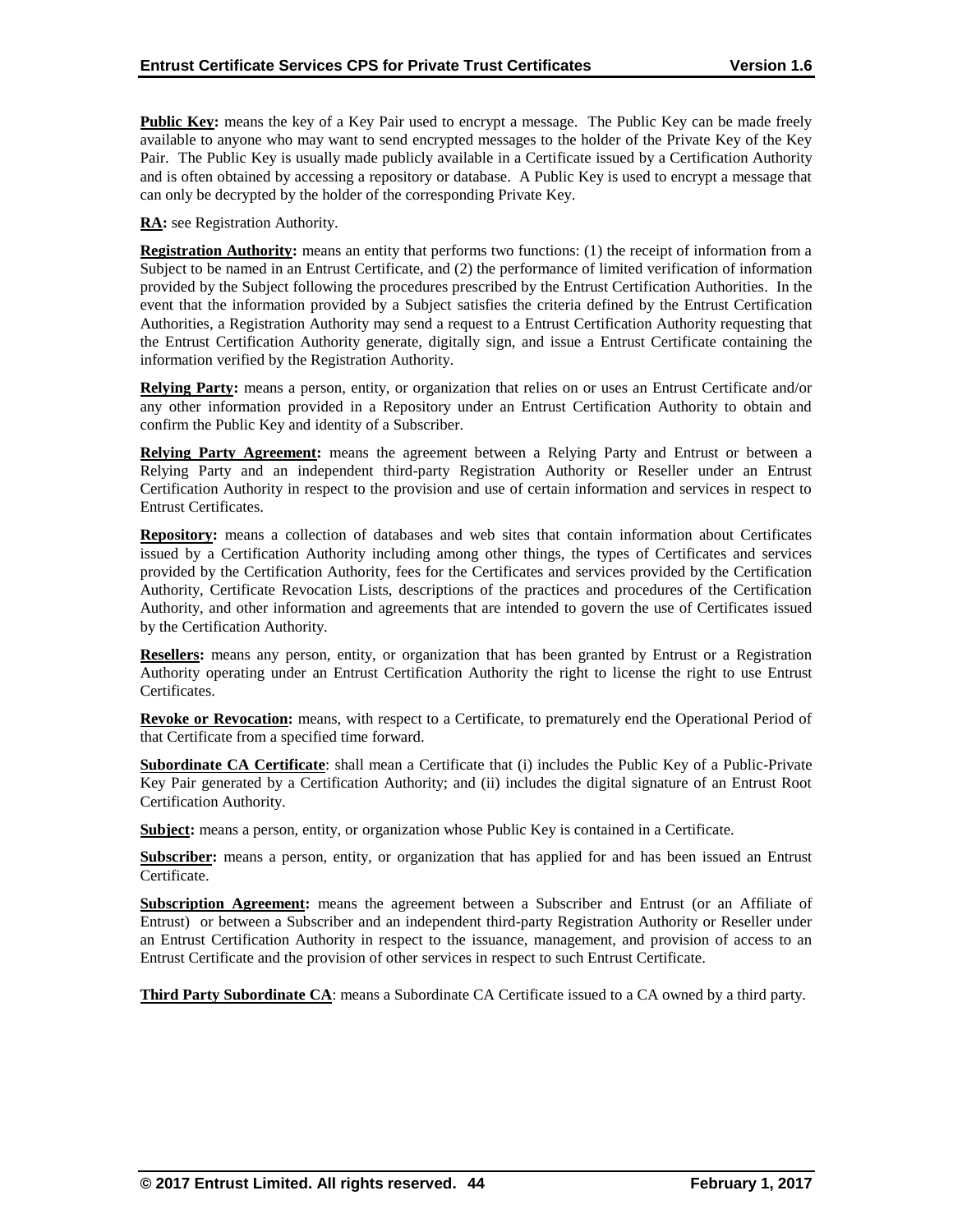# **Appendix A – Certificate Profiles**

| Field                  |                 | <b>Value</b>                                                |
|------------------------|-----------------|-------------------------------------------------------------|
| <b>Attributes</b>      |                 |                                                             |
| Version                |                 | V <sub>3</sub>                                              |
| Serial Number          |                 | 37 4a d2 43                                                 |
| Signature Algorithm    |                 | sha-1 WithRSAEncryption {1.2.840.113549.1.1.5}              |
| <b>Issuer DN</b>       |                 | $CN =$ Entrust.net Secure Server Certification Authority    |
|                        |                 | $OU = (c)$ 1999 Entrust.net Limited                         |
|                        |                 | $OU = www.entrust.net/CPS incorp. by ref. (limits liab.)$   |
|                        |                 | $Q =$ Entrust.net                                           |
|                        |                 | $C = US$                                                    |
| <b>Validity Period</b> |                 | Valid from: May 25, 1999                                    |
|                        |                 | Valid to: May 25, 2019                                      |
| Subject DN             |                 | $CN =$ Entrust.net Secure Server Certification Authority    |
|                        |                 | $OU = (c)$ 1999 Entrust.net Limited                         |
|                        |                 | $OU = www.entrust.net/CPS incorp. by ref. (limits liab.)$   |
|                        |                 | $O =$ Entrust.net                                           |
|                        |                 | $C = US$                                                    |
| Subject Public Key     |                 | 1024-bit RSA key modulus                                    |
| Info                   |                 | rsaEncryption {1.2.840.113549.1.1.1}                        |
| <b>Extension</b>       | <b>Critical</b> |                                                             |
| Authority Key          | N <sub>0</sub>  | KeyID=f0 17 62 13 55 3d b3 ff 0a 00 6b fb 50 84 97 f3 ed 62 |
| Identifier             |                 | $d0$ 1a                                                     |
| Subject Key Identifier | N <sub>0</sub>  | f0 17 62 13 55 3d b3 ff 0a 00 6b fb 50 84 97 f3 ed 62 d0 1a |
| Thumbprint (SHA1)      |                 | 99 a6 9b e6 1a fe 88 6b 4d 2b 82 00 7c b8 54 fc 31 7e 15 39 |
|                        |                 |                                                             |

# **Root Certificate: Entrust.net Secure Server Certification Authority**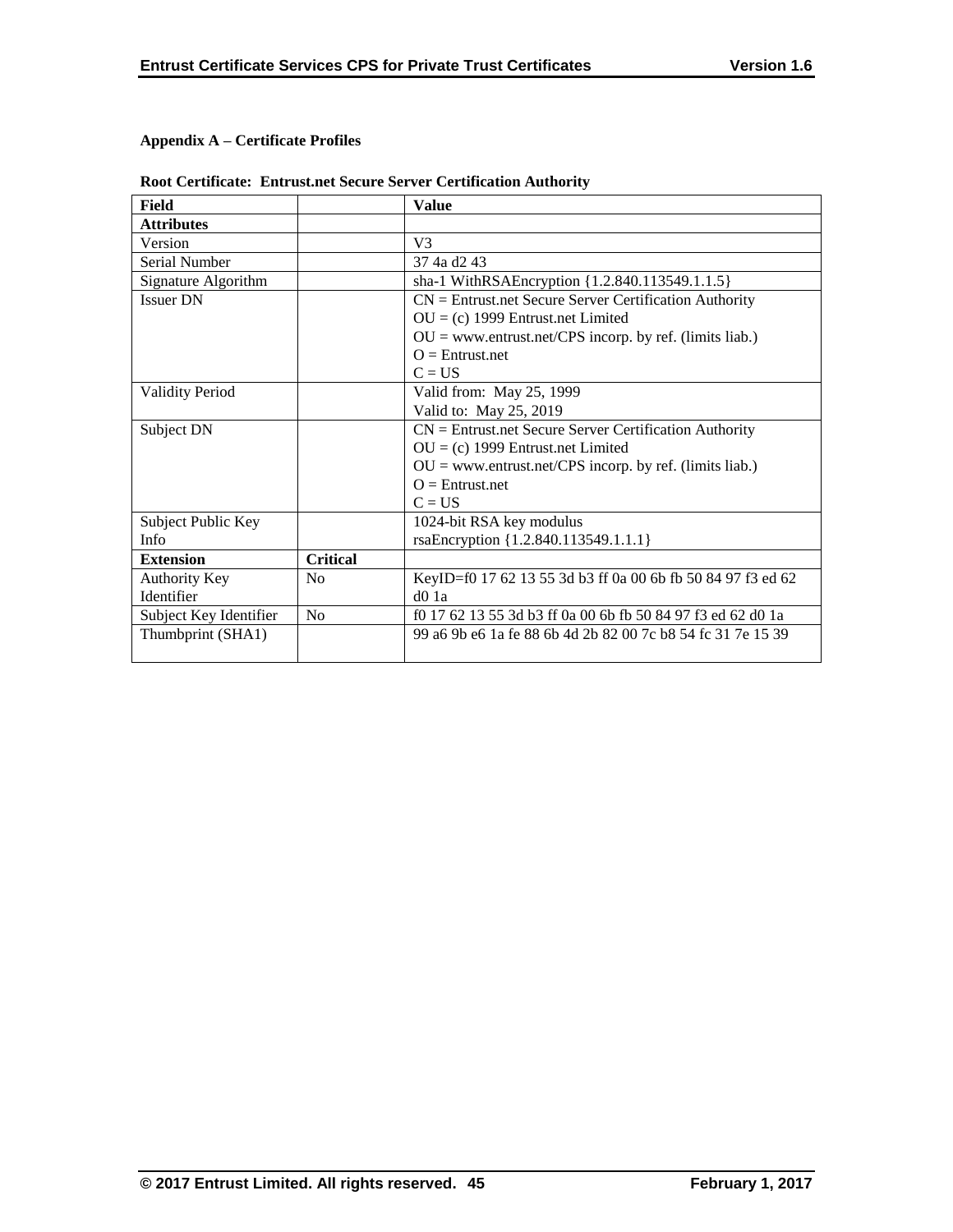| <b>Field</b>             |                 | <b>Value</b>                                                |
|--------------------------|-----------------|-------------------------------------------------------------|
| Attributes               |                 |                                                             |
| Version                  |                 | V <sup>3</sup>                                              |
| Serial Number            |                 | 00 c2 bb 63 ea 00 00 00 00 50 d0 b5 a1                      |
| Signature Algorithm      |                 | sha-1 WithRSAEncryption {1.2.840.113549.1.1.5}              |
| <b>Issuer DN</b>         |                 | $CN =$ Entrust Root Certification Authority - G3            |
|                          |                 | $OU = (c) 2013$ Entrust, Inc. - for authorized use only     |
|                          |                 | $OU = See$ www.entrust.net/legal-terms                      |
|                          |                 | $O =$ Entrust, Inc.                                         |
|                          |                 | $C = US$                                                    |
| <b>Validity Period</b>   |                 | Valid from: December 18, 2012                               |
|                          |                 | Valid to: December 18, 2030                                 |
| Subject DN               |                 | $CN =$ Entrust Root Certification Authority - G3            |
|                          |                 | $OU = (c) 2012$ Entrust, Inc. - for authorized use only     |
|                          |                 | $OU = See$ www.entrust.net/legal-terms                      |
|                          |                 | $O =$ Entrust, Inc.                                         |
|                          |                 | $C = US$                                                    |
| Subject Public Key Info  |                 | 2048-bit RSA key modulus                                    |
|                          |                 | rsaEncryption {1.2.840.113549.1.1.1}                        |
| <b>Extension</b>         | <b>Critical</b> |                                                             |
| <b>Authority Key</b>     |                 | Not present                                                 |
| Identifier               |                 |                                                             |
| Subject Key Identifier   | No              | b 575 01 ee 41 c7 ca 7a 3f f2 fc 5a 56 c7 76 06 0b 06 6c 66 |
|                          |                 |                                                             |
| Key Usage                | Yes             | Certificate Signing, CRL Signing                            |
| <b>Basic Constraints</b> | Yes             | Subject Type=CA                                             |
|                          |                 | Path Length Constraint=None                                 |
| <b>CRL</b> Distribution  |                 | Not present                                                 |
| Points                   |                 |                                                             |
| Thumbprint (SHA1)        |                 | ae 85 69 d9 4f 4a b1 c4 64 ad 9b 7c fd 78 40 b0 e3 9d af 66 |

**Root Certificate: Entrust Root Certification Authority – G3**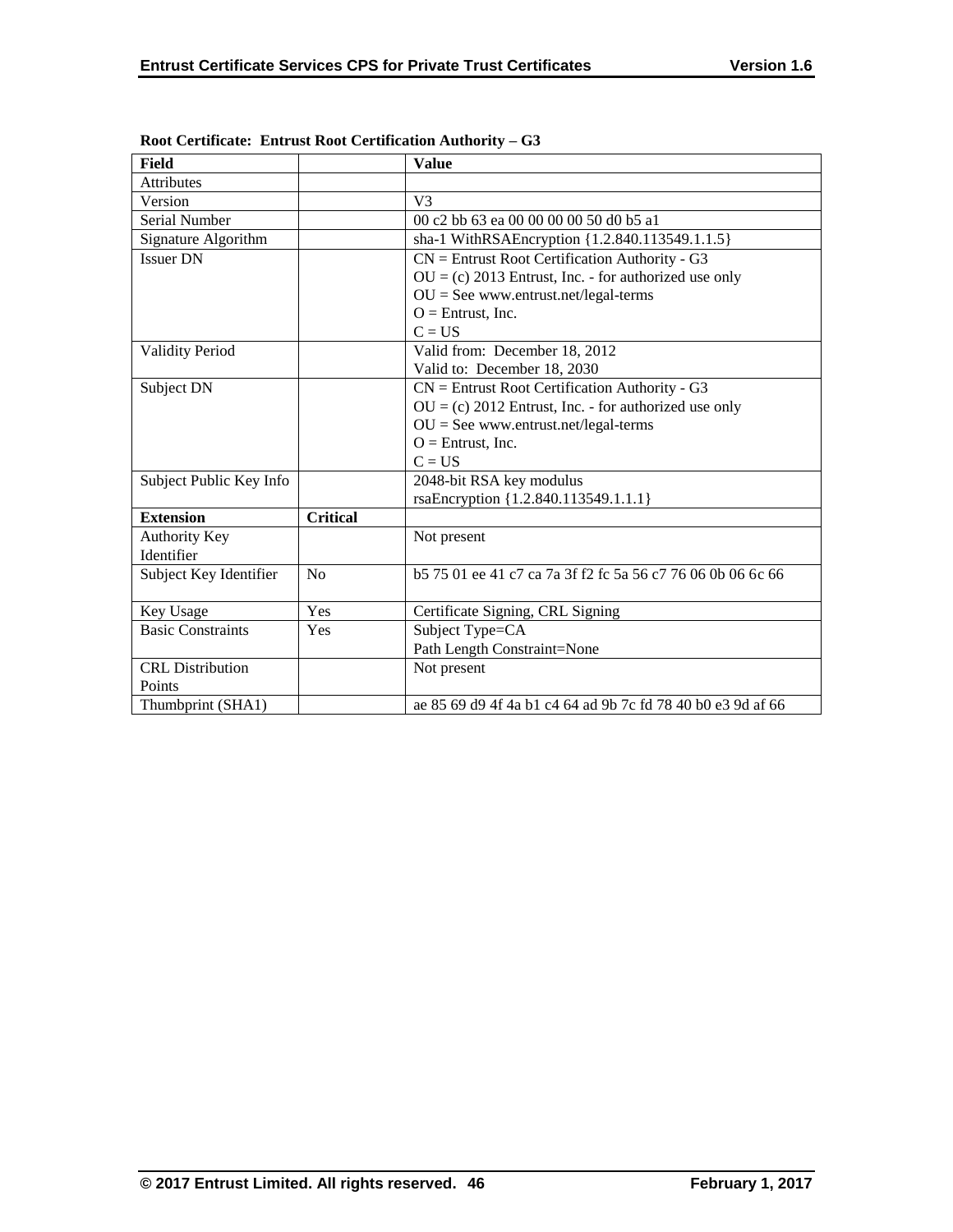| Field                       |                 | <b>Value</b>                                                |
|-----------------------------|-----------------|-------------------------------------------------------------|
| <b>Attributes</b>           |                 |                                                             |
| Version                     |                 | V <sub>3</sub>                                              |
| Serial Number               |                 | Unique number to PKI domain                                 |
| Signature Algorithm         |                 | sha-1 or sha- $256$                                         |
| <b>Issuer DN</b>            |                 | Unique X.500 CA DN                                          |
| <b>Validity Period</b>      |                 | No later than 2030                                          |
|                             |                 | notBefore and notAfter are specified                        |
| Subject DN                  |                 | Unique X.500 CA DN                                          |
| Subject Public Key          |                 | 2048-bit RSA key modulus                                    |
| Info                        |                 | rsaEncryption {1.2.840.113549.1.1.1}                        |
| <b>Extension</b>            | <b>Critical</b> |                                                             |
| <b>Authority Key</b>        | N <sub>0</sub>  | Contains 20 byte SHA-1 hash of the Root CA Public Key       |
| Identifier                  |                 |                                                             |
| Subject Key Identifier      | No              | Contains 20 byte SHA-1 hash of the subjectPublicKey in this |
|                             |                 | certificate                                                 |
| Key Usage                   | Yes             | Certificate Signing, CRL Signing                            |
| <b>Extended Key Usage</b>   | No              | As applicable from the following:                           |
|                             |                 | None present                                                |
|                             |                 | Server Authentication (1.3.6.1.5.5.7.3.1)                   |
|                             |                 | Client Authentication (1.3.6.1.5.5.7.3.2)                   |
|                             |                 | Code Signing (1.3.6.1.5.5.7.3.3)                            |
|                             |                 | Secure Email (1.3.6.1.5.5.7.3.4)                            |
| <b>Certificate Policies</b> | No              | Policy Identifier $=$ All Issuance Policies                 |
|                             |                 | uri: set as applicable                                      |
| <b>Basic Constraints</b>    | Yes             | Subject Type = $CA$                                         |
|                             |                 | Path Length Constraint = value set as required              |
| Authority Information       | N <sub>0</sub>  | Access Method = $On$ -line Certificate Status Protocol      |
| Access (optional)           |                 | (1.3.6.1.5.5.7.48.1)                                        |
|                             |                 | accessLocation=http://ocsp.entrust.net                      |
| <b>CRL</b> Distribution     | No              | http://crl.entrust.net/g3ca.crl                             |
| Points                      |                 |                                                             |

# **Subordinate CA Certificate**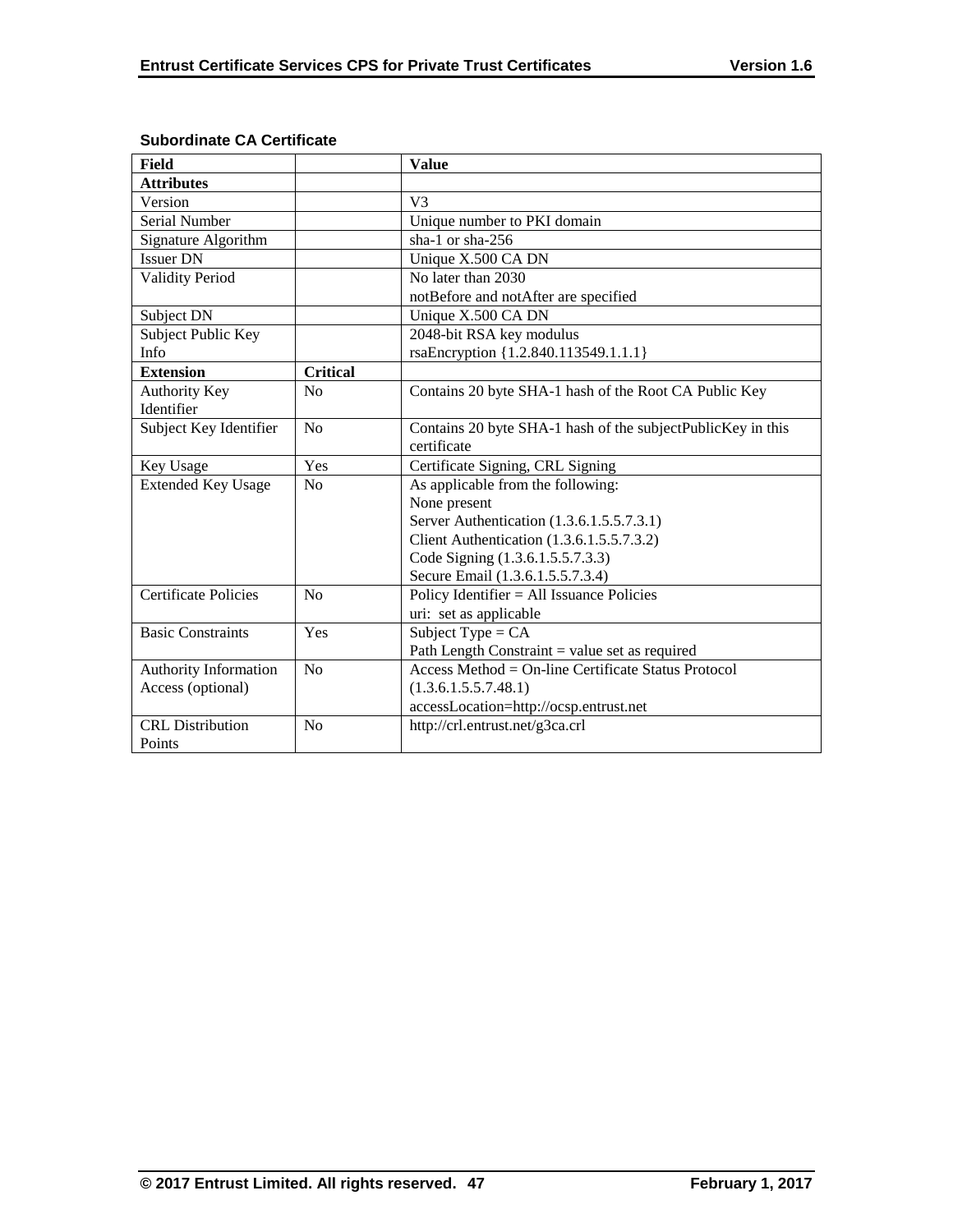| Field                       |                 | <b>Value</b>                                                             |
|-----------------------------|-----------------|--------------------------------------------------------------------------|
| <b>Attributes</b>           |                 |                                                                          |
| Version                     |                 | V <sub>3</sub>                                                           |
| Serial Number               |                 | Unique number to PKI domain with 64 bits entropy                         |
| <b>Issuer Signature</b>     |                 | sha-1 or sha-256                                                         |
| Algorithm                   |                 |                                                                          |
| <b>Issuer DN</b>            |                 | Unique X.500 CA DN                                                       |
| <b>Validity Period</b>      |                 | No greater than 39 months                                                |
|                             |                 | notBefore and notAfter are specified                                     |
| Subject DN                  |                 | $CN = <$ DNS name of secure server>                                      |
|                             |                 | $OU = coequation unit of subscripts (optional)$                          |
|                             |                 | $O = \frac{1}{2}$ legal name of subscriber                               |
|                             |                 | $L =$ <locality of="" subscriber=""> (optional)</locality>               |
|                             |                 | $S = \text{state}$ or province of subscriber $\text{in}$ (if applicable) |
|                             |                 | $C = \langle$ country of subscriber>                                     |
| Subject Public Key          |                 | Minimum 2048-bit RSA key modulus                                         |
| Info                        |                 | or EC Curve NIST P-256, P-384 or P-521                                   |
| <b>Extension</b>            | <b>Critical</b> |                                                                          |
| Authority Key<br>Identifier | N <sub>o</sub>  | Contains 20 byte SHA-1 hash of the CA Public Key                         |
| Subject Key Identifier      | N <sub>o</sub>  | Contains 20 byte SHA-1 hash of the subjectPublicKey in this              |
|                             |                 | certificate                                                              |
| Subject Alternative         | N <sub>o</sub>  | DNS name(s) of secure server.                                            |
| Name                        |                 |                                                                          |
| Key Usage                   | Yes             | Digital Signature, Key Encipherment                                      |
| <b>Extended Key Usage</b>   | No              | Server Authentication (1.3.6.1.5.5.7.3.1)                                |
|                             |                 | and/or Client Authentication (1.3.6.1.5.5.7.3.2)                         |
| <b>Certificate Policies</b> | N <sub>o</sub>  | [1] Certificate Policy:                                                  |
|                             |                 | Policy Identifier=2.16.840.1.114028.10.1.9.1                             |
|                             |                 | [1,1]Policy Qualifier Info:                                              |
|                             |                 | Policy Qualifier Id=CPS                                                  |
|                             |                 | Qualifier:                                                               |
|                             |                 | http://www.entrust.net/rpa                                               |
| <b>Basic Constraints</b>    | N <sub>o</sub>  | Subject Type = End Entity                                                |
|                             |                 | Path Length Constraint = None                                            |
| Authority Information       | No              | Access Method = On-line Certificate Status Protocol                      |
| Access (optional)           |                 | (1.3.6.1.5.5.7.48.1)                                                     |
|                             |                 | accessLocation: http://ocsp.entrust.net                                  |
|                             |                 | Access Method = Certification Authority Issuer                           |
|                             |                 | (1.3.6.1.5.5.7.48.2)                                                     |
|                             |                 | accessLocation: http://aia.entrust.net/l1g-chain.cer                     |
|                             |                 | or http://aia.entrust.net/11g-chainsha2.cer                              |
| <b>CRL</b> Distribution     | N <sub>0</sub>  | http://crl.entrust.net/level1g.crl                                       |
| Points                      |                 | or http://crlentrust.net/level1r.crl                                     |

# **Private SSL End Entity Certificate**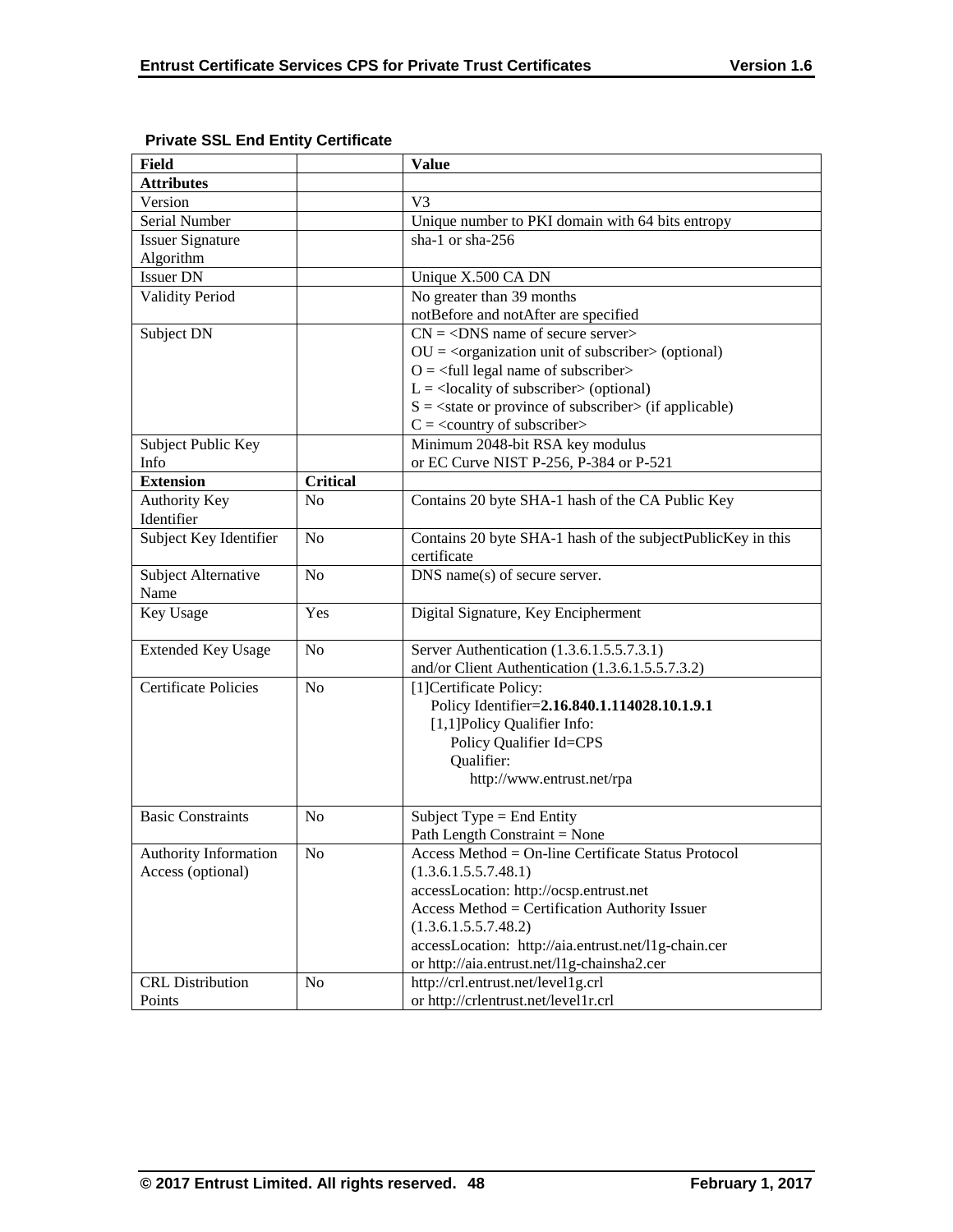| <b>Field</b>                |                 | <b>Value</b>                                                           |
|-----------------------------|-----------------|------------------------------------------------------------------------|
| <b>Attributes</b>           |                 |                                                                        |
| Version                     |                 | V <sub>3</sub>                                                         |
| Serial Number               |                 | Unique number to PKI domain with 64 bits entropy                       |
| <b>Issuer Signature</b>     |                 | $sha-256$                                                              |
| Algorithm                   |                 |                                                                        |
| <b>Issuer DN</b>            |                 | Unique X.500 CA DN                                                     |
| <b>Validity Period</b>      |                 | No greater than 39 months                                              |
|                             |                 | notBefore and notAfter are specified                                   |
| Subject DN                  |                 | $CN =$ < Unique alpha-numeric identifier and/or Subscriber             |
|                             |                 | name>                                                                  |
|                             |                 | $OU = corganization unit of subscripter > (optional)$                  |
|                             |                 | $O = \left\langle \text{full legal name of subscripter} \right\rangle$ |
|                             |                 | $C = \langle$ country of subscriber>                                   |
| Subject Public Key          |                 | Minimum 2048-bit RSA key modulus                                       |
| Info                        |                 | or EC Curve NIST P-256, P-384 or P-521                                 |
| <b>Extension</b>            | <b>Critical</b> |                                                                        |
| <b>Authority Key</b>        | No              | Contains 20 byte SHA-1 hash of the CA Public Key                       |
| Identifier                  |                 |                                                                        |
| Subject Key Identifier      | N <sub>o</sub>  | Contains 20 byte SHA-1 hash of the subjectPublicKey in this            |
|                             |                 | certificate                                                            |
| Subject Alternative         | N <sub>0</sub>  | <rfc822 address="" email=""> (optional)</rfc822>                       |
| Name                        |                 |                                                                        |
| Key Usage                   | Yes             | Digital Signature                                                      |
| <b>Extended Key Usage</b>   | N <sub>o</sub>  | Client Authentication (1.3.6.1.5.5.7.3.2)                              |
| <b>Certificate Policies</b> | N <sub>0</sub>  | [1]Certificate Policy:                                                 |
|                             |                 | Policy Identifier=2.16.840.1.114028.10.1.9.4                           |
|                             |                 | [1,1]Policy Qualifier Info:                                            |
|                             |                 | Policy Qualifier Id=CPS                                                |
|                             |                 | Qualifier:                                                             |
|                             |                 | http://www.entrust.net/rpa                                             |
| <b>Basic Constraints</b>    | N <sub>0</sub>  | Subject Type = End Entity                                              |
|                             |                 | Path Length Constraint = None                                          |
| Authority Information       | N <sub>o</sub>  | Access Method = On-line Certificate Status Protocol                    |
| Access (optional)           |                 | (1.3.6.1.5.5.7.48.1)                                                   |
|                             |                 | accessLocation: http://ocsp.entrust.net                                |
|                             |                 | Access Method = Certification Authority Issuer                         |
|                             |                 | (1.3.6.1.5.5.7.48.2)                                                   |
|                             |                 | accessLocation: http://aia.entrust.net/l1h-chainsha2.cer               |
| <b>CRL</b> Distribution     | N <sub>0</sub>  | http://crl.entrust.net/level1h.crl                                     |
| Points                      |                 |                                                                        |

# **Mobile Device End Entity Certificate**